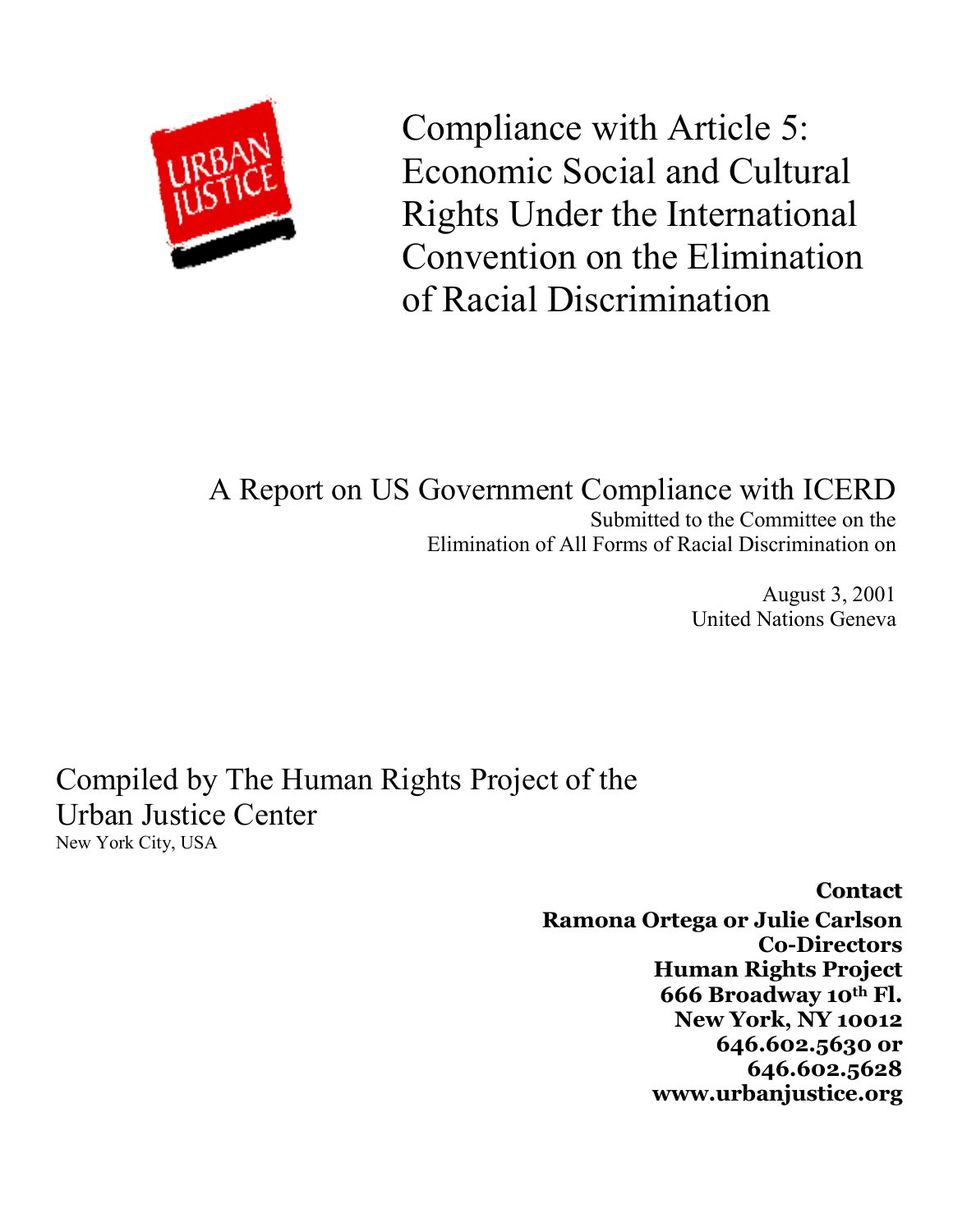10/1/01

### **Th e H u ma n R i g h ts P r o j e c t**

The Human Rights Project of the Urban Justice Center (HRP) is a nongovernmental, anti-poverty organization located in New York City, New York, USA. HRP is dedicated to strengthening a human rights based approach to

public policy and social justice activism with particular attention to the intersections of race, gender and poverty. HRP uses a human rights framework to promote a higher standard of government responsibility and accountability in regard to meeting the basic needs of those living in the United States. Within the area of economic, social and cultural rights, we document, monitor and report on violations. Based on our findings, we engage in advocacy, organizing, education, and technical assistance.

### New York City Human Rights Working Group

The New York City Human Rights Working Group (NYCHRWG), spearheaded by the Human Rights Project, is a consortium of grassroots racial and economic justice groups and human rights organizations. The mandate of the group is to report on US compliance with ICERD in preparation for their review before the committee. The following is list of the groups that participated in the NYCHRWG.

American Indian Law Alliance Asian American Legal Defense Fund Audre Lorde Project Center for Economic & Social Rights Central Brooklyn Partnership Columbia School of Public Health, Law & Policy Center CUNY Law School, International Women's Harlem Community Justice Center Human Rights Clinic

Human Rights Watch, International Gay and Lesbian Human Rights Commission Imani House Fox House International Anti-Poverty Law Center (IAPLC) International Human Rights Law Group (IHRLG) South Asian Lesbian and Gay Association Urban Mindz Women's Institute for Leadership Development for Human Rights (WILD)

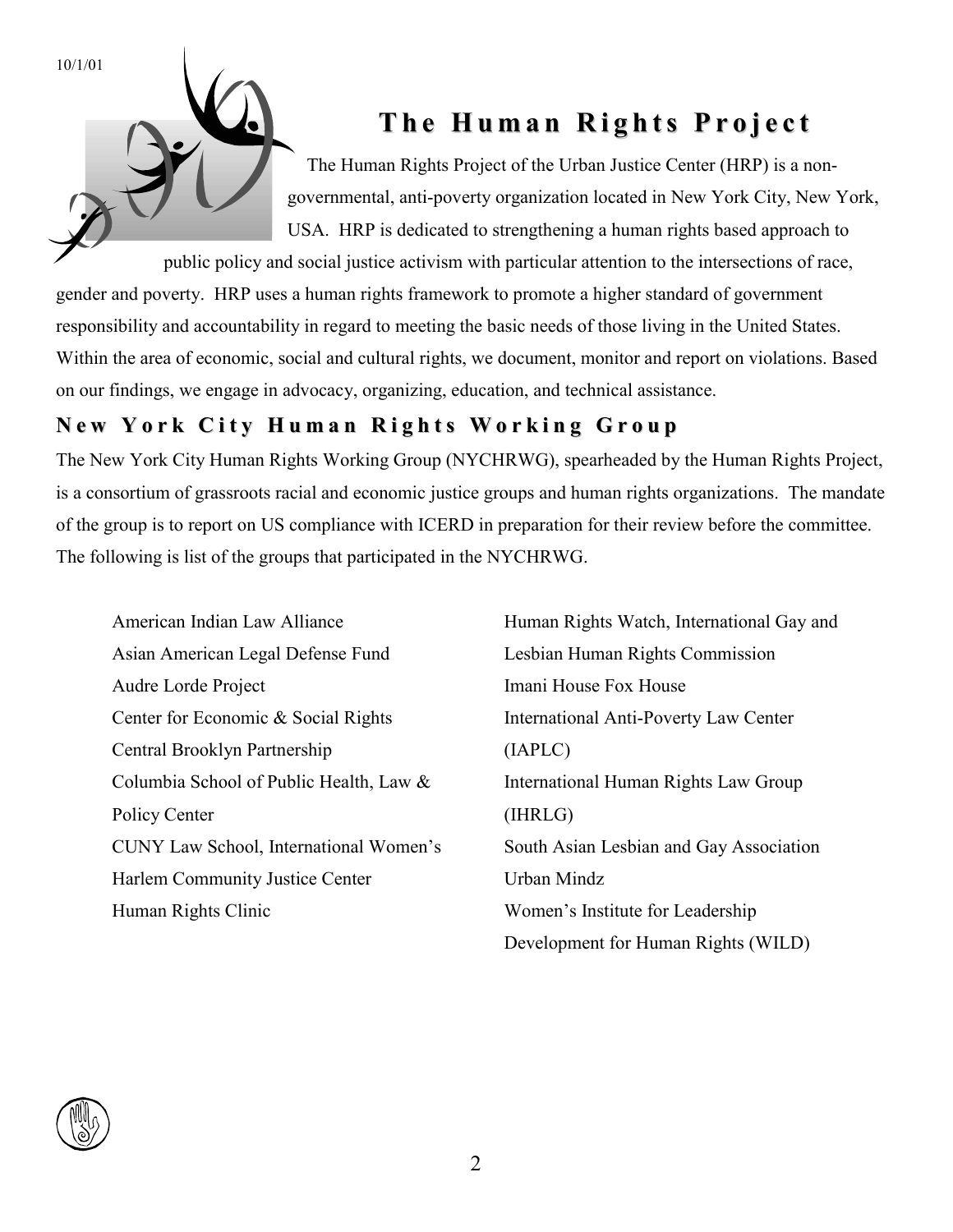### **A c k n o w l e d g e m e n t s**

We would like to acknowledge and thank everyone who participated in this report- all of the NYC Human Rights Working Group members, Human Rights Project staff, interns, and volunteers. In particular we would like to thank Maria Green of IAPLC, Veena Vasista of IHRLG, Cathy Albisa, and Dorthy Thomas of the Shaler Adams Foundation for their technical support and helpful insight. We would also like to thank the many social and economic justice activists who challenge racial and gender inequality. In particular we would like to express our gratitude to the hundreds of New Yorkers from whom we gathered testimony about their experience with public benefits and services in New York City.

### **C o n t r i b u t i n g A u t h o r s**

Julie Carlson, HRP Ramona Ortega, HRP Emily Roscia, CUNY Law Center Kristina Browning, CUNY Law Center Heidi Dorow, WILD for Human Rights Julian Liu, Audre Lorde Project Shravanti Reddy, Independent Scholar Stacey Mayer, Graduate Student

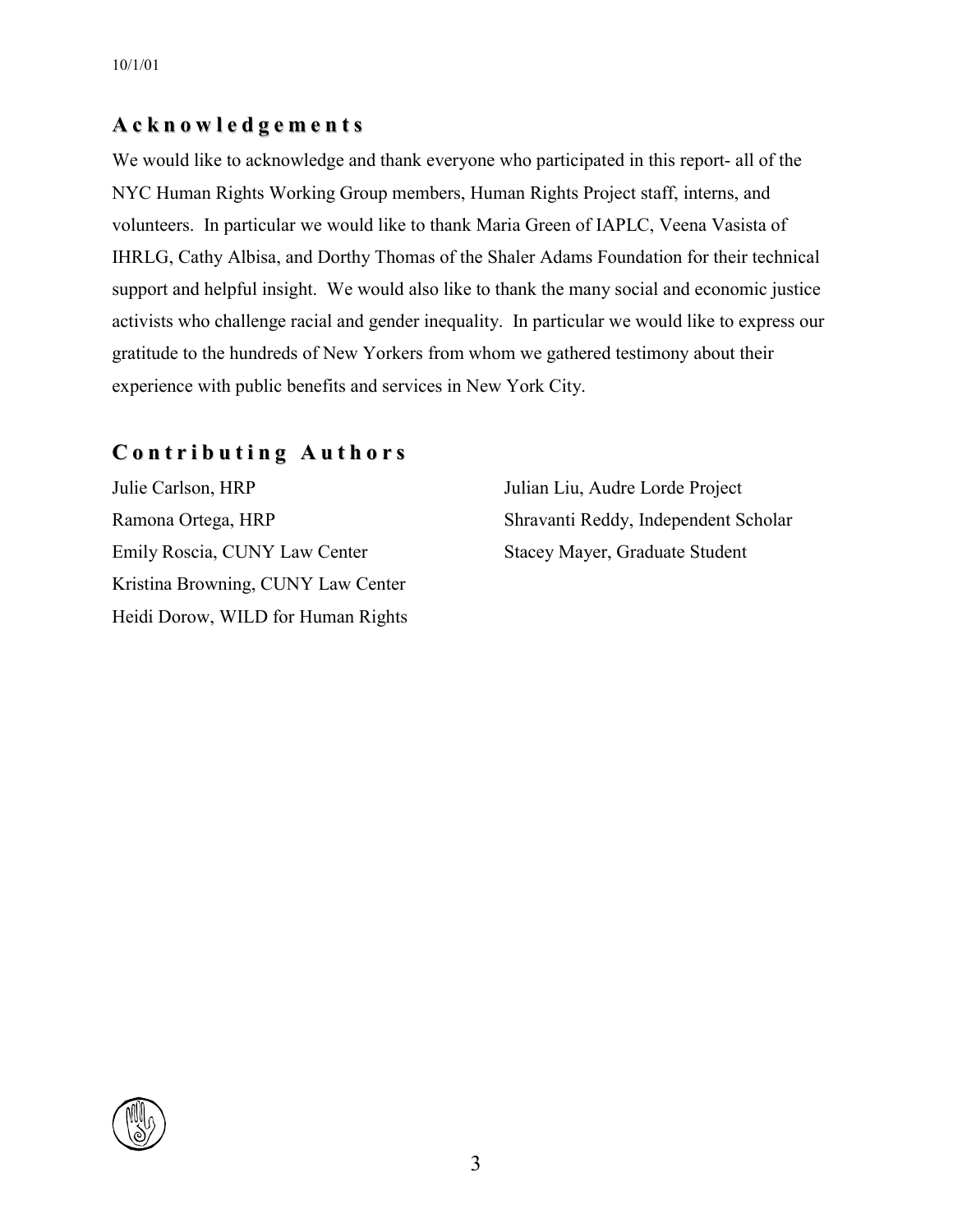# **Ta b l e o f C o n t e n ts**

| <b>Executive Summary</b>                             | 4  |
|------------------------------------------------------|----|
| <b>Introduction</b>                                  | 6  |
| <b>General Analysis of the US State Report</b>       | 7  |
| <b>Economic Social and Cultural Rights and ICERD</b> | 9  |
| <b>Race and Poverty</b>                              | 12 |
| <b>Employment</b>                                    | 18 |
| <b>Public Benefits</b>                               | 25 |
| <b>Education and Discriminatory Practices</b>        | 31 |
| <b>Health Status of Minority Women</b>               | 45 |

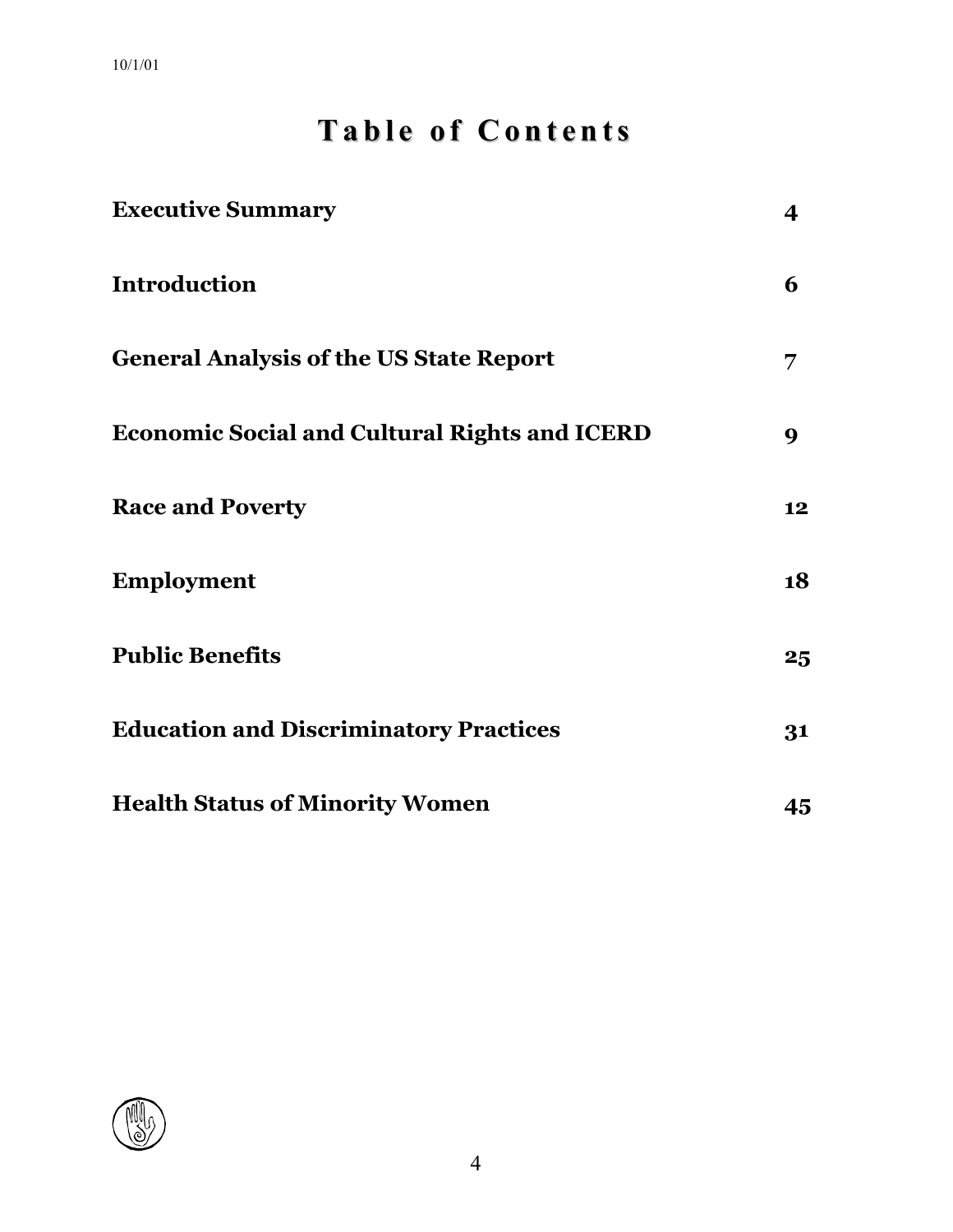# **Ex e c u ti v e S u m m a r y**

### Violations

- - State and federal rollbacks of Affirmative Action programs seen across the country in education and government contracts is a clear violation of Article 2(2), particularly because the objectives for which they were originally intended have not been realized.
- - In light of research and statistics proving welfare reform has a disproportionate negative impact on the economic and well-being of ethnic/racial minorities, the US is in direct violation of Article  $5(a)$ ,(e)(i)(iv)(v).
- - The US is in violation of Article 5(e)(iii) due to extremely high rates of HIV-AIDS infection of racial/ethnic minorities. The government has an obligation to use all available resources to combat this crisis. Funding for minority targeted HIV-AIDS funding is unacceptably low considering the disproportionate number of racial/ethnic minorities who are infected.
- $\bullet$  Zero Tolerance disciplinary policies in the public school system have been found to be implemented and carried out in a discriminatory manner, which effectively violate the right to equity before the law and are in violation of Article 5(a).
- - Less than 50 years ago the US public school system was officially segregated. Although segregation is now illegal, defacto discriminatory policies and practices persist and continue to segregate the US school system. General Recommendation 19 invites State parties to monitor all trends which can give rise to racial segregation, to work for the eradication of any negative consequences that ensue, and to describe any such action in their periodic reports. While the US mentioned continued segregation in the school system in its report, recent court rulings that weaken desegregation policies put the US at risk of being in violation of Article 3.

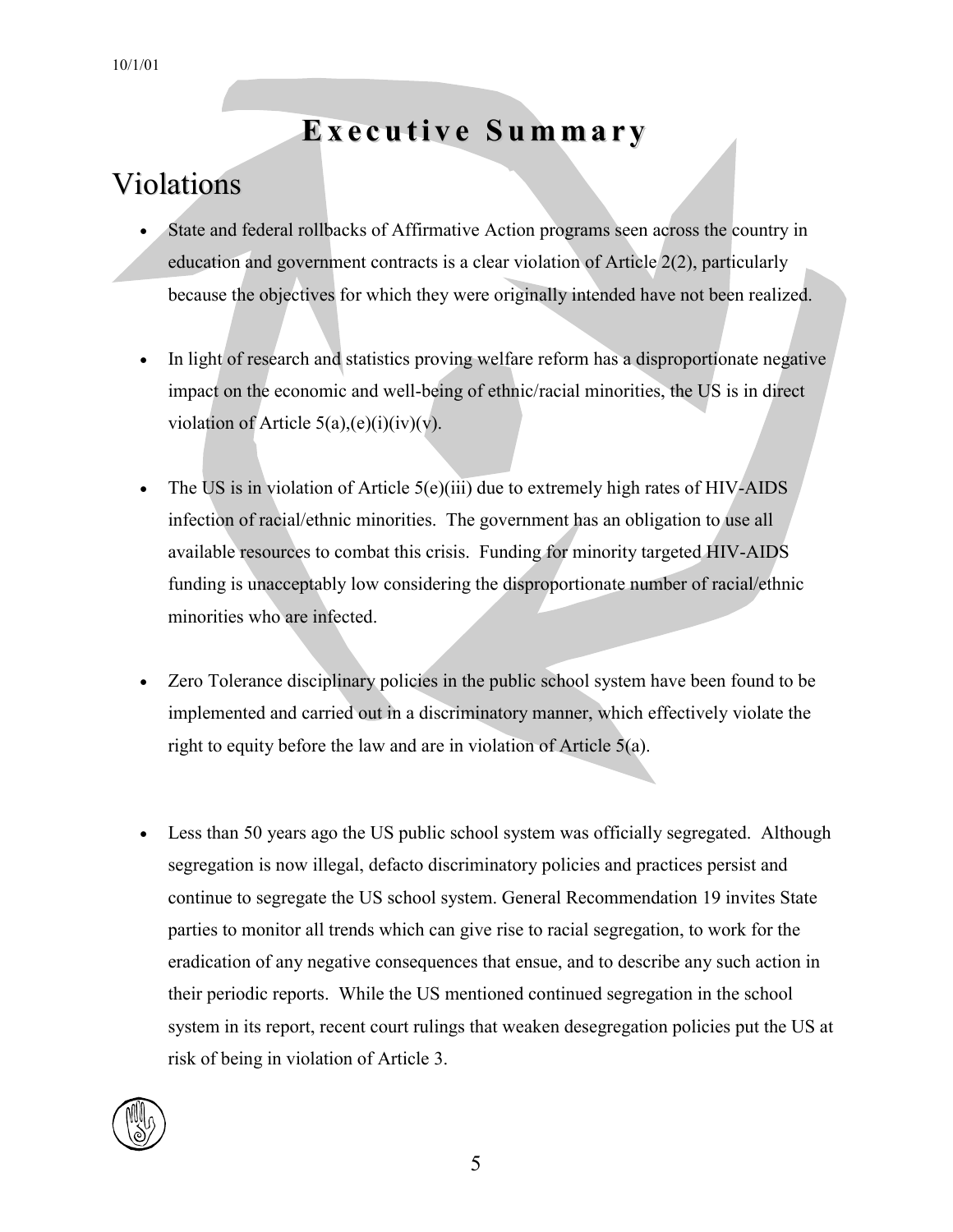# Questions for the US Delegation

- -How will the current administration meet its obligations under Article  $2(1)(c)$  and take effective measures to review governmental, national and local policies, and to amend them were needed, for discriminatory impact?
- $\bullet$  What policy changes will this administration propose for welfare reform reauthorization in 2002 to bring the program into compliance under ICERD and nullify its negative disparate impact on ethnic/racial minorities and children?
- Despite continued efforts to increase educational outcomes for minority students, little progress has been made. What programs will be carried out through the Department of Education that will focus primarily on eradicating gross gaps in minority-white educational outcomes?

# Recommendations

- - ICERD General Recommendation 17 recommends that State parties establish national commissions or other appropriate bodies to promote respect for the enjoyment of rights set out in Article 5. It is our recommendation that the US federal government create such a body expressly for this purpose. This institution would have in its name reference to the International Convention on the Elimination of All Forms of Racial Discrimination as a means to educate the public on its existence and clearly mark its purpose. This body would be comprised of both Office of Civil Rights staff and racial justice advocates. Establishment of such an institution or task force would fulfill obligations under ICERD Article 2(1)(c).
- $\bullet$  Recognizing that racial/ethnic minorities in the US suffer disproportionately from poverty and associated health risks, it is critical that the federal government increase funding and improve the administration of social services, particularly services under Temporary Assistance for Needy Families (TANF) legislation.
- $\bullet$  Because human rights are not as well known as civil rights and the International Convention on the Elimination of Racial Discrimination was just recently ratified by the US, it is our recommendation that the office of the President issue an executive order clarifying states' obligations under ICERD and urge them to review their policies and practices for racial/ethnic discrimination.

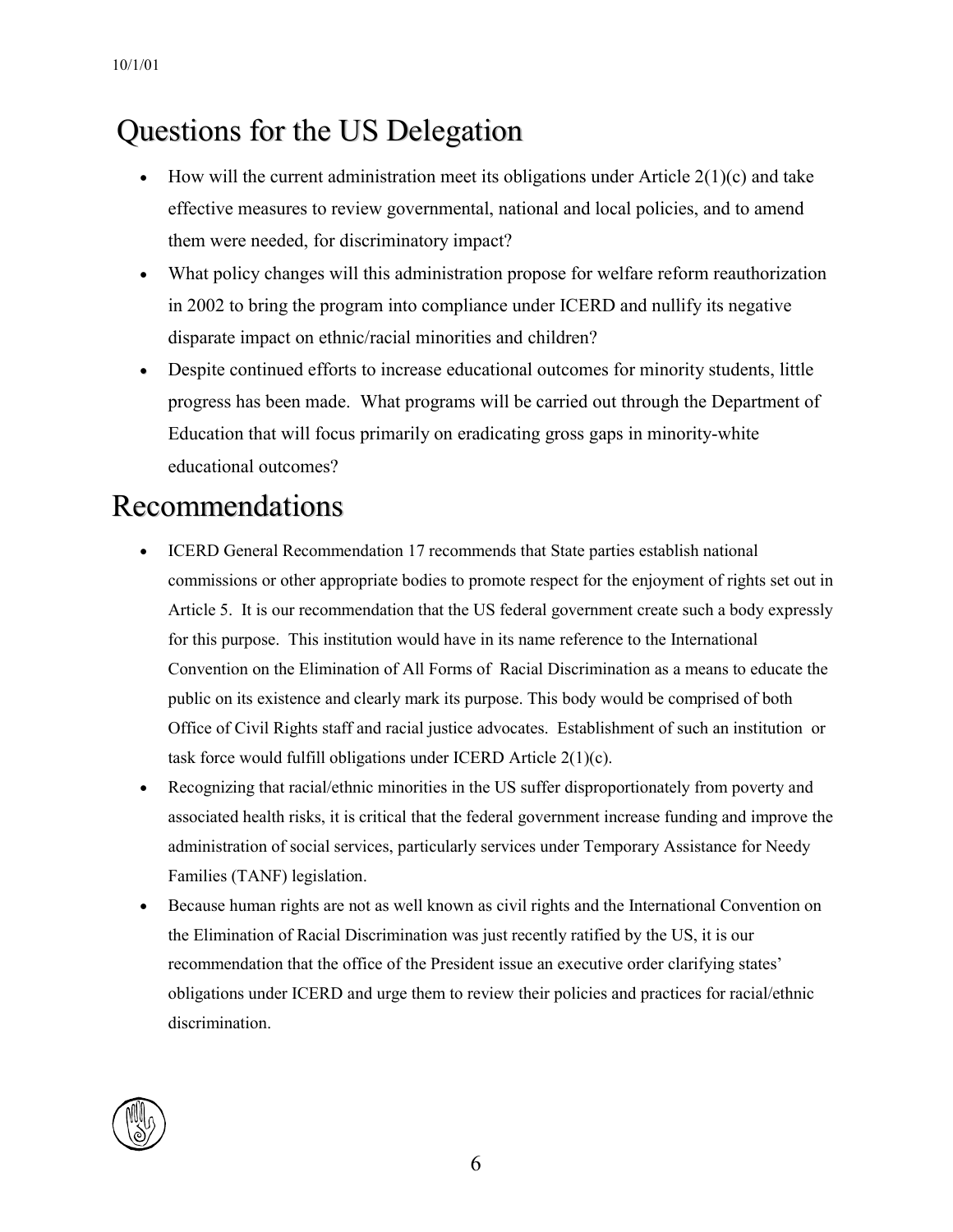# Introduction

- 1. The New York City Human Rights Working Group welcomes the first report submitted by the United States of America (US) to the Committee on the Elimination of All Forms of Racial Discrimination (CERD). The collaborative spirit and content of their report demonstrates some exciting first steps the US is taking to ensure compliance with the International Convention on the Elimination of All Forms of Racial Discrimination (ICERD). It is our hope that the new Presidential Administration will continue to strengthen efforts to examine and work towards challenging the causes and effects of racial discrimination in the US as they are articulated in ICERD.
- 2. The overall goal of this shadow report is to provide the Committee with supplementary information regarding the state of economic, social and cultural rights (ESC) as they are covered under Article 5(e) of ICERD. Specifically, we will examine employment, health care, education and public welfare benefits within the context of poverty. The geographic focus of this report is primarily upon New York State and City compliance with ICERD. National information will be provided as it relates to State and City issues. This report will also be used as a tool to continue monitoring ICERD at the local level.
- 3. Given that men and women of color experience poverty differently, this report will give an intersectional analysis of race, gender and (human) poverty to the extent that data is available. Due to the general lack of disaggregated data by race, disparate impact is of particular concern in our examination as this is the context in which economic, social & cultural rights violations most often occur. In conjunction with data inadequacies, these violations are particularly difficult to monitor within a governmental system that is constitutionally based upon civil and political rights and state governance.

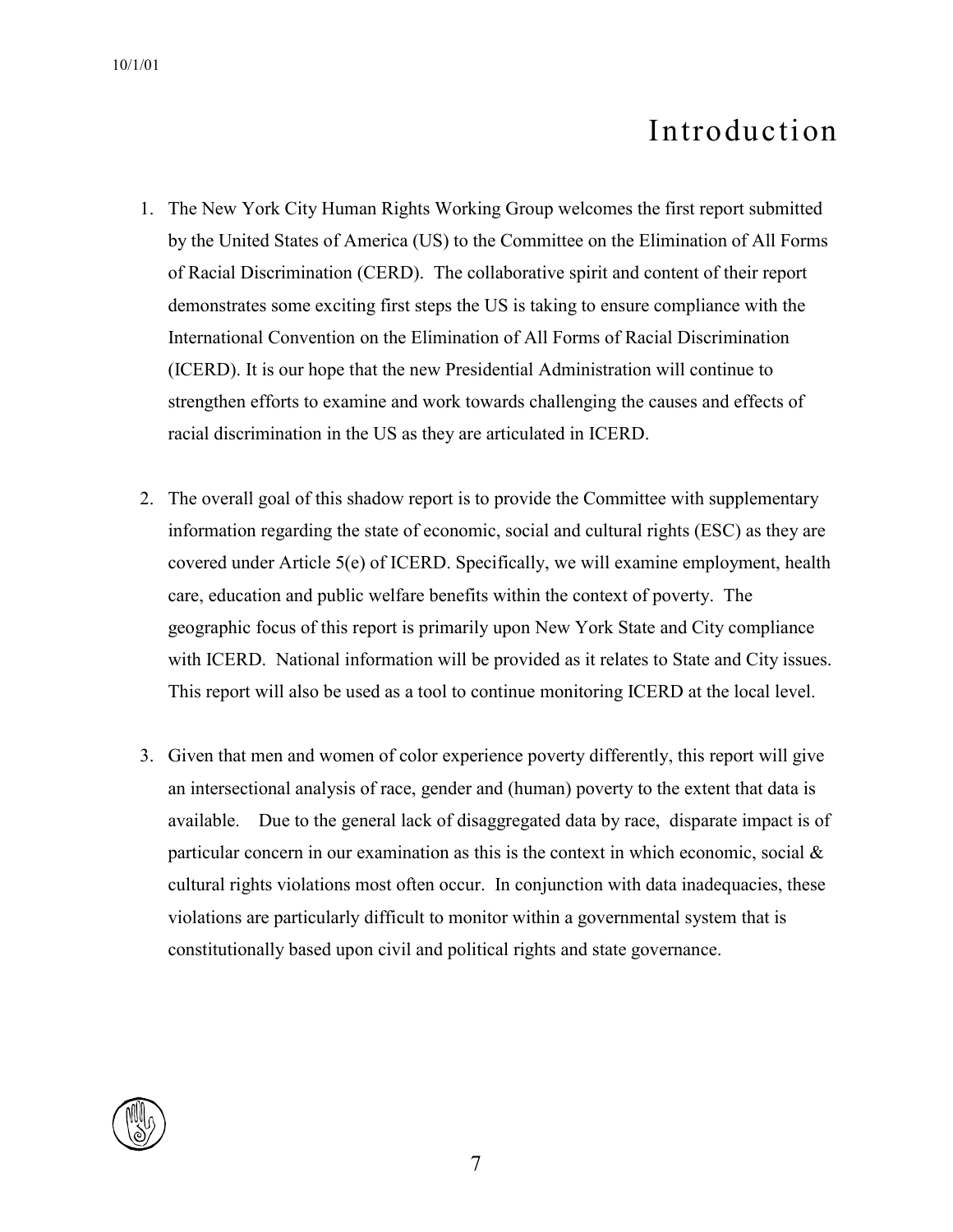### General Analysis of The US State Report

- 4. Although comprehensive in many respects, overall, the US State Report is deficient in its analysis to fully measure compliance with the International Convention on the Elimination of All Forms of Racial Discrimination. The inadequacy stems from a combination of the following factors: 1) a focus on only civil and political rights, 2) a devaluation of the role disparate impact plays in regard to racial/gender discrimination and poverty, and 3) a lack of intersectional analysis that examines race, gender and poverty as they directly relate to economic, social and cultural rights.
- 5. The US State Report focuses almost entirely upon the civil and political aspects of ICERD compliance making only passing mention that economic, social and cultural rights are not recognized constitutionally (US paragraph 234).
- 6. When economic, social and cultural rights are mentioned in the US report, solutions to violations in this area are addressed not through a commitment to strengthen these rights, but rather by using the civil and political rights available, namely through the legal system.
- 7. Given the increased privatization of public services and programs in both the for-profit and religious sectors, it is increasingly important that the government considers itself ready, willing and able to intervene in regard to private conduct beyond what is currently "mandated by the Constitution and law of the United States" (US reservation (2) under ICERD).
- 8. Over the past several years there has been an incredible push to increase funding to private, faith-based organizations that provide social services. The cornerstone of these faith specific funding streams is the deregulation of how services are provided, primarily within the areas of health, safety, and hiring practices. A Texas non-governmental organization monitoring faith-based contracts reports that there was a 50% increase of

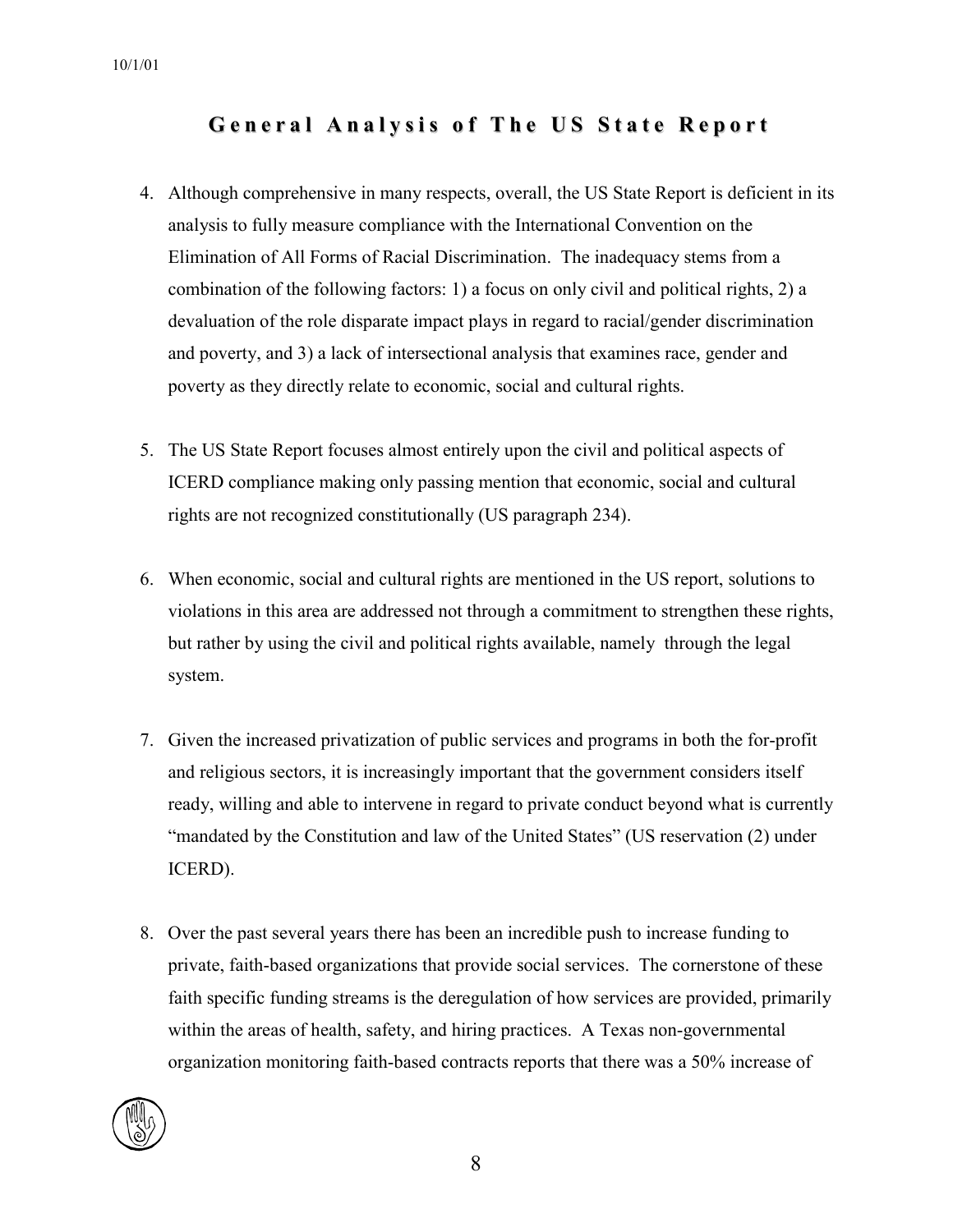neglect and abuse for clients of those organizations. In the area of the billion-dollar industry of welfare privatization, state and local governments have proven slow and ineffective to evaluate the efficacy of privately run programs and to respond to private company's fraudulent expenditures. To our knowledge there are no comprehensive studies looking at racial discrimination within the privatization of social services.

- 9. The US Report states in paragraph 71(a) that "[t]he persistence of attitudes, policies and practices reflecting a legacy of segregation, ignorance, stereotyping, discrimination and disparities in opportunity and achievement" is one of the causative factors effecting implementation of ICERD.
- 10. It is important to note that less than 40 years ago racial discrimination was legally sanctioned by the US government. Civil Rights Legislation is relatively new compared to two centuries of racial segregation and discrimination. Many, if not most, politicians in office today grew up in a time when discrimination was the norm.
- 11. In light of the fact that holding political office does not make an official immune to "persistent" racist/sexist attitudes, our legislators and public officials are equally subject to having these attitudes. This being said, it is clear that laws and policies are needed to facilitate change and bring about effective remedies, rather than wait for changes in attitudes.
- 12. Paragraph 180 the US report attempts to satisfy its obligations under article 2(1)(c) by pointing to the legislative and administrative processes in place and lists numerous government departments as responsible for these processes. The Office of Civil Rights has a mandate that provides some scrutiny of policies for discriminatory impact but most federal and state departments mentioned are not responsible for ICERD compliance.
- 13. Paragraph 248 in the State Report does not mention plans of increased funding or permanent authorization of economic security programs such as cash and food assistance,

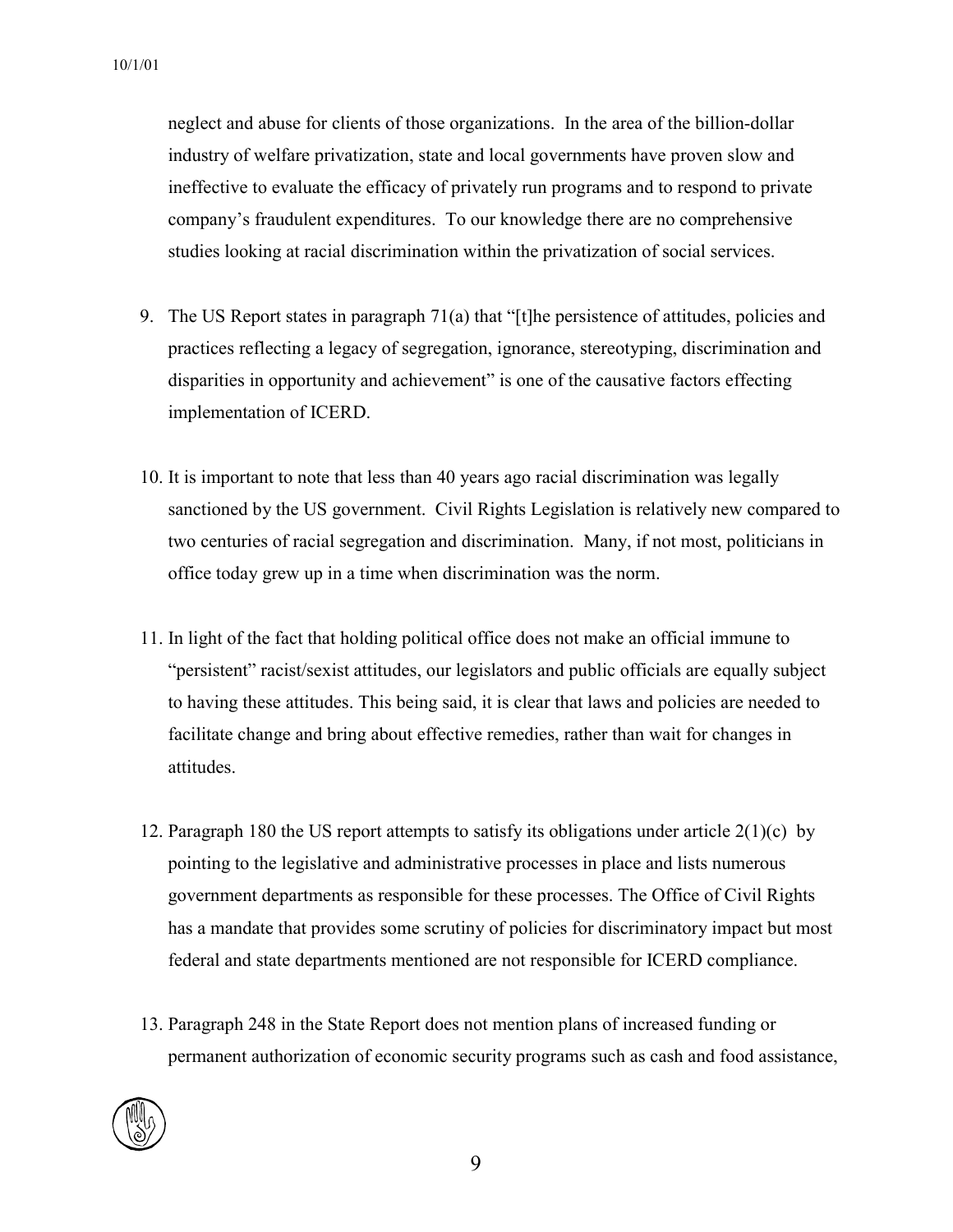housing, or education. Since the 1980s there has been an overall decrease in funding for all of these programs.

- 14. Keeping in mind the limitations mentioned above, there is virtually no governmental data collected with the express purpose of examining the intersection of race, gender and poverty. There are governmental reports that focus on each of these specific characteristics individually, and with some overlap, but they are not sufficient for an indepth review. In many cases when gender is mentioned in governmental reports, it is only done so secondarily or within the context of family status. Further, data collection and analysis performed on the national level is not replicated on both the state and local levels, making comparisons difficult if not impossible to make.
- 15. While one can begin to get a sense of intersectionality through the data that does exist, it is only a glimpse and not sufficient for thorough problem/violation identification or for monitoring purposes. This limitation is a great obstacle in regard to being able to identify and evaluate solutions or remedies to problems/violations.

#### Economic Social and Cultural Rights and ICERD

- 16. The federal government has never guaranteed economic, social and cultural rights. Nor has its highest court, the Supreme Court, recognized equal access to public benefits and services although these benefits were created through the legislative branch of government. The "Supreme Court has held that the US government has no affirmative constitutional duty to create the conditions necessary to protect social and economic rights."**[1](#page-57-0)**
- 17. Where state courts have recognized disparate impact in regard to the Fair Housing Act (US Report paragraph 235), the US Constitution only protects against intentional discrimination, not de facto discrimination**[2](#page-57-1)** . The recognition of disparate impact in regard to housing is a step forward, but it only covers one important aspect of ESC rights

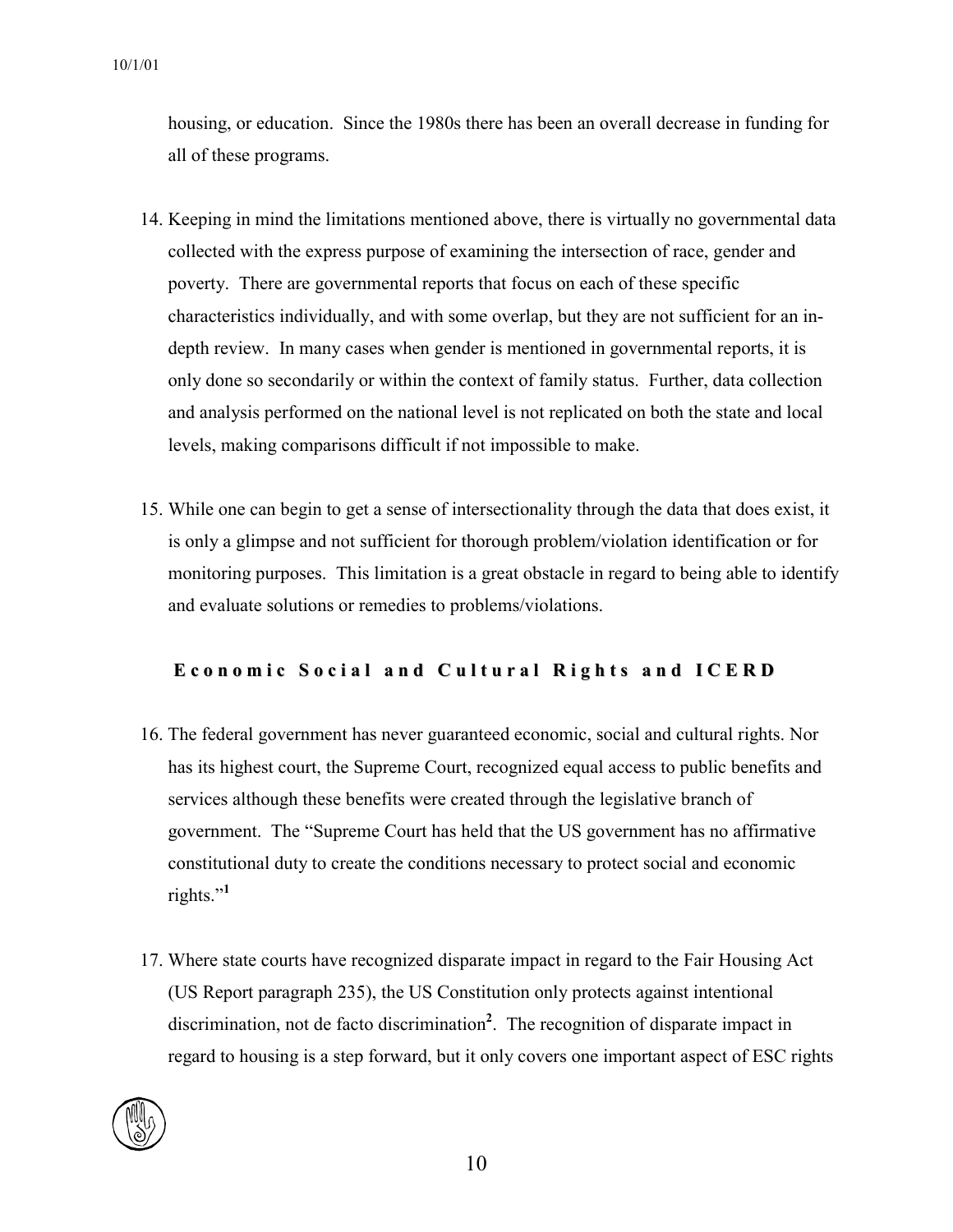and it only exists on the state level. These same provisions do not exist for education, health, or welfare.

- 18. Along with state court decisions a number of individual states have legislated, to varying degrees, aspects of economic, social and cultural rights that include welfare, affordable housing, health benefits, and abortions.<sup>[3](#page-57-2)</sup> For example, Article 17 of the New York State Constitution mandates its responsibility to provide "aid, care and support for the needy" to be determined by the legislature. New York City even has a "right to shelter" law. In the big picture however, with out federal support, these laws are left incredibly vulnerable and are open to persistent attack, which has been the case for NYC's "right to shelter" law.
- 19. The ESC rights cases argued before the Supreme Court have involved the Equal Protection Clause under the  $14<sup>th</sup>$  Amendment of the Constitution the same Amendment used by civil rights lawyers challenging discrimination within the area of civil and political rights. Although people of color are over represented in poverty, a lower level of scrutiny (the "rational basis standard") is used to test for discrimination in cases of ECS rights. The outcome of these cases using a lower level of scrutiny to test for discrimination has actually resulted in the denial of equal protection, and thus access, to cash benefits, adequate housing, and education.**[4](#page-57-3)**
- 20. In paragraph 180 of the US State Report the claim is made that economic, social and cultural rights are fulfilled through the realization of civil and political rights. Responding to ICERD Article 2 (1) (c), the report states that "[t]he United States satisfies the policy review obligation of Article 2  $(1)$  (c) through this nation's legislative and administrative process, as well as through court challenges brought by governmental and private litigants. US law is under continuous legislative and administrative revision and judicial review." In reality, Equal Protection under the  $14<sup>th</sup>$  Amendment does not protect these rights and in fact does just the opposite by relegating people living in poverty, who are disproportionally people of color, to the lowest level of court scrutiny.

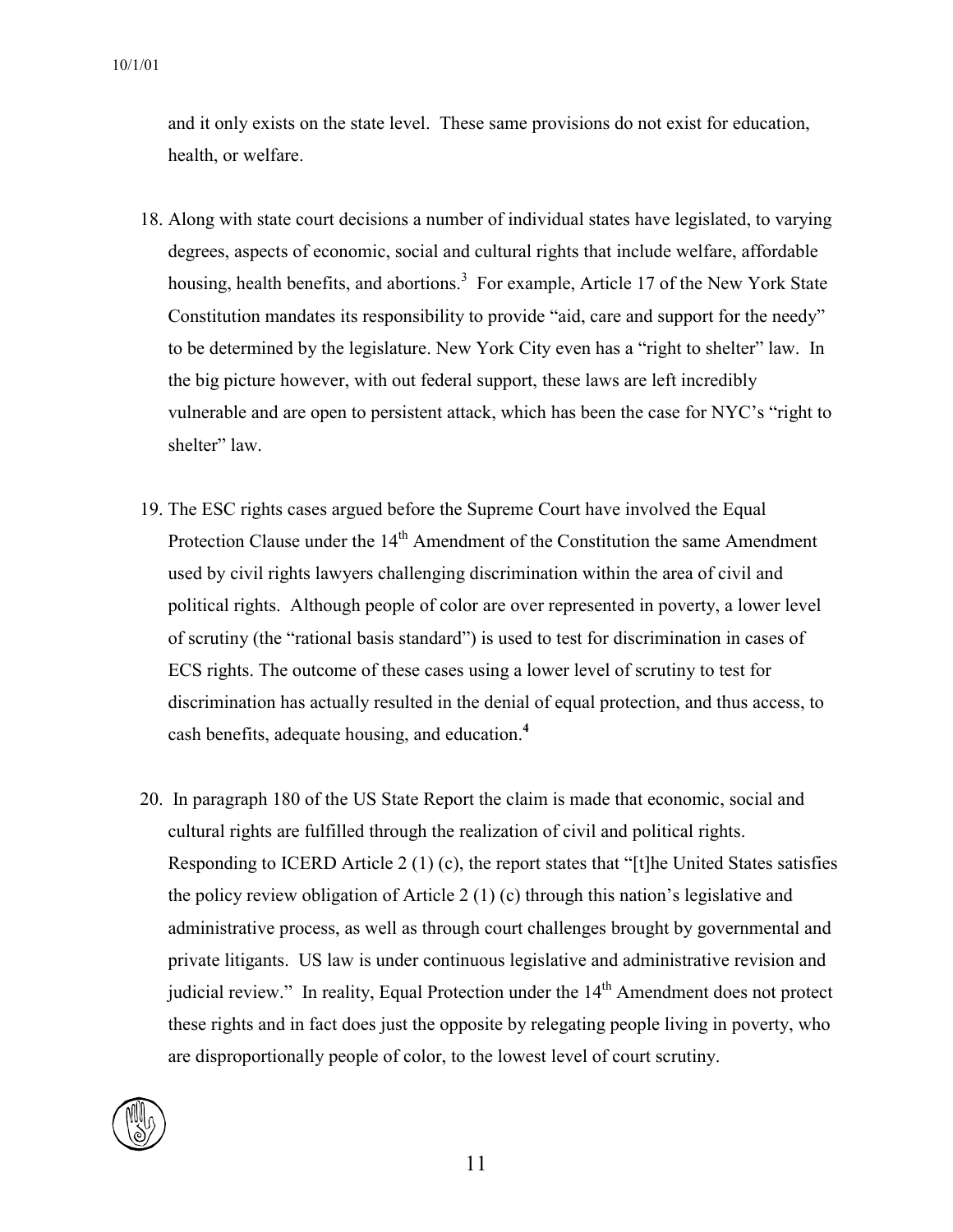- 21. In the end, Supreme Court case law gives full discretion to the legislature to determine if, at all public benefits should exist.**[5](#page-57-4)** Hence the US is clearly unwilling to acknowledge any responsibility in this area and their response to CERD on the issue is disingenuous. This is true especially in light of the fact that there exists indisputable, persistent and growing economic inequality between whites and minorities, especially in the lives of women of color and children.
- 22. The absence of ESC rights on the constitutional level is contrary to the spirit that all human rights are equally important and indivisible. In his January 1995 report, Special Rapporteur Mr. Maurice Glélé-Ahanhanzo made a recommendation (#11) specifically about this issue where the US was urged to acknowledge the "indissoluble link between civil and political rights and economic and cultural rights.["6](#page-57-5)
- 23. In the global context, the US is the only "industrialized" country that has not ratified the International Convention on Economic, Social and Cultural Rights (ICESCR). Considering the United States is the richest country in the world, resistance to economic social and cultural rights is clearly not an issue of resources, rather it is a matter of political will and inflexibility rooted in a long legacy of socio-economic and political racism/sexism.
- 24. There are other instances where specific ESC rights are not even mentioned in the US State Report. For example, there is no mention of how the right to social services is being fulfilled. This is an outright denial of the rights articulated in Article 5 (e) of ICERD.
- 25. The lack of commitment to ESC rights is further affirmed through the US Reservations, Understandings, and Declarations under ICERD, specifically the reservation related to Article 5 and the declaration of ICERD not being a "self-executing treaty."

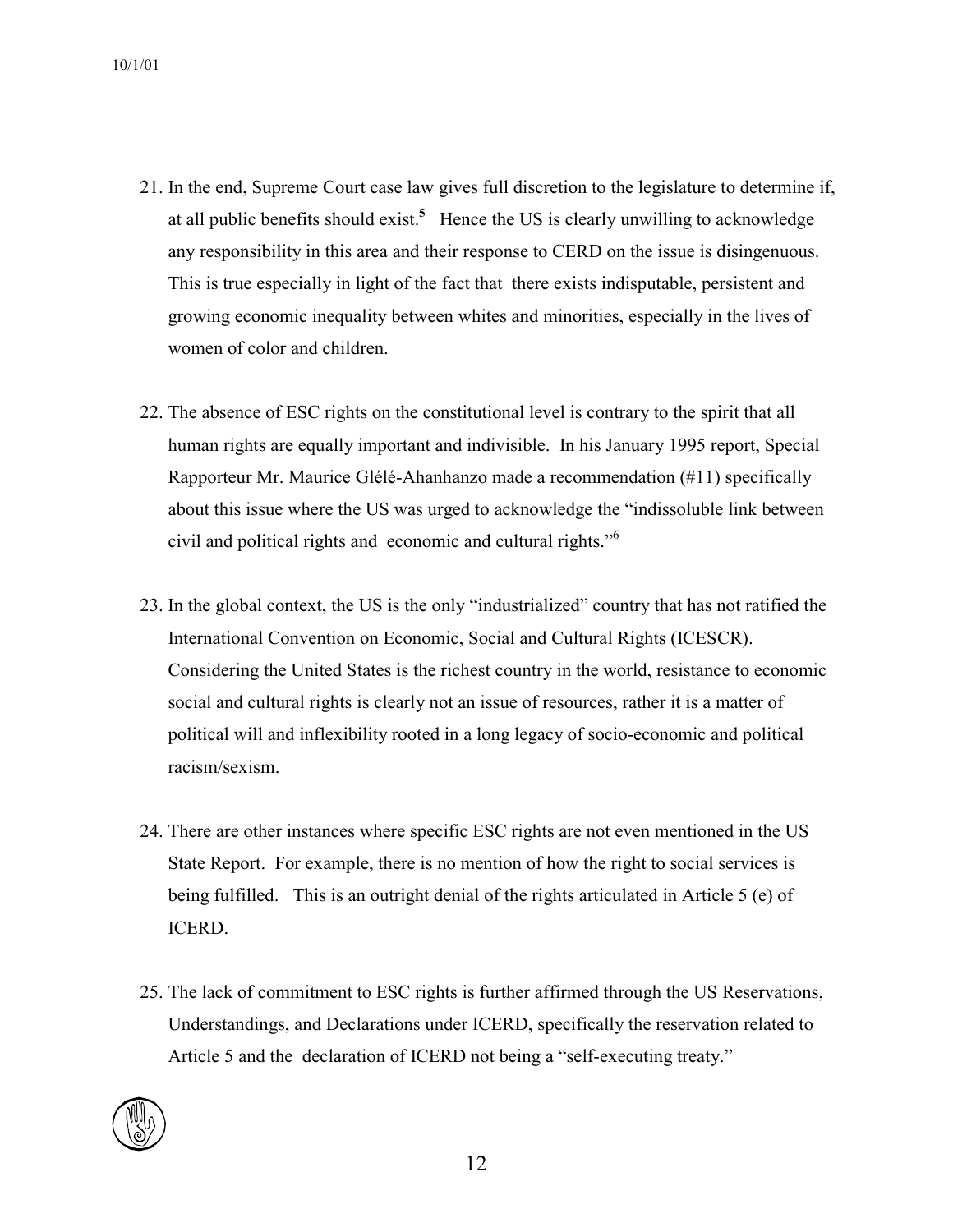### **R a c e a n d P o v e r t y**

- 26. Contemporary poverty, particularly in developed countries, is a complex and multilayered problem. What is known, especially in the United States, is that economic marginalization/poverty is deeply connected to racial discrimination both de jure and de facto. For more than three centuries racist policies and practices have been the norm in the United States and have shaped the social and economic structures.
- 27. It has been no more than half of a century since the United States has systemically tried to remove racist policies from the books. While legal action and the changing of laws have done a lot to advance the lives of racial/ethnic minorities in the US, it has not been enough to halt the bigotry transmitted across generations.
- 28. A study by the International Council on Human Rights on Racial and Economic Exclusion and its Policy Implications states that "to some extent racial discrimination and stigma always imply economic discrimination. $\mathbb{R}^7$  $\mathbb{R}^7$  This same report described America as having severe inequalities between rich and poor. What many racial/ethnic minorities living in developed countries face, is not legally sanctioned discrimination but unequal reward for identical work and service and unequal access to services and resources needed for long-term development of communities and individuals. In addition these groups face continued stigmatization and social dislocation. Among the salient issues of stigmatization is the informal exclusion of these groups from opportunities that are afforded the majority such as- recommendations for school and bank loans, information about employment, business contracts and negotiations.
- 29. This is not to say that racial/ethnic minorities in the United States have not achieved a degree of economic and social advancement in mainstream culture. But the nature of

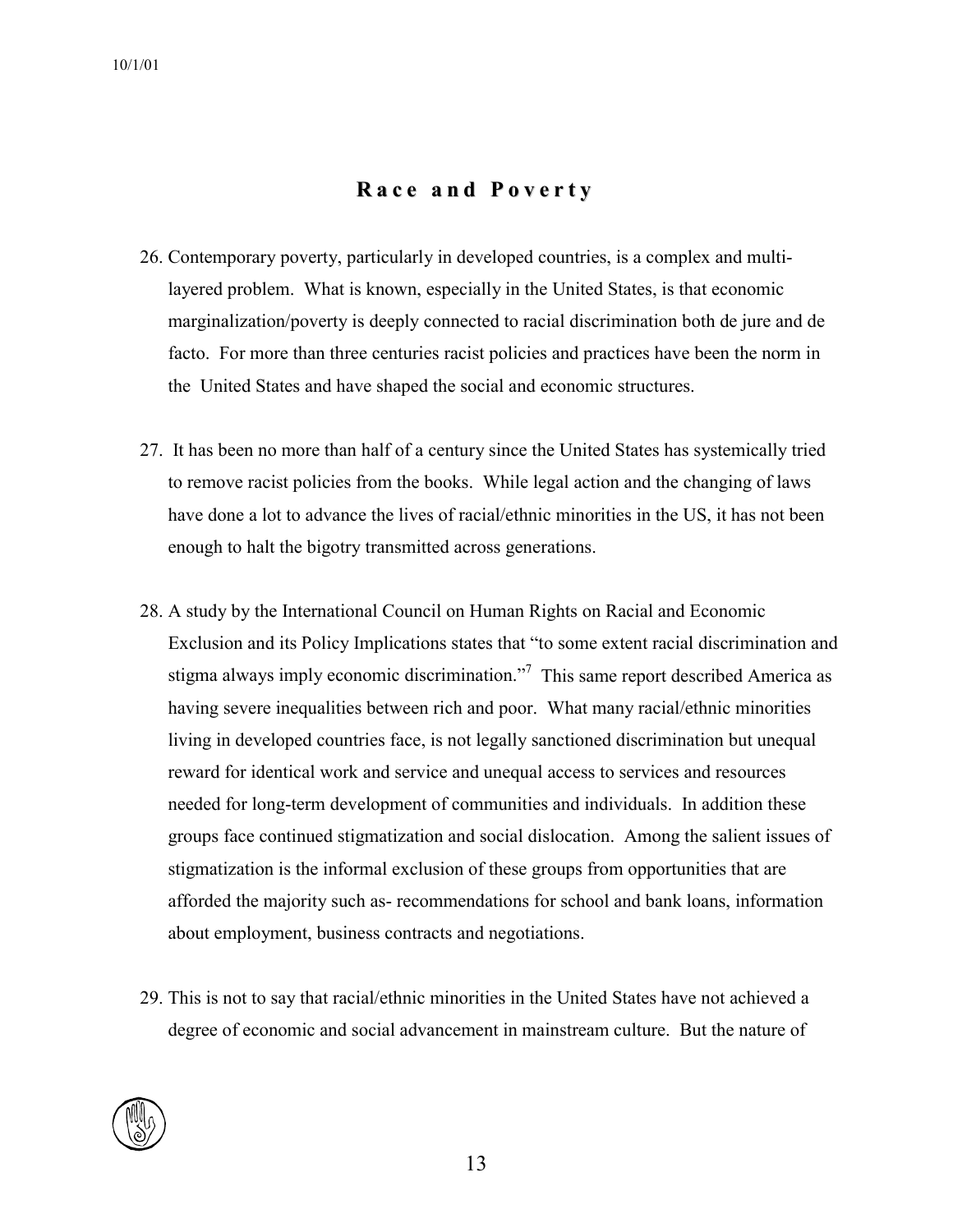racial discrimination and economic marginalization is that *as a group* they are significantly prevented from achieving their potential.

30. Unequal access to schools, housing, higher education, health care, and social services results in less skilled, less mobile, less healthy and poorer communities. As a developed country, discrimination and economic marginalization is experienced in subtle and covert way, however it is important to note that the economic gap between dominant groups and the minority groups has not closed and in most cases is widening.

#### **P o v e r t y R a t e s**

31. The current federal government measure of poverty and poverty thresholds determined by the Census Bureau underestimate the number of people living in poverty because the methodology is outdated (i.e.does not reflect relative prices of items that families consume; are not adjusted to reflect improvements in standards of living; has not kept up with public opinion; no adjustments for geographic differences) [www.epinet.org/issueguides/poverty/povertyfaq/html]

|                      |              |          | Asian Pacific | White Non- |
|----------------------|--------------|----------|---------------|------------|
|                      | <b>Black</b> | Latina/o | Islander      | Hispanic   |
| $\%$ in poverty      | 23.6         | 22.8     | 10.4          | 7.7        |
| % of population      | 13           | 12       | 4             | 71         |
| % within total       |              |          |               |            |
| population living in | 25           | 23       | $\cdot$ 3     | 50         |
| poverty              |              |          |               |            |

#### **Poverty in the United States 1999**

 $\mathbf{W}$  $\mathbf{H}$   $\mathbf{H}$ 

Poverty in The United States 1999, Current Population Reports, US Department of Commerce

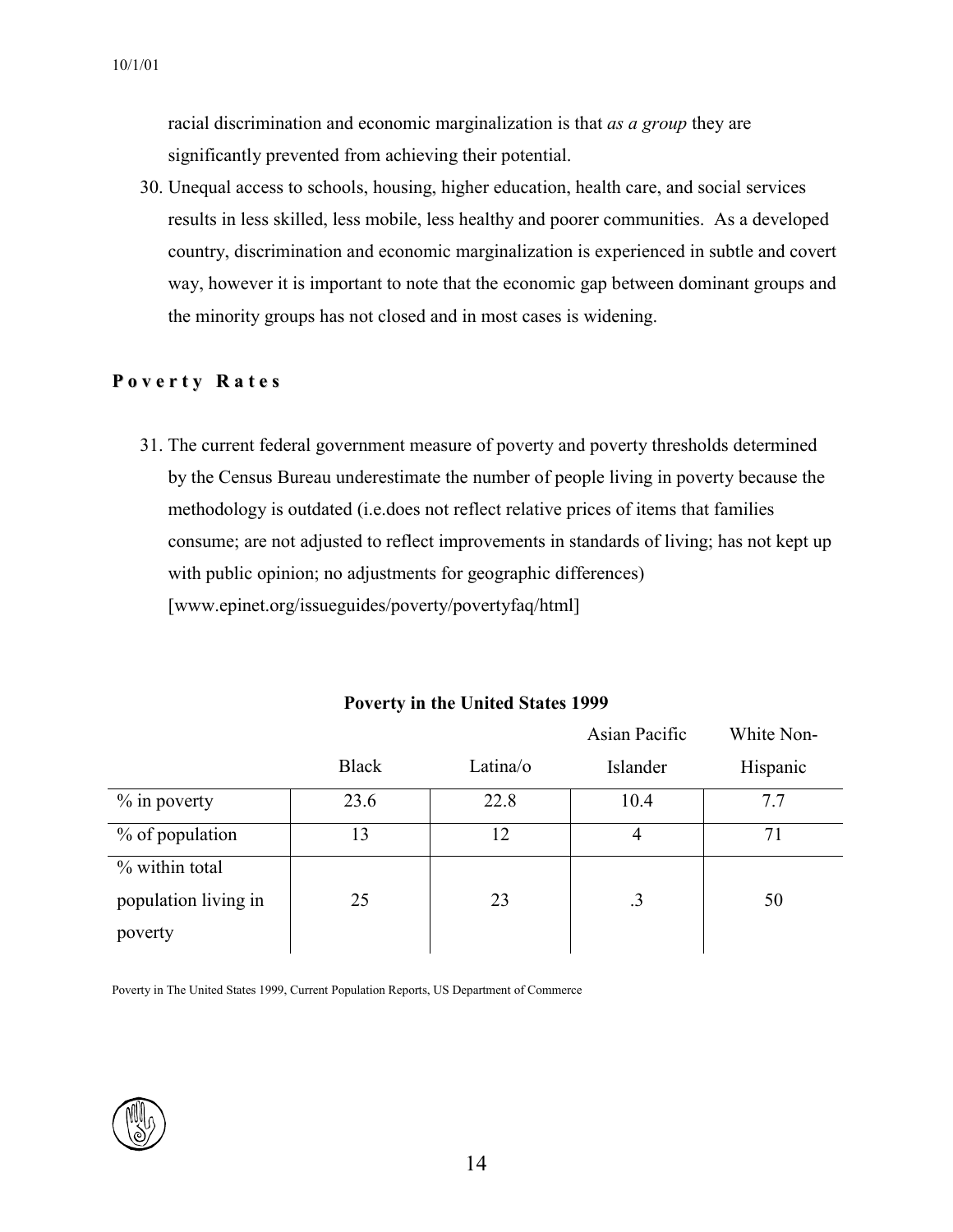#### **Percent of Families Living in Poverty in the United States**

|                    |              |          | Asian Pacific | White Non- |
|--------------------|--------------|----------|---------------|------------|
|                    | <b>Black</b> | Latina/o | Islander      | Hispanic   |
| Married            | 7.1          | 14.2     | 8.1           | 3.3        |
| Female (no spouse) | 39.3         | 38.8     | 23.1          | 18.6       |
| Male (no spouse)   | 14.7         | 16.8     | 11.3          | 9.3        |

Poverty 1999, US Census Bureau

- 32. Black elderly women are more than three times as likely to be poor than their white counterparts, followed by Hispanic women who are twice as likely. In 1996, 74% of the elderly poor were women.**[8](#page-57-7)**
- 33. Although poverty rates have declined nationally these figures obscure the fact that white families experienced more gains between 1997 and 1999 than either black or Hispanic families<sup>[9](#page-57-8)</sup>
- 34. Between 1997 and 1999 well-being among white families improved in five out of seven indicators-family income, food hardship, family structure and health insurance. Black families realized gains in ONLY one indicator-employment.
- 35. Despite increases in employment rates of low-income black adults and black parents from 1997 to 1999, poverty rates of black families remained unchanged. Significant employment gains are most likely tied to changes in the economy rather than social policy changes such as welfare reform.

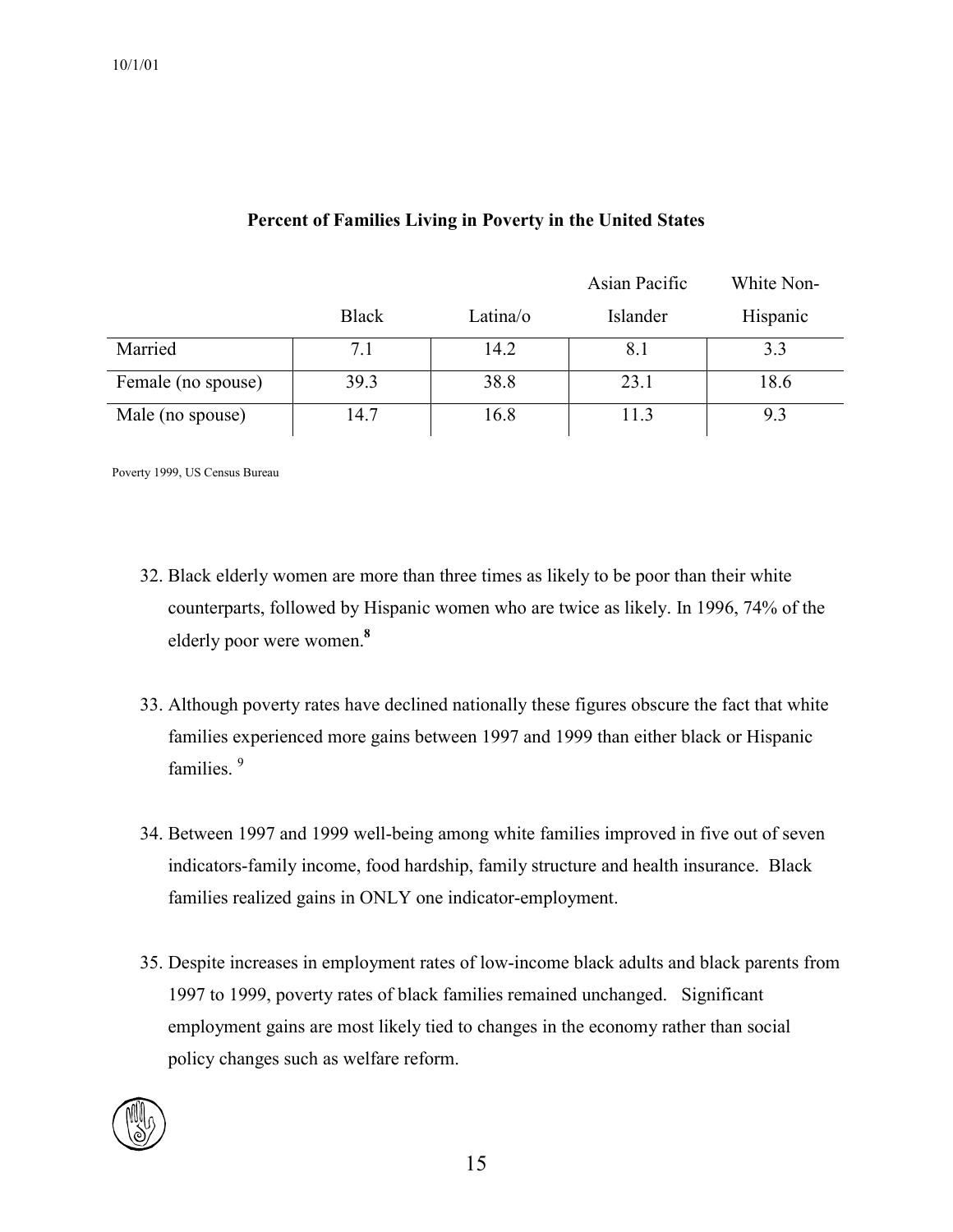# Poor and Low-Income Non-elderly by Race

| $\frac{0}{0}$        | <b>Black</b> | Latina/o | White | All Races |
|----------------------|--------------|----------|-------|-----------|
| Below $100\%$ of     | 27           | 26       |       |           |
| poverty line in 1998 |              |          |       |           |
| Below 200% of        | 50           | 56       | 24    |           |
| poverty line in 1998 |              |          |       |           |

1998 National Survey of American Families

# Child Poverty Rates by Race for 1998

| $\frac{0}{0}$        | <b>Black</b> | Latina/o | White | All Races |
|----------------------|--------------|----------|-------|-----------|
| Below $100\%$ of     | 36           | 34       | 10    | 18        |
| poverty line in 1998 |              |          |       |           |
| Below 150% poverty   | 13           | 17       | 4     | 8         |
| line in $1998$       |              |          |       |           |
| Below 50% of         | 52           | 52       | 18    | 29        |
| poverty line in 1998 |              |          |       |           |

US Census Bureau, March Current Population Survey

- 36. The poverty rate for blacks and Hispanics is twice the national average and is 20 percentage points higher than the national average for those living in low-income families.
- 37. Child poverty rates for children of color is alarmingly high. The poverty rate of black and Hispanic children is much higher than the poverty rate of white, non-Hispanic children.

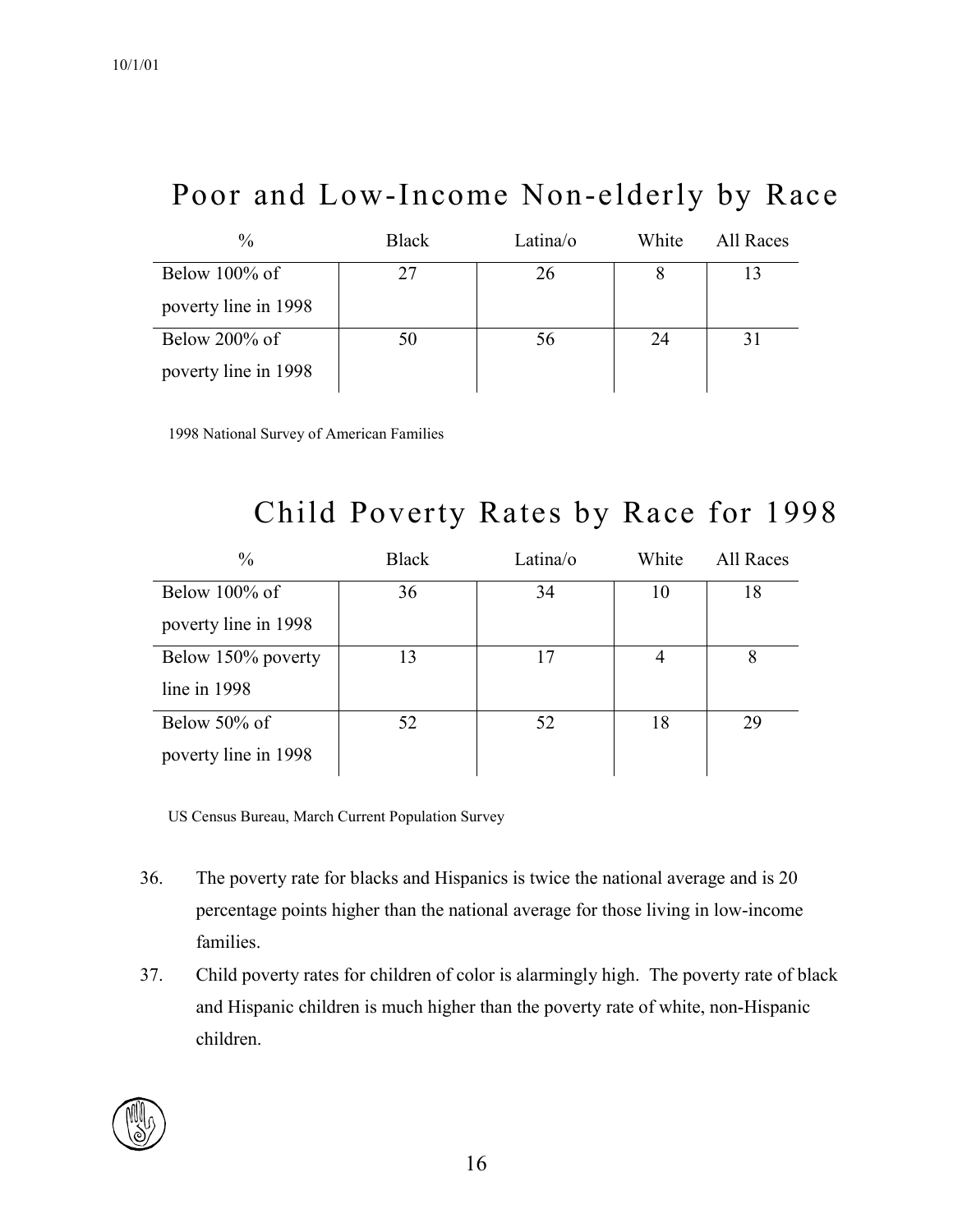38. When broken down by married couples and female-headed households the gaps are consistent. The poverty rate for children living in a white married-couple household was 5% compared with 12% for blacks and 23% for Hispanic. In female-householder families with no husband present the rates are 33% for whites, 55% for blacks, and 60% for Hispanics.

#### **Food Insecurity**

| $\frac{0}{0}$ | <b>Black</b> |      | Latina/o |      |      | White |      | <b>All Races</b> |  |
|---------------|--------------|------|----------|------|------|-------|------|------------------|--|
|               | 97           | 99   | 97       | 99   | 97   | 99    | 97   | 99               |  |
| Below 200% of | 57           | 56.3 | 56.1     | 53.9 | 43.3 | 38.4  | 49   | 45.6             |  |
| poverty line  |              |      |          |      |      |       |      |                  |  |
| All incomes   | 39.4         | 40.1 | 43       | 40.6 | 19.9 | 17.1  | 25.6 | 23.2             |  |

### Food Insecurity by Race from 1997-1999

- 39. The United States Department of Agriculture (USDA) reports that black and Hispanic households are almost three times more likely to go hungry than white households. Although food insecurity declined significantly nationally this number was driven solely by statistically significant declines in food insecurity for whites.
- 40. A two month federal inquiry into New York City's welfare program found that city officials routinely violate the law by denying poor people the right to apply promptly for Food Stamps. The report by the United States Department of Agriculture states; "substantial noncompliance with the Food Stamp Act and regulations has gone undetected and unaddressed at the local level." The report also highlighted the city's failure to adequately screen families for emergency needs and mistakenly requiring the poor to search for work before receiving help. (New York Times, "US Audit is Said to Criticize Guliani's Strict Welfare Plan," 1/20/99, Rachel Swarns and New

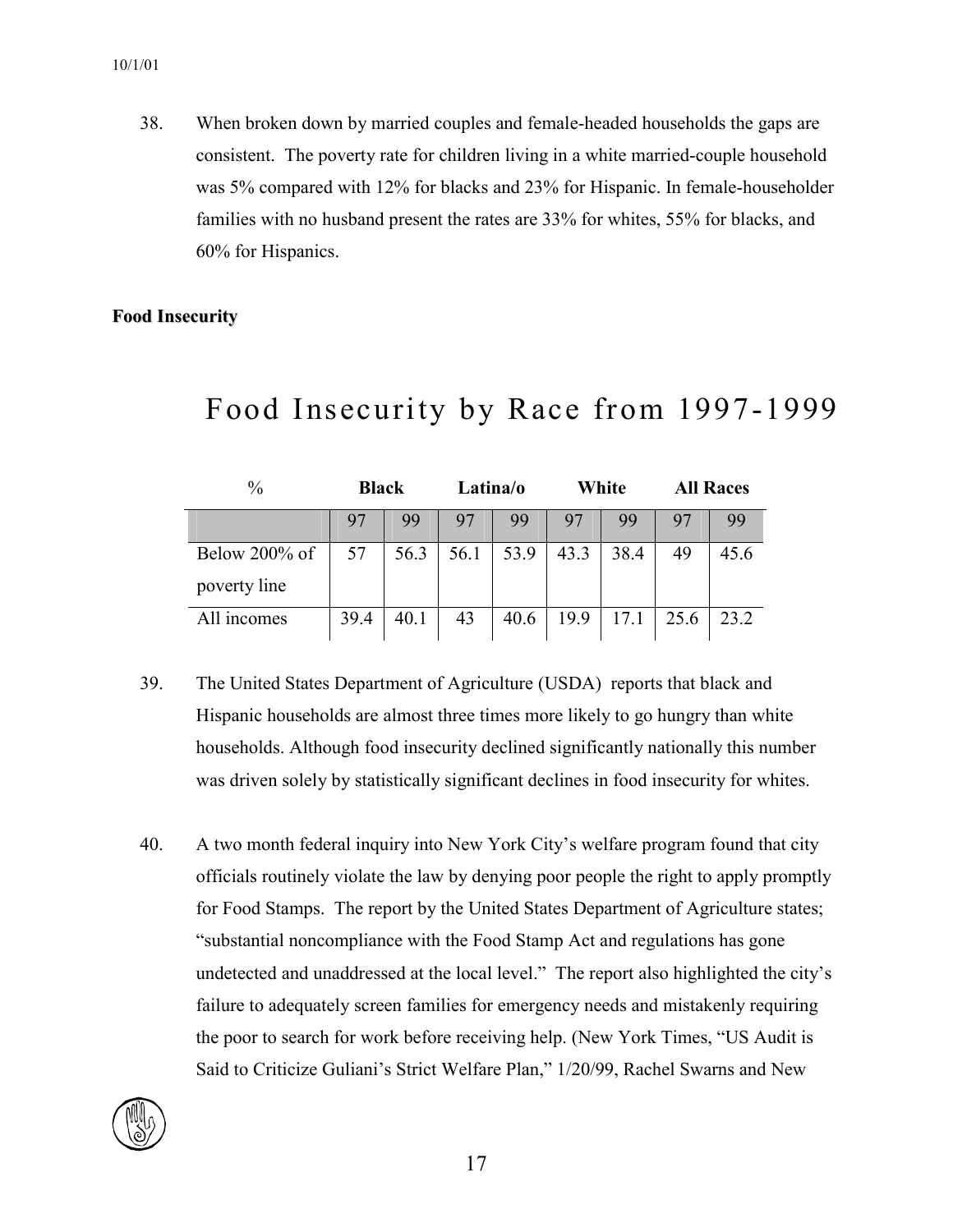York Times, "State Officials Add to US Criticism of NYC Food Stamp Program," 1/21/99, Rachel Swarns).

- 41. Food stamp participation decreased for black (8.5%) and Hispanic (7%) households yet increased for white (2.3%) households between 1995 and 1997 (HNA)
- 42. 4/5 of legal immigrants surveyed nationwide in 1998 were food insecure, seven times the rate of the general population. Legal immigrant households are 10 times more likely to go hungry than general households.
- 43. Poor families may still lack sufficient resources to provide for basic needs. In New York, 223,000 families lived with incomes between 100% and 150% of the poverty line. Most (88%) of these near-poor families had a worker, and 58% had a full-time, year-round worker. Another 155,000 non-elderly families and individuals without children were near-poor and 92% of these families included a worker.
- 44. The rich are getting richer and the poor poorer. The Fiscal Policy Institute of NYS found that "NYS is the only state in the union with one of the 10 highest poverty rates and one of the highest per capita income levels." More than 3 million New Yorkers live in poverty, 16.6% of the population, or one in six New Yorkers, despite the fact that NY had the  $4<sup>th</sup>$  highest per capita income of any state in the nation in 1997.
- 45. The taxation system exacerbates poverty. In its entirety, the NYS taxation system is regressive, where the lowest income quintile pays 16% tax on their earnings where the top  $5<sup>th</sup>$  only pays 10%. Tax cuts enacted in 1995 provided the richest 20% with 65% of the savings from the cut where the lowest 20% received only .4%.
- 46. NY has failed to use 1 billion in federal welfare funds and has actually used federal welfare funds to balance the budget (\$760.9 million), essentially serving a "fiscal relief" for revenue lost through tax cuts enjoyed by the State's wealthier residents.



.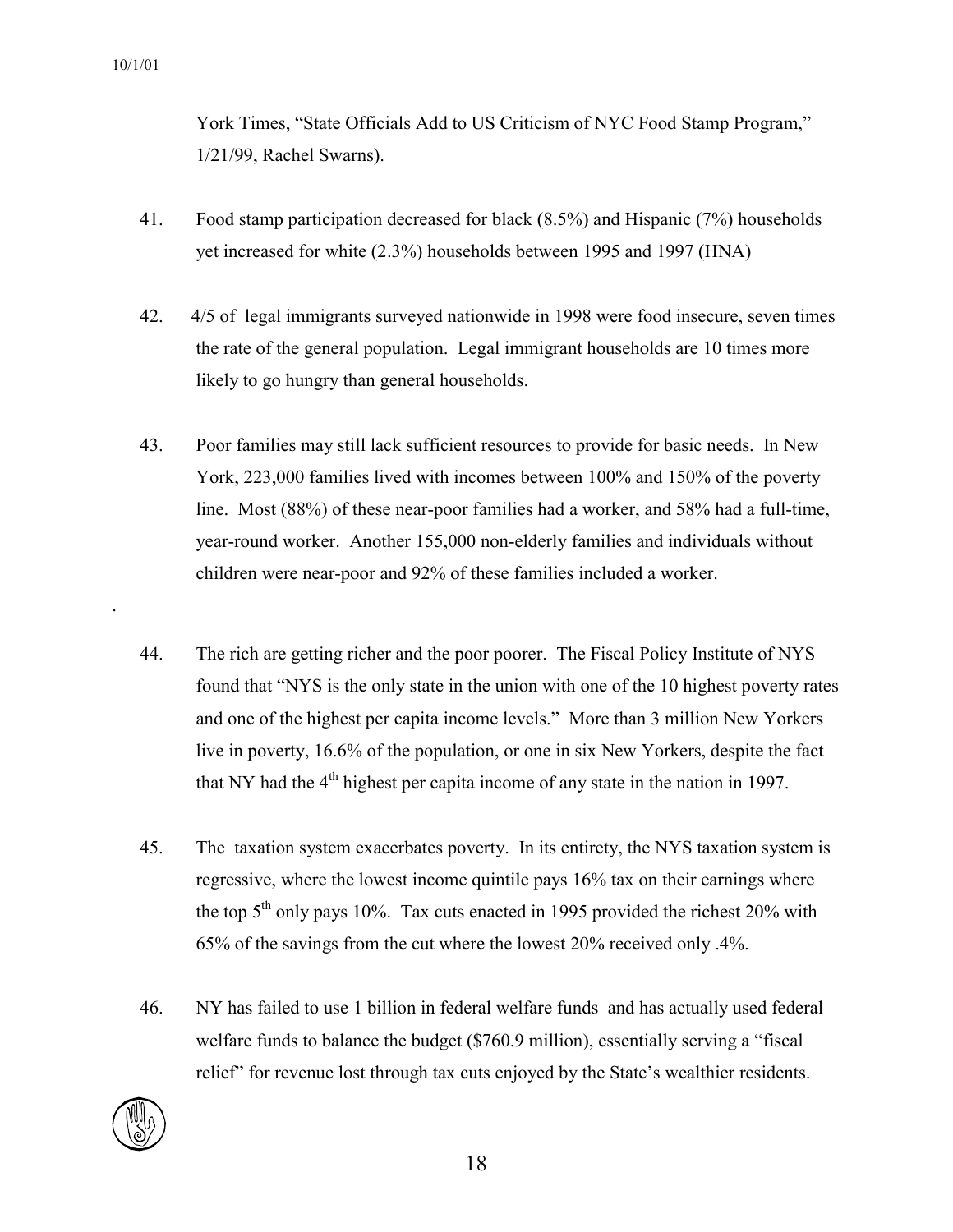# Remedies

- 47. Provide constitutionally guaranteed economic security system that ensures nondiscriminatory access to resources and social services including- food, education, health care, employment, housing and other social services.
- 48. Provide and disseminate accurate statistics disaggregated by both race and gender and make widely available.
- 49. Adopt more aggressive affirmative action measures as articulated in Article 1(4) for access to higher education and high level governmental posts.
- 50. National programmes implemented at the state and local levels should be aimed at eliminating racist prejudices (*not promoting "color-blindness"*) and be undertaken in the areas outlined in Article 7, particularly acknowledging historic and current discrimination in US History curriculum and teaching.
- 51. Increase the federal poverty rate based on current cost of living.

# Employment

### **ICERD Article 5 (e) (i) and (ii)**

**(i) "The right to work, to free choice of employment, to just and favourable conditions of work, to protection against unemployment, to equal pay for equal work, to just and favourable remuneration"** 

- **(ii) "The right to form and join trade unions"**
- 52. The reason people live in poverty is because they do not have money and/or access to the means with which to earn it. As obvious as this may sound, it is important to declare this fact because people are often personally blamed for not being able to find a job or one that pays enough. Rarely is the greater economic circumstance found at fault regardless of the fact that there aren't enough adequately paying jobs for those who want one.

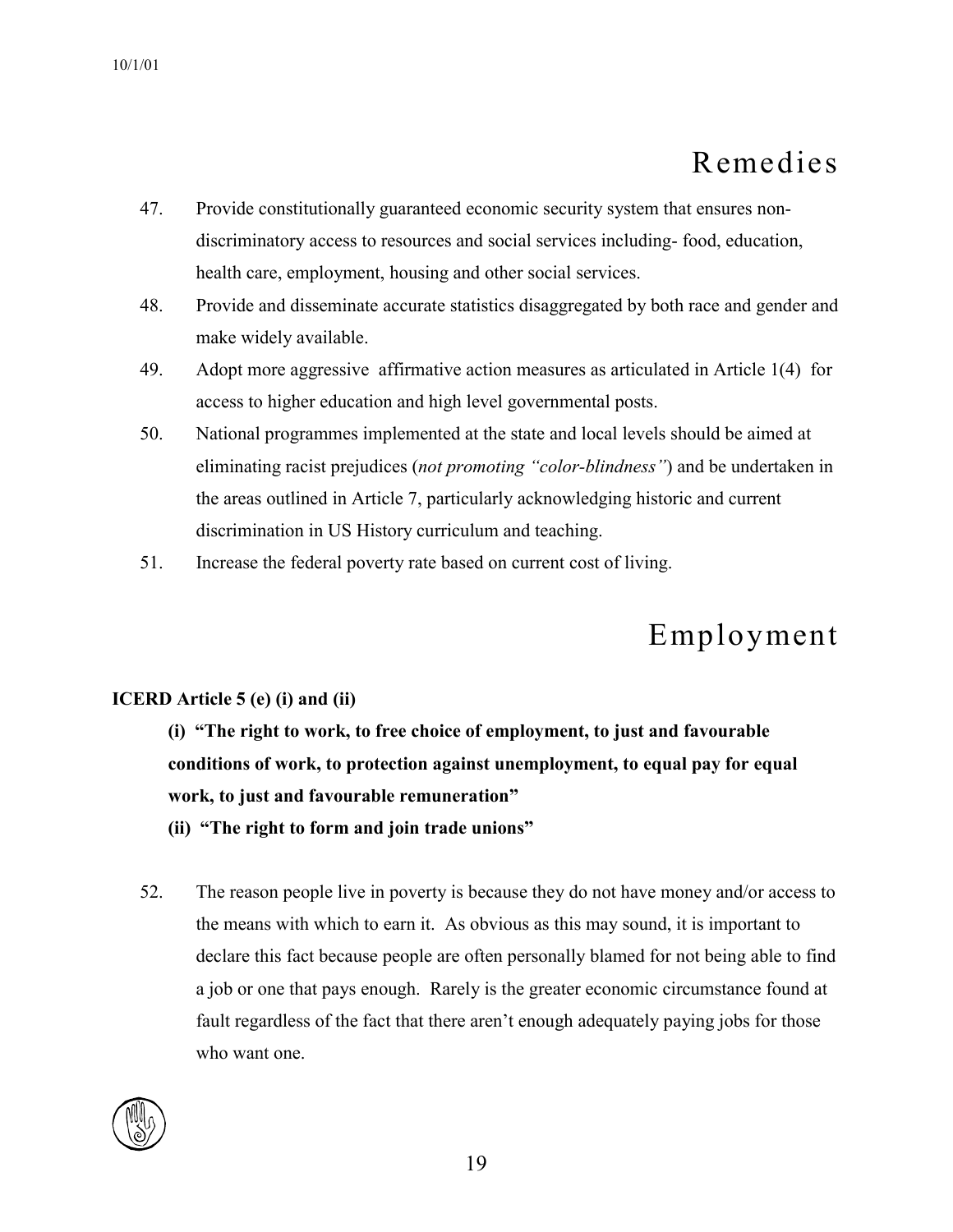- 53. The legacy of slavery and other systems of economic exploitation in the US are the foundation upon which our economic system was built. Both the economy and labor market evolved and prospered on the backs and lives of those who were forced to work without any or fair compensation. This was how our country was built. Our current economic system is in many ways still rooted in this framework and is still dependent upon free or cheap labor. For example, common in the debates related to minimum wage increases or recognizing "women's work" (care giving and homemaking) is the cry that the economy would be destroyed, it would crash if everyone were rewarded a fair wage. Without question, our economy would shift significantly if everyone were rewarded adequately and equally for the work they perform. Given that the shift would result in less profit and earnings for the upper economic strata it seems that what is meant by the "destruction" of the economy would be the dismantling of a system that allows a numeric few to economically benefit by the work of the majority. Although difficult, it is this discussion we need to have, guided by human rights principles and standards, if we are to seriously discuss racial, gender and economic equality.
- 54. The US State Report stated that trade has had a positive impact on employment (paragraph 351). While this may be true for the top economic quintile, it is not for those in the middle or bottom. The North American Free Trade Agreement (NAFTA), the largest and perhaps most far reaching trade agreement made within the last decade has resulted in astounding net job loss. The Economic Policy Institute and other groups monitoring the impact of NAFTA found that almost 766,000 jobs have been lost across the nation and 46,000 jobs have been lost in New York State.<sup>10</sup> These figures do not include secondary job loss from shops, businesses and services that had been reliant upon the workers for their livelihood. Trade has in fact been argued to be the primary impetus behind the growing service sector, which generally pays minimum wage and offers no real room for advancement or permanency. With the globalization of the economy and shifting of the labor market across borders, it has become increasingly important to include trade in economic and employment

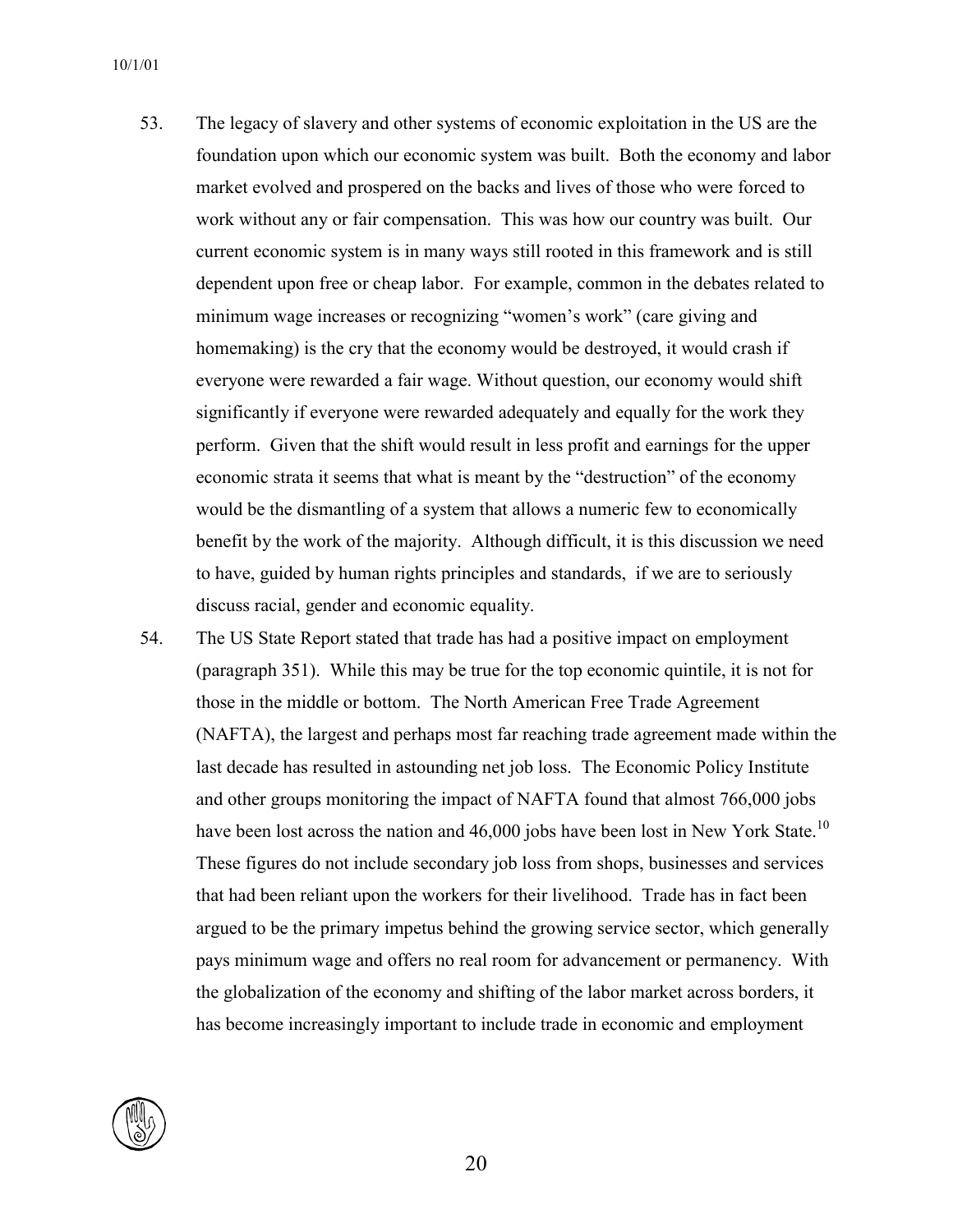discussions, and must certainly include an analysis of how this impacts racial and gender equality.

#### **[Wo](#page-57-10)rking Poor**

55. People of color are over represented in the working poor population. This is due to the segregation of people of color in low wage jobs and also to pay inequity. This calls for positive measures by the state to ensure substantive equality in these areas. US anti-discrimination measures (as described in the US state report to the ICERD) do not go far enough to ensure racial justice in the labor force.

|                 | <b>US</b> | <b>New York State</b> |
|-----------------|-----------|-----------------------|
| White           | 45.4%     | 38.2%                 |
| <b>Black</b>    | 23.1%     | $25.6\%$ ,            |
| <b>Hispanic</b> | 27.1%     | 29.5%                 |
| Other           | 4.4%      | $6.7\%$ .             |

Percentages of Working Poor Families with Children (1995-97)

Fiscal Policy Institute of New York State

- 56. Half of all women who work fulltime make less than \$22,000 per year.<sup>12</sup> African American women earn 63% of white man's dollar, Latinas earn only 57 percent.<sup>13</sup>
- 57. All wages in New York State are below the 1989 level and earnings for low wage workers and have actually decreased by over 5%. The number of working poor families in NYS has almost doubled over the past two decades.  $14$  An individual working full time earning the minimum wage earns only \$10,700 which is below the federal poverty line for two people. In NYC, this salary would leave just \$800 at the end of the year after paying annual fair market rent for a two bedroom apartment in New York City.<sup>[15](#page-57-14)</sup>
- *58.* Median income in across the country has increased by 4.6% from 1989-1998, yet for New Yorkers it has remained stagnant.<sup>[16](#page-57-15)</sup> Women make up 3 out of 5 of the minimum

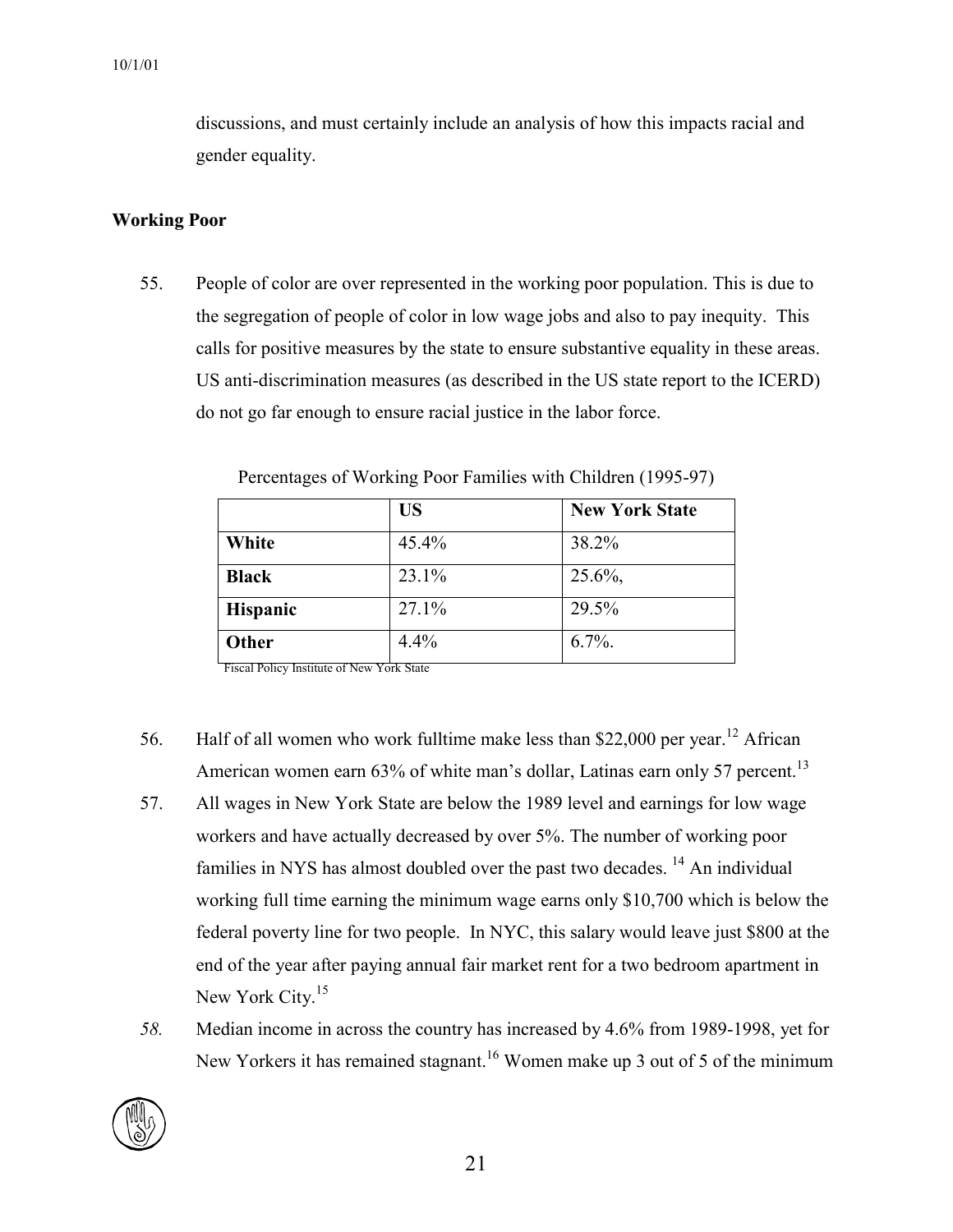wage workforce.New York State has the lowest minimum wage of all the higher wage states in the country. Unemployment rates have decreased without relative decreases in poverty. In fact, food and housing difficulties have gotten worse.

- 59. [In](#page-57-16) 1997 and 1998, black and Hispanic workers in NYS earned much less than the median wage. Hispanic males in NYS earned just 68% of the median and black males earned 83%, while their white counterparts earned 113%. Black females earned 91% of the median wage while Hispanic females earned 79% while white females earned  $105\%$ <sup>23</sup>
- 60. Workers in NYS experienced significant wage declines from 1989 to 1998 unless they held a college degree or higher; declines for all educational classes and both sexes were even more severe in NYC than at the state level. Independent of their educational attainment, individuals across racial-ethnic categories experienced very different wage levels. Black males with some college education earned less than white males with just a high school degree. Males who were black, Hispanic and of other racial-ethnic categories earned significantly less than the median wage received by white males for the same educational attainment. Hispanic women and women of other racial-ethnic groups with college or greater education and high school or less education also earned significantly less than the median, although the differences between racial-ethnic groups were less extreme than for males. $^{24}$

#### **[Un](#page-57-19)employment**

61. While general unemployment among people of color is down, this does not mean that discrimination and exploitation have decreased. In fact, domestic structural adjustment programs (like cutbacks in civil service jobs and welfare reform) plus general labor market trends (like the expansion of the low-wage service sector) have in fact increased the exploitation of people of color. For example, anti-discrimination and affirmative action policies within the civil service sector have made this labor market one of the primary venues upon which people of color have been able to rely in order to step up into the middle class; this is especially true for women. Cut backs

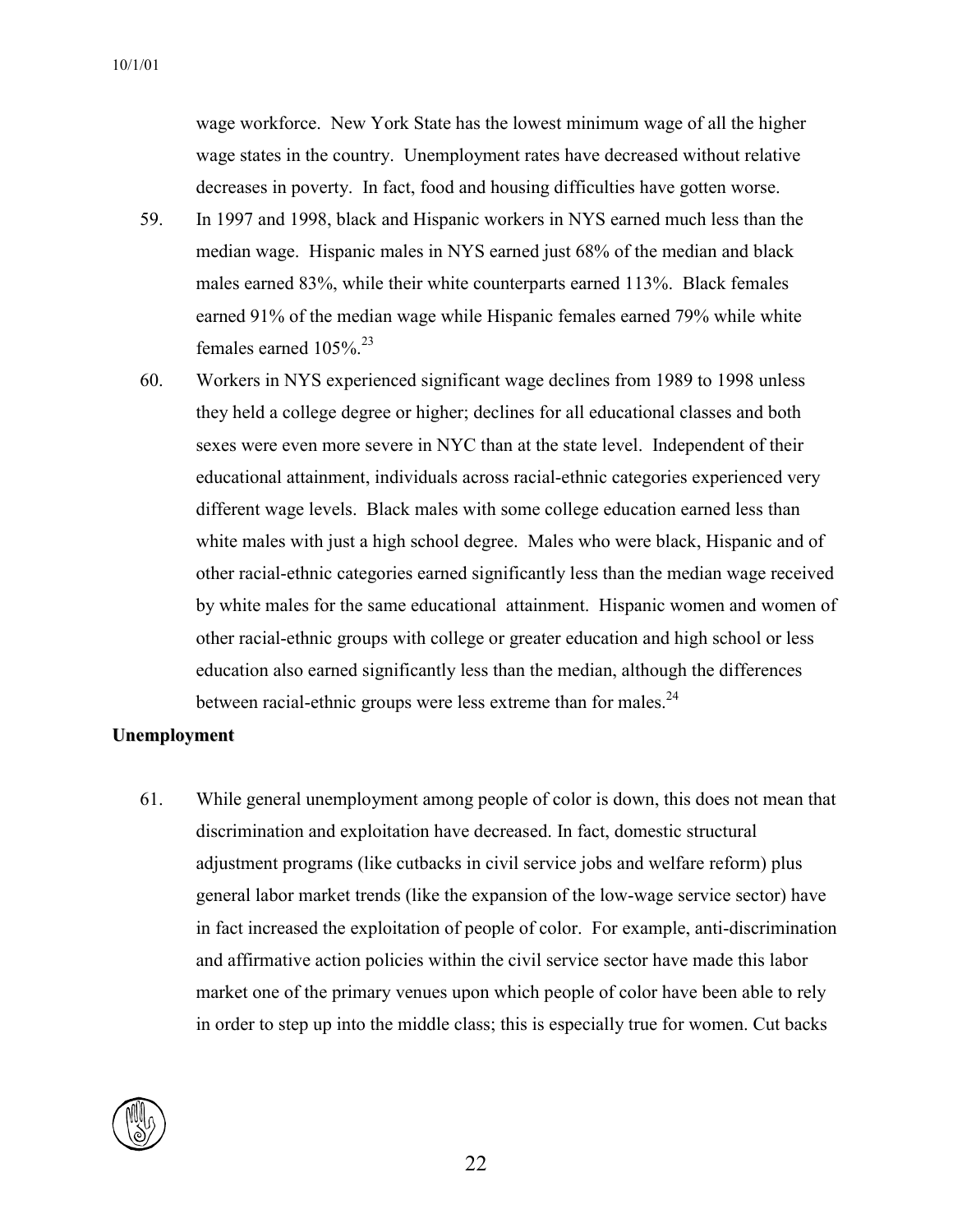in these jobs severely limit this opportunity as these protections are not guaranteed in the private sector.

- 62. There is a basic lack of living wage jobs in urban communities of color, where unemployment rates are as much as 3 times national average. Even if national trends show decreasing rates of unemployment for people of color, this does not mean that violations of the right to work do not persist in local communities of color where other factors such as lack of transportation and childcare exist a obstacles to secure employment. This is especially problematic in New York State where low wage industries are among the fastest growing, adding more than half of all new jobs during the state's economic boom. Low wage industries are defined as having annual salaries less than \$29,112.<sup>26</sup> Fewer high paying jobs and more low paying jobs increases competition for the latter where educational level plays an even greater role in job qualification, even if it is entry level. Due to discriminatory practices in the education system, people of color will most likely lose out in the equation since they have fewer resources with which to compete.
- 63. Rates of unemployment and underemployment for young adults with a high school diploma or less are much higher in NYC than in the nation as a whole. Blacks experienced far higher levels of both un- and underemployment regardless of gender and level of education.<sup>[27](#page-57-21)</sup> In the Harlem section of New York City, a historic African American neighborhood, the ratio of available jobs to applicants was 1 to 14.<sup>28</sup>
- 64. New York State's unemployment rate for the first half of 1999 was 5.4% compared to the national average of 4.4%. Black men in New York experienced far higher unemployment (12.5%) compared to white men (4.0%). Black and Latina women had unemployment rates 3 times higher than the 3.8% white female unemployment rate. [29](#page-57-23)

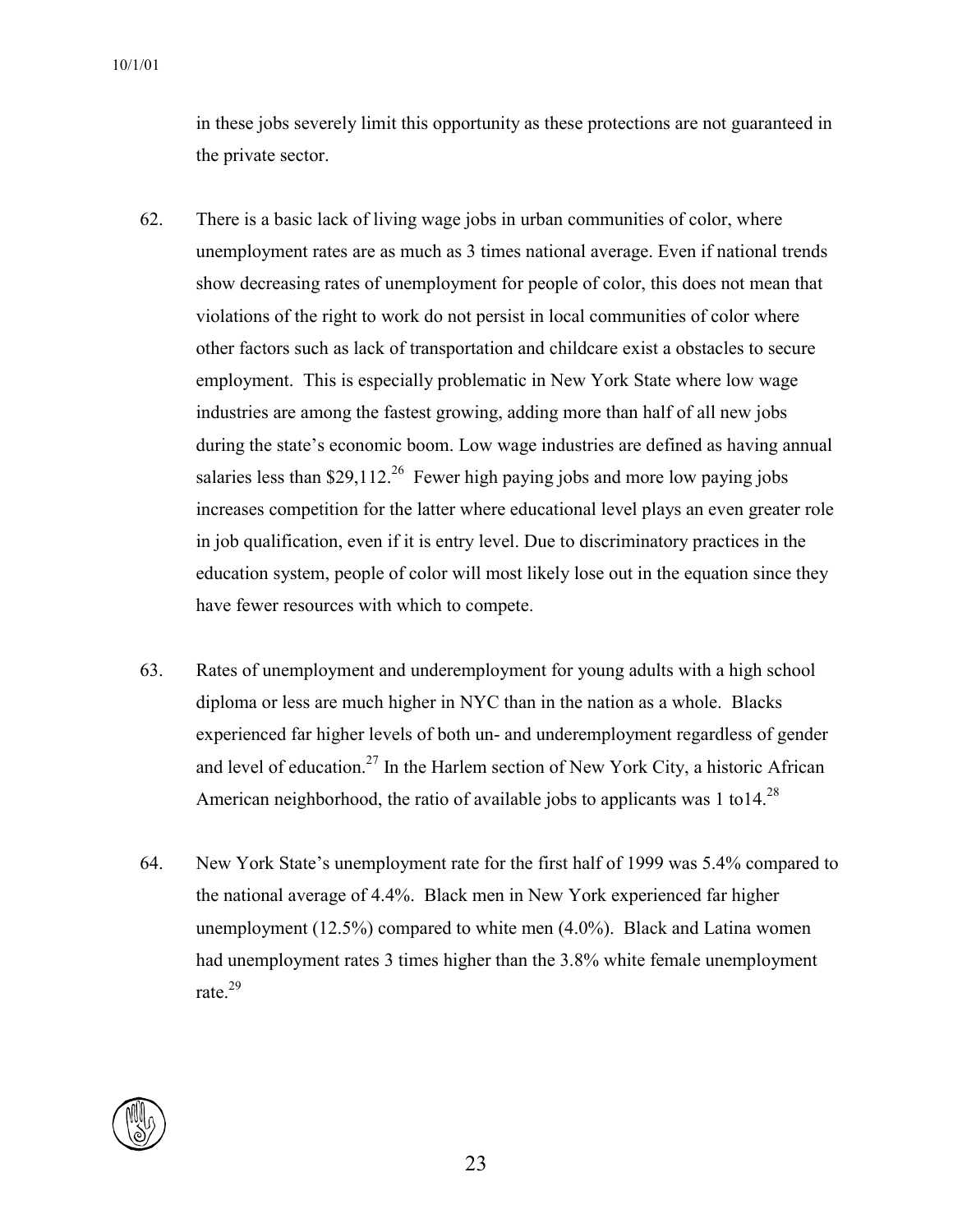- 65. In New York State, 10.2% of the workforce was underemployed in 1998 compared to 8.5% nationally. Black men in New York City had an underemployment rate of 20.3, more than twice the underemployment rate for all men. Latina women had the next highest rate at 19.3%, and black women had an 18% underemployment rate. These rates suggest that job growth has not been sufficient to keep up with workers' needs, and specifically workers of color. $30$
- 66. Another factor negatively impacting the employment and wages of all workers is a rise in the unpaid workforce. Contrary to all aspects of the right to work articulated in ICERD, the US government legislated the creation of a free labor market. This occurred with the passage of federal welfare reform in 1996 where the majority of those living in poverty who receive welfare benefits are required to work off the amount they receive (workfare). Economists have found that the presence of such a large free labor market will, and has, served to depreciate the wages of everyone. The workfare program not only lowers wages, it also de facto replaces union jobs. For example, in NYC, the city government who is the largest "employer" of workfare workers has filled 1/3 of its Sanitation Department and 2/3 of its Parks Department with unpaid workers. Workfare wokers are performing jobs once done by union paid workers minus equivalent health, safety or benefit provisions. Workfare workers receive between \$5,000-\$12,000 per year "working" for the city performing the same jobs of civil servants who earn/ed  $$20,000$ -\$40,000 per year.<sup>31</sup>
- 67. Another area where labor rights are violated in New York City is the apparel industry, which is NYC's largest, worth \$20 billion. There are between 7,000-7,500 factories in NYC, most of which are located in immigrant communities of color. The Department of Labor estimates that over 60% of them are sweatshops, even though all but 10% are unionized. Women of color comprise the majority of sweatshop workers (60-  $90\%$ ), most of whom are Chinese and Latina.<sup>32</sup>

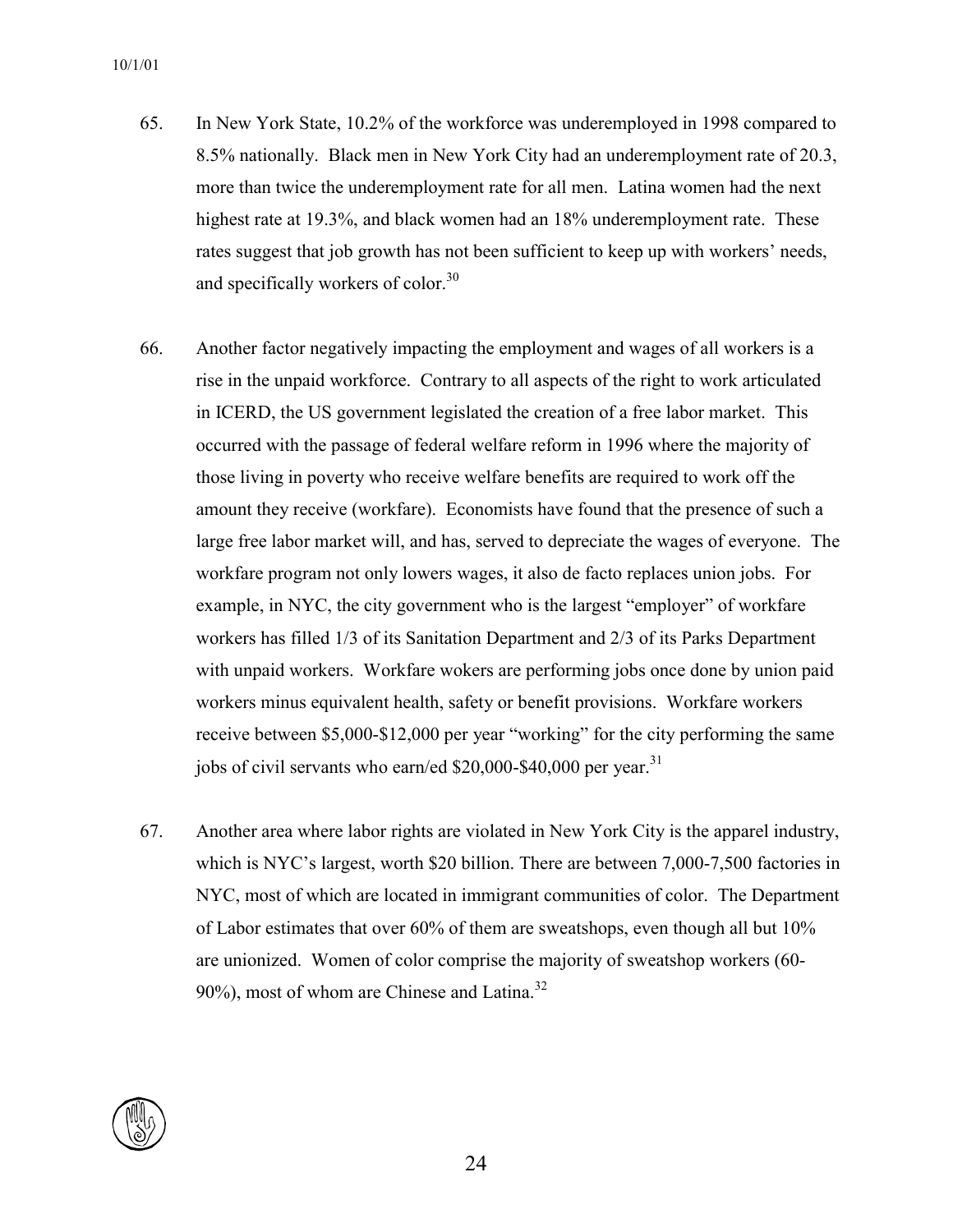- 68. Wages in the NYC garment industry fell throughout the 90s. In Chinatown, wages fell 30% over the last half of the 1990s. Although the federal minimum wage is \$5.15 per hour and the union's minimum wage ranges from \$6.72-\$8.15, garment workers earn anywhere between \$2-\$6 dollars per hour. A typical workweek is 6-7 days, 10- 12 hours per day. A strategy used by apparel factories to avoid paying for or being held liable for health, safety, and wage violations is to close down the factory, then set up again under a new name. $34$
- 69. Discrimination in the workforce continues to disadvantage people of color. A 45 State study that interviewed employment service providers found widespread discrimination against welfare recipients based on race and ethnicity.<sup>35</sup> Discrimination based on previous incarceration is also problematic for people of color. Over one-third of all young black men and a majority of young black male high school dropouts are involved with the criminal justice system at any point in time. The vast majority of employers state a reluctance to hire young men with criminal records and since employers may often not be sure who is or is not an ex-offender, they may tend to penalize and entire class of potential workers (i.e. young black males)

### Remedies

- 70. Increase the federal minimum wage and base it on geographical and realistic cost of living variations including housing, food, healthcare, transportation, care giving costs, and utilities.
- 71. Include monitoring systems to ensure compliance and strong sanction provisions for employers who do not comply, with particular attention to sweatshop factories.
- 72. Create a federal public works program guaranteeing paid employment for every US resident unable to find wage work.

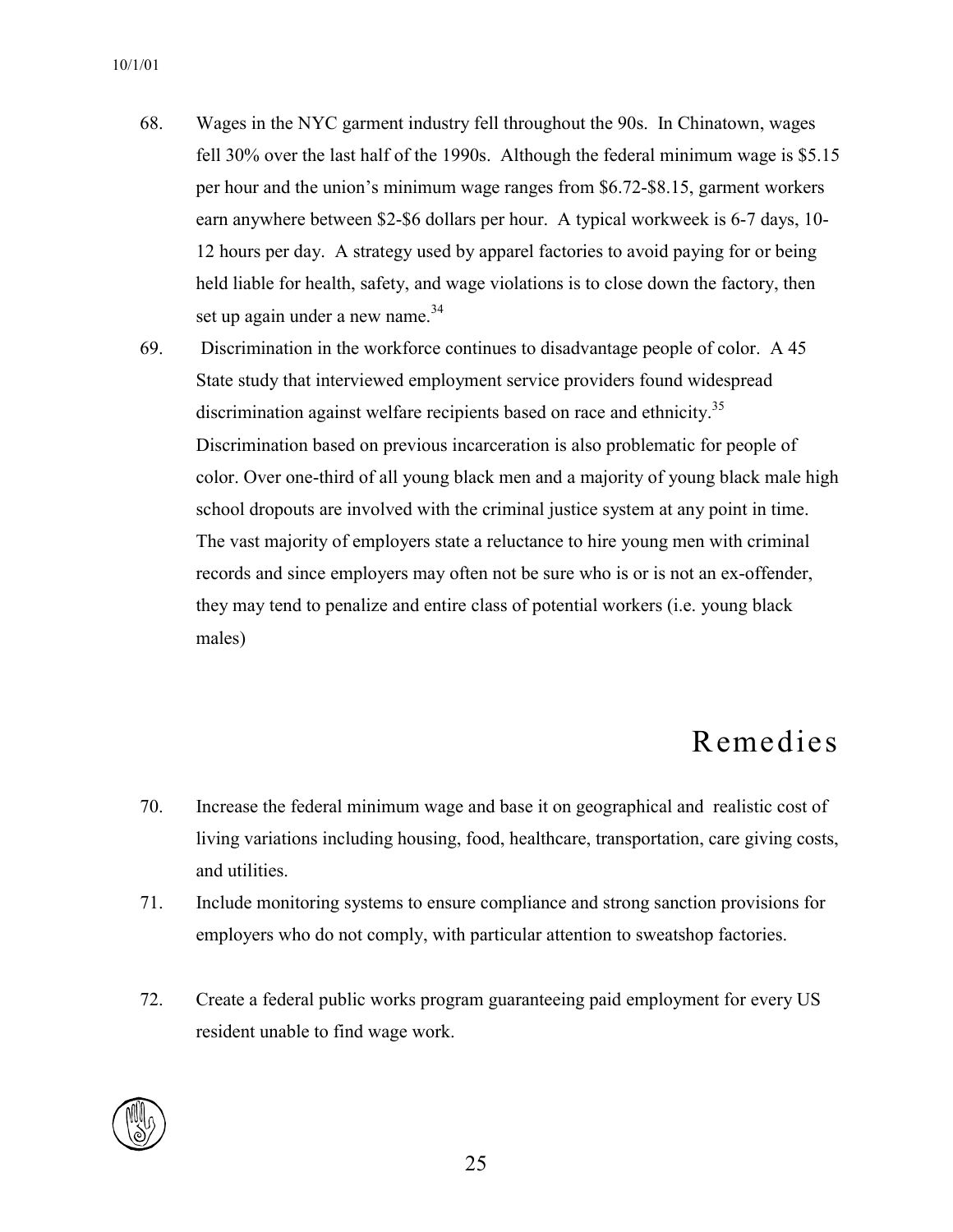- 73. Close the wage gap between men and women of color and whites. Enact stronger enforcement mechanisms ensure wage equality.
- 74. Recognize the full range of "women's work" including care giving and home making. Expand worker benefits and rewards to include this category of work, such as earned income tax credits and social security.
- 75. The US should not become party to any bi/multilateral trade agreements nor trade organizations that do not have within the body of the main negotiating text enforceable human rights standards. These human rights standards should include all rights articulated by the United Nations as well as Programmes of Action from relevant world conferences and summits.

# Public Benefits

**ICERD 5 (e) (iv) The right to public health, medical care, social security and social services**  Note: Public benefits and welfare are used interchangeably and refer to "social security and social services" in their broad sense, not as they are necessarily defined in the US

#### **Background**

76. With federal and state governments combined, the US has witnessed the development of a variety of social welfare programs that cover a broad range of basic human needs, such as cash, food, housing and medical assistance. These, plus other social service programs can be viewed as the US setting a precedent that federal and state governments are in fact responsible for the distribution of resources that enable residents to fulfill their basic needs. That the US does not recognize this obligation through national or international laws however, is the reason we cannot depend on those programs existing at all, let alone as rights, or ensure that they are equally available to everyone without regard to race or gender.

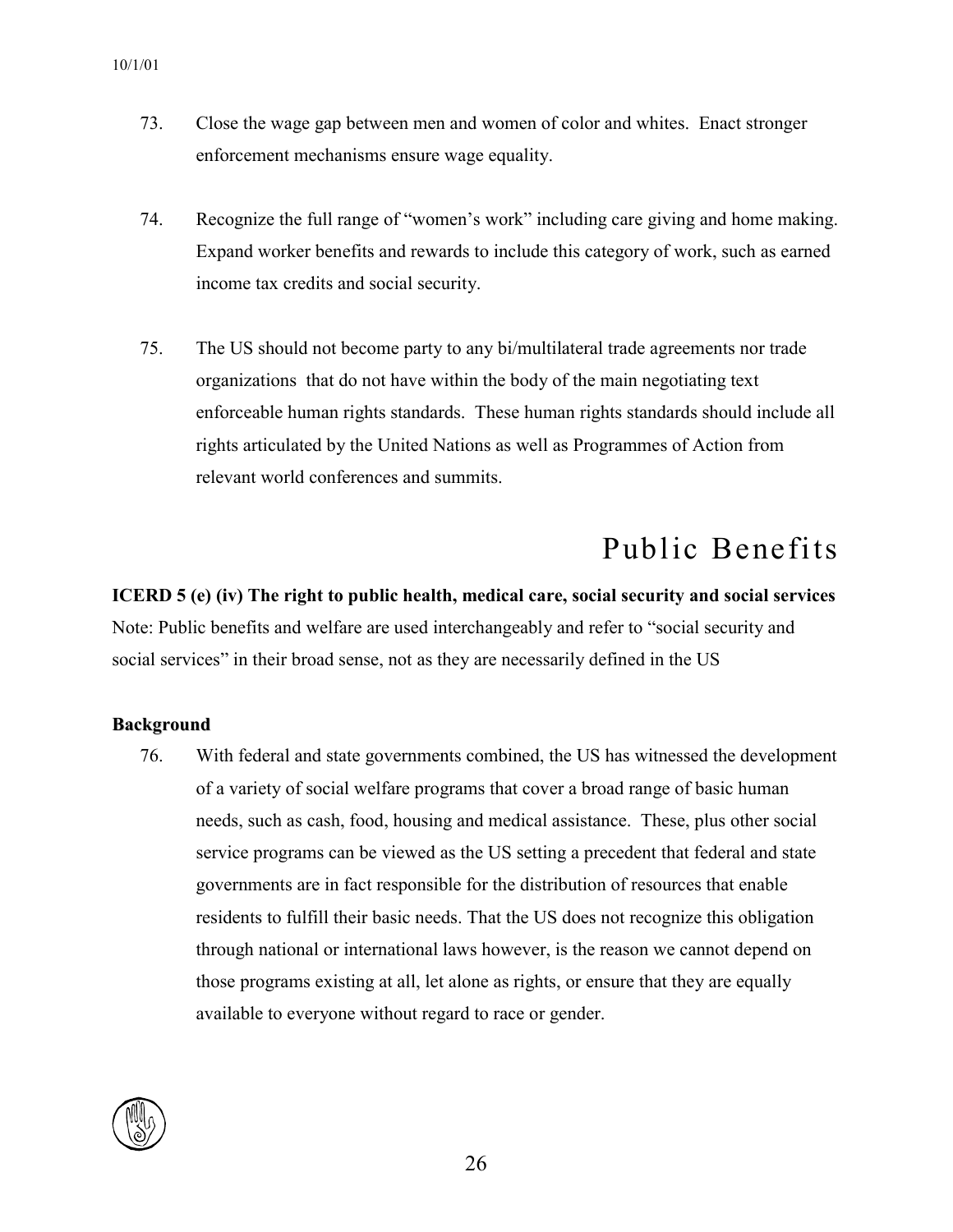- 77. The history of public benefits has always been intertwined with racism and sexism, often cloaked in notions of the "deserving" and "undeserving" poor based on moral rectitude and "middle class" values (i.e. the experiences, perspectives and ideologies of whites, and specifically, white men). These trends are historically clear in the stated goals of public benefit programs, their arbitrary eligibility rules, and their punitive implementation. The result has been that people of color have had little, inconsistent, and unequal access to governmental public benefit/social service programs. When access is possible, service recipients, and particularly people of color, are often treated with contempt.
- 78. Public benefits were first legislated on the federal level by President Roosevelt in the 1930s via the New Deal. People of color, and blacks specifically, were excluded from being able to receive benefits through de facto policies that prohibited the eligibility of domestic and agricultural workers. At the time, the vast majority of blacks worked within these fields and were thus excluded from the program. This same kind of racist and sexist de facto exclusion from public benefits persists to this day, albeit within a different economy.
- 79. It wasn't until the1960s that people of color had gained access to welfare benefit programs, one of the hard won victories of the 1960 era civil rights movements. The 60s and 70s saw an expansion of the federal welfare state and a correlative decrease in hunger and poverty.<sup>37</sup> This changed during the 80s when President Reagan began decentralizing government programs by transforming a once federally run program into a state run block grant program where a lump sum is given to participating states who then have the authority to develop the program as they wish (there were/are federal guidelines for block grant programs, however they generally only articulate minimum requirements).
- 80. As more and more programs became decentralized during the 1980s and 1990s racist and sexist stereotypes again took center stage in shaping public perceptions about

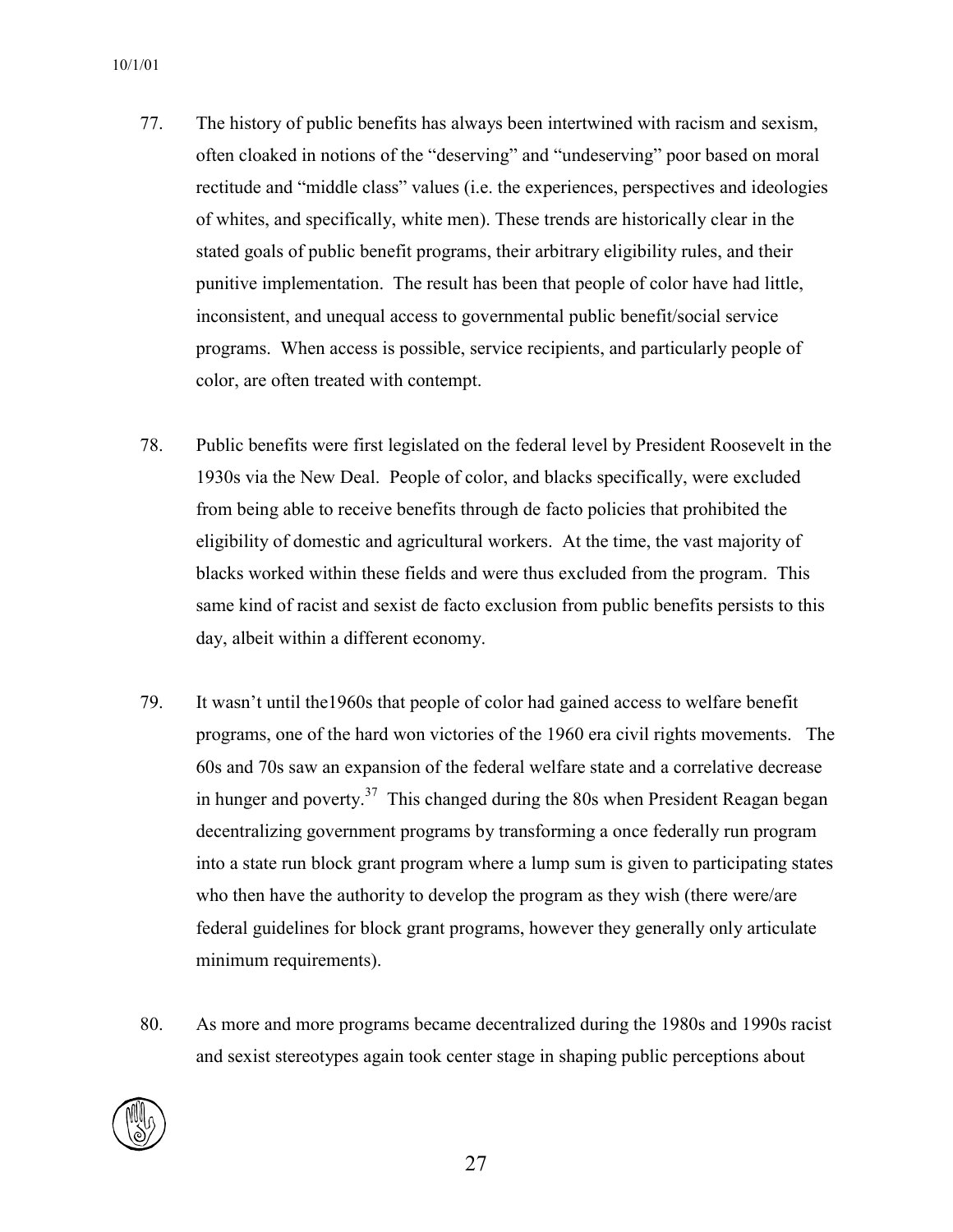public benefits. This spurred the "end welfare as we know it" campaign echoed by almost every public official from local municipalities all the way to the White House. Based on racist and sexist stereotypes, the idea of the (black and un-wed) "welfare queen" along with her "lazy" boyfriend getting a "free ride" off the system was no longer politically tolerable. This rhetoric was at the base of the 1996 federal welfare reform.

- 81. We can never underestimate the power of stereotyping in the world of law and policy making. After all, it is "the public" who have these perceptions, who vote officials into office. Recent polls cited by the Poverty  $\&$  Race Research Action Council found that whites felt that African Americans "are less likely than whites to prefer to be self-supporting" and in another poll, where the majority of respondents were white, respondents felt that "lack of effort was to blame for people being on welfare and that most welfare recipients did not really want to work." Almost half of respondents think that the majority of people receiving welfare are black.
- 82. This federal reform entirely dismantled one of our most important public benefit programs. It took away the entitlement aspect of welfare, introduced lifetime time limits (5 years for families, 2 years for singles), excluded entire classes of legal immigrants, and in some states, permanently disqualified drug felony offenders from ever being able to receive benefits. Also part of this reform was an extreme focus on reducing out-of-wedlock births and abortions as well as increased enforcement of child support collection. On their face these policies and their stated goals might seem reasonable, but taken in context of the larger assumptions being made about poor people (i.e. people of color) these policies are reprehensible. During the 1996 welfare reform debates, Congressional members likened welfare recipients to "alligators and wolves." Additionally, other members of Congress associated public benefits with "sloth, illegitimacy, and drug abuse."<sup>38</sup> Clearly the intent and ultimate impact of welfare reform had more to do with punishing poor people of color than working towards the creation of policies that work to create economic inclusion.

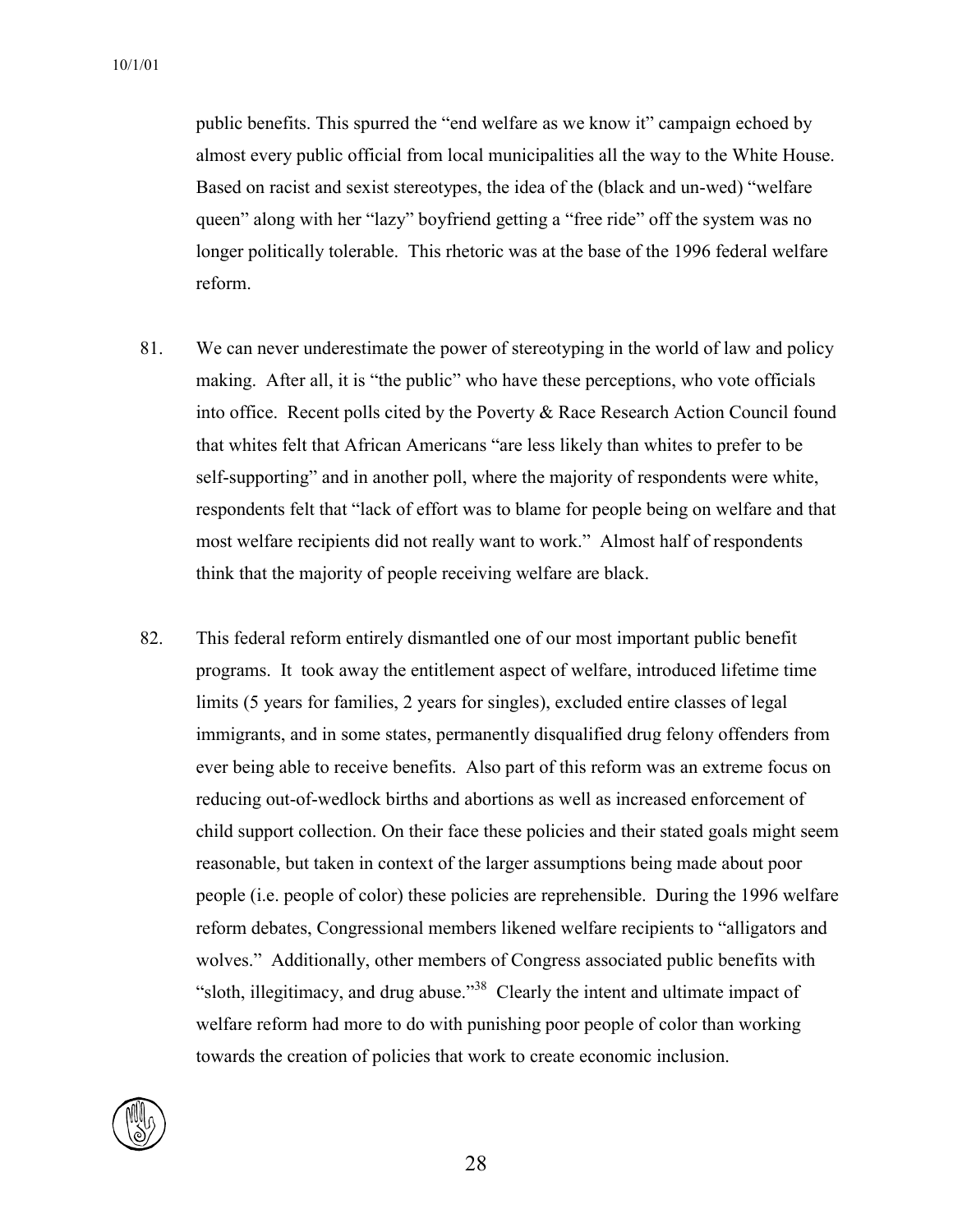83. In New York City, little thought was put into the cities welfare reforms beyond the primary goal of diverting applicants from applying. Jason Turner, Commissioner of the city's welfare agency stated, "We didn't do any lengthy planning [with reforms], followed by implementation. Instead we acted first and worried about the consequences later, and it seems to have worked with us<sup>339</sup> This act first think later attitude has resulted in a deluge of lawsuits against the city. In cases where advocates have won, the city continues to violate human rights deny by failing to comply with the court decision. There have even been court cases on just this issue.<sup>40</sup>

#### **Implementation & Impact of Welfare Reform**

- 84. After federal welfare reform, many "legal" immigrants were no longer eligible for the Food Stamp Program- 900,000 nationwide and 147,000 in NYS. Although some of these benefits have been restored through a subsequent 1998 Federal Act, it is estimated that 53,500 legal immigrants living in New York State are still ineligible for Food Stamps.<sup>41</sup> Welfare reform in New York City has been especially drastic. With the emphasis on diversion and workfare the caseloads have dropped by 50%, . Additionally, two years after welfare reform in New York City, roughly 13,000 college students were forced to drop out of school in order to comply with work requirements which often conflicts with class and study schedules.<sup>42</sup> Considering that blacks and Hispanics, and specifically women, are more likely to be poor and in need in public benefits, restrictive access to welfare benefits has a disproportionate impact on people of color, and specifically, women of color.
- 85. The United States Department of Agriculture investigated the New York City welfare system and found numerous federal violations related to illegal diversionary practices including not allowing applicants to file an application the first day they enter the welfare office, referring applicants to food pantries instead of reviewing them for emergency benefit qualification, requiring applicants to search for employment before

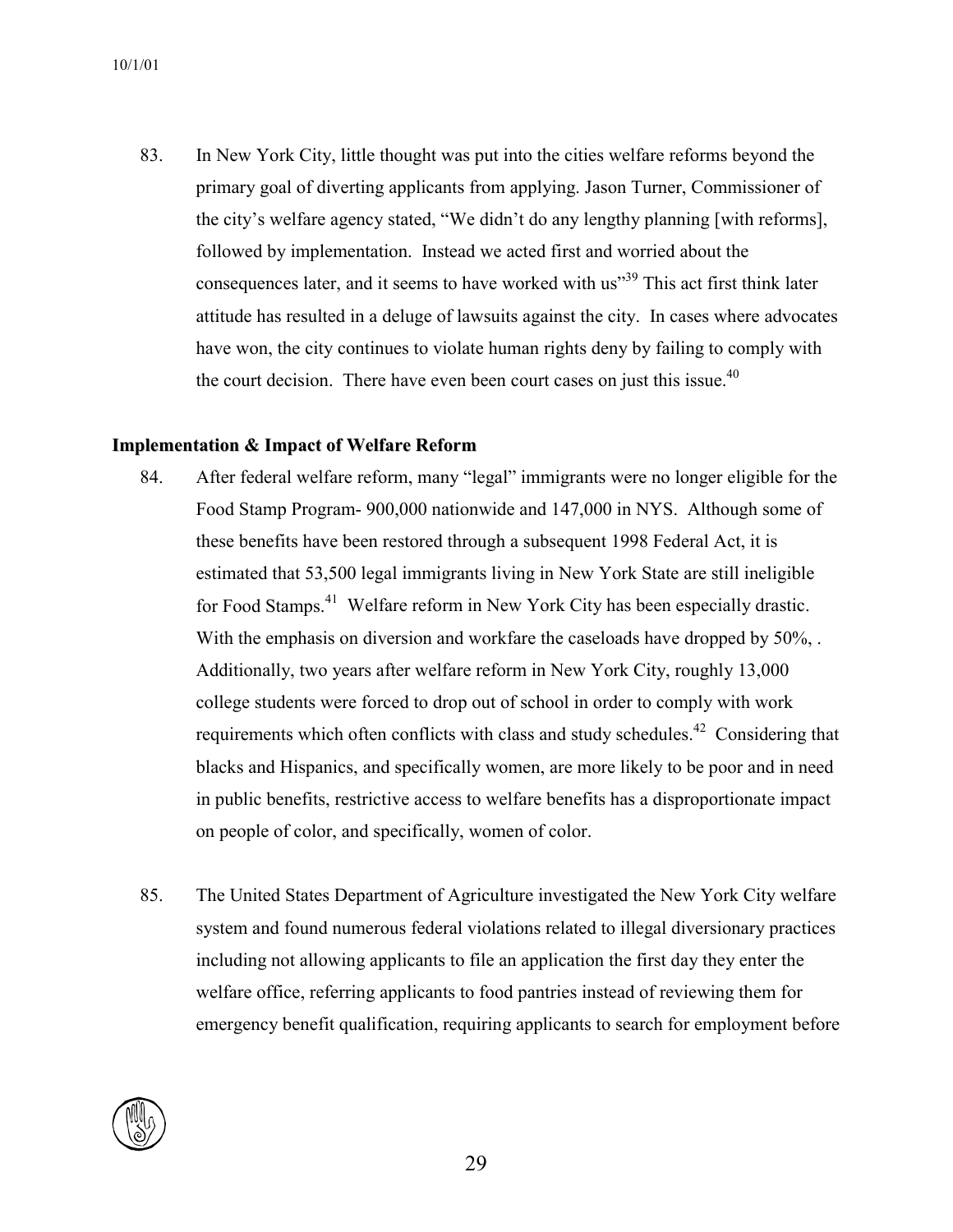receiving food assistance, and welfare workers pressuring applicants to withdraw their applications.<sup>43</sup>

- 86. People of color, who live primarily in urban areas, are over represented within the welfare rolls and comprise the majority in urban areas. One study looking at welfare in America's 10 largest cities found that the caseloads in these cities comprise 70% of the national caseload. In urban areas in particular, people of color are disproportionally represented on the welfare rolls and comprise the majority of the welfare caseloads. Another study looking at 20 urban counties across the country found that while whites comprised 50% of the population, Hispanics 25%, blacks 16%, and 9% other, the welfare caseloads were 14% white, 34% Hispanic, 48% black and 5% other.**[44](#page-57-36)**
- 87. After welfare reform, whites comprise the majority of those who have left the rolls, 52%, followed by 34.7% non-white Hispanics, and 13% Hispanics. The other part of this equation is that blacks are more likely than their white counterparts to return to welfare within a year of leaving. **[45](#page-57-37)**
- 88. There is startling evidence that people of color suffer discriminatory practices within local welfare offices where workers wield considerable discretion. One study found a consistent pattern within the State of Illinois, where whites (almost 50%) were more likely to be referred to educational programs than blacks (18%).<sup>[46](#page-57-38)</sup> Given that 87% of former welfare recipients in New York State who receive a college diploma never return to welfare, **[47](#page-57-39)** this practice has profound repercussions in regard economic segregation of people of color.
- 89. The welfare grant in NYC has not increased over the last ten years and leaves a family of three at 47% of the federal poverty level (with Food Stamps, 70%) which is \$14,630 a year, just over half of what a family requires to live in NYC.<sup>48</sup> The vast majority of people interviewed by the Human Rights Project applied for benefits because they had one or more emergencies.<sup>[49](#page-57-41)</sup>

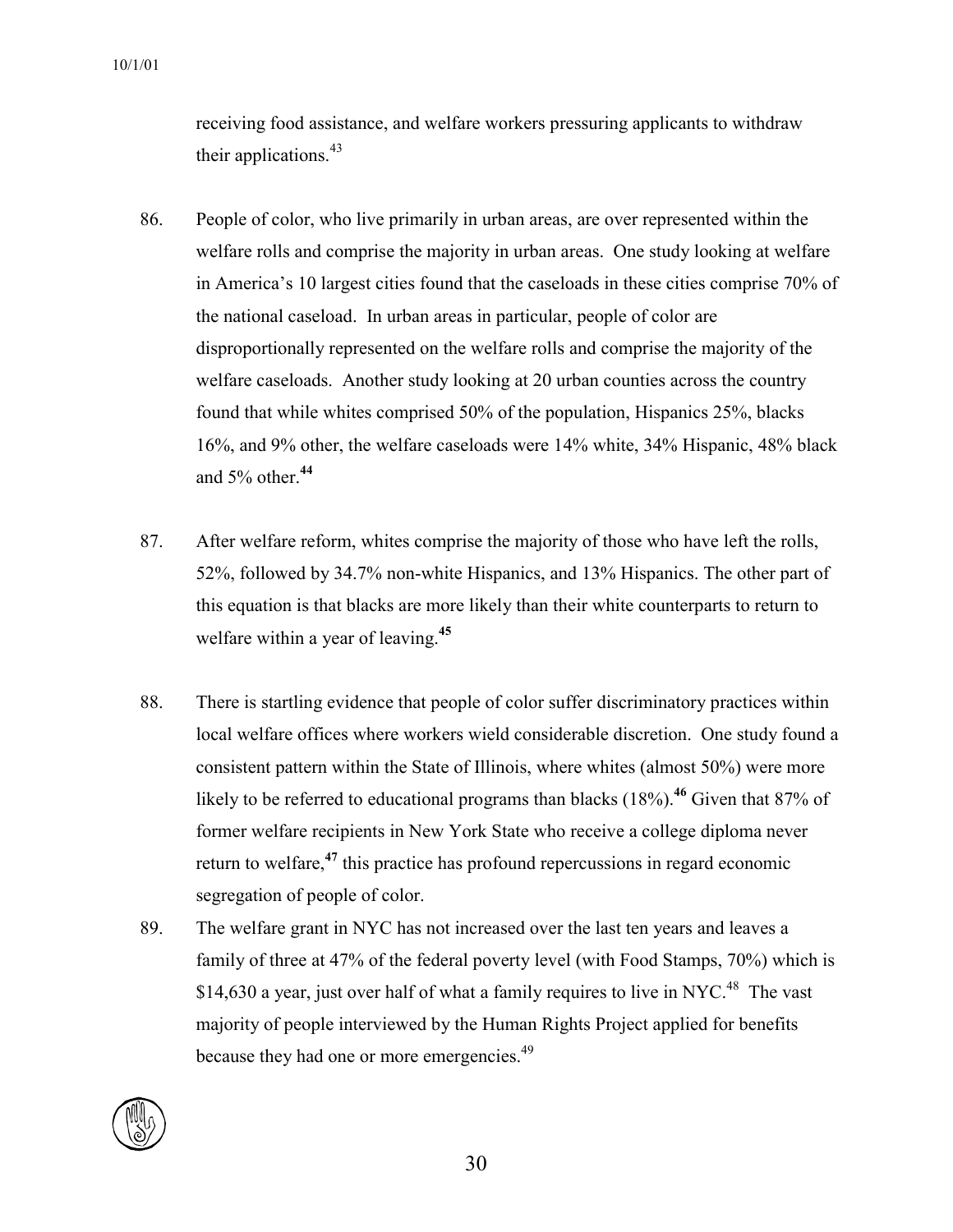- 90. In New York City, people of color are more likely to be illegally diverted during the application process than whites. People of color are more likely to leave the rolls because of sanctions (failure to comply with an aspect of the process), a pattern that is also true nationally. **[50](#page-57-42)** Additionally, people of color are also more likely to not know why their case was closed, which makes it more difficult to find legal redress. States with high numbers of black and Latina/o residency have harsher forms of sanctions for those who do not comply with welfare center requirements, which are onerous and confusing. [51](#page-57-43)
- 91. Two class action lawsuits, Reynolds v. Giuliani and Henrietta v. Turner, found the city welfare administration to be in violation of the law. The lawsuits placed two divisions of welfare offices (Job Centers and Division of AIDS Services) under the oversight of the court.<sup>52</sup>In New York City, welfare applicants/recipients can file an administrative fair hearing if they disagree with a decision made by the welfare office
- 92. Hearings are sought for a variety of reasons such as case closings and reduction of benefits. The overwhelming majority of those who file a hearing win their case. Since welfare reform began in NYC in 1995, there has been a 71% increase of fair hearings from 1994-1999, despite the almost 50% reduction in the welfare rolls. More than 80% of claimants win their case. This number points to the arbitrary and erroneous decision making process at welfare centers.<sup>53</sup>
- 93. Along with fair hearings, welfare applicants/recipients can also file a formal complaint against the welfare center. Complaints range from changes in case file without notice, to rude and disrespectful behavior on the part of caseworkers and discriminatory treatment, including lack of bilingual staff and interpretative services.**[54](#page-57-46)** The welfare administration is required by law to formally respond to each complaint within 20 days. Over 5,000 complaints have been filed against the city welfare administration between 1998 and 2001, yet the city has formally responded to less than 5 of those complaints.
- 94. Lack of translation services at welfare centers is one of the primary complaints filed by applicants and recipients. There has been a class action suit (Ramirez v. Giuliani)

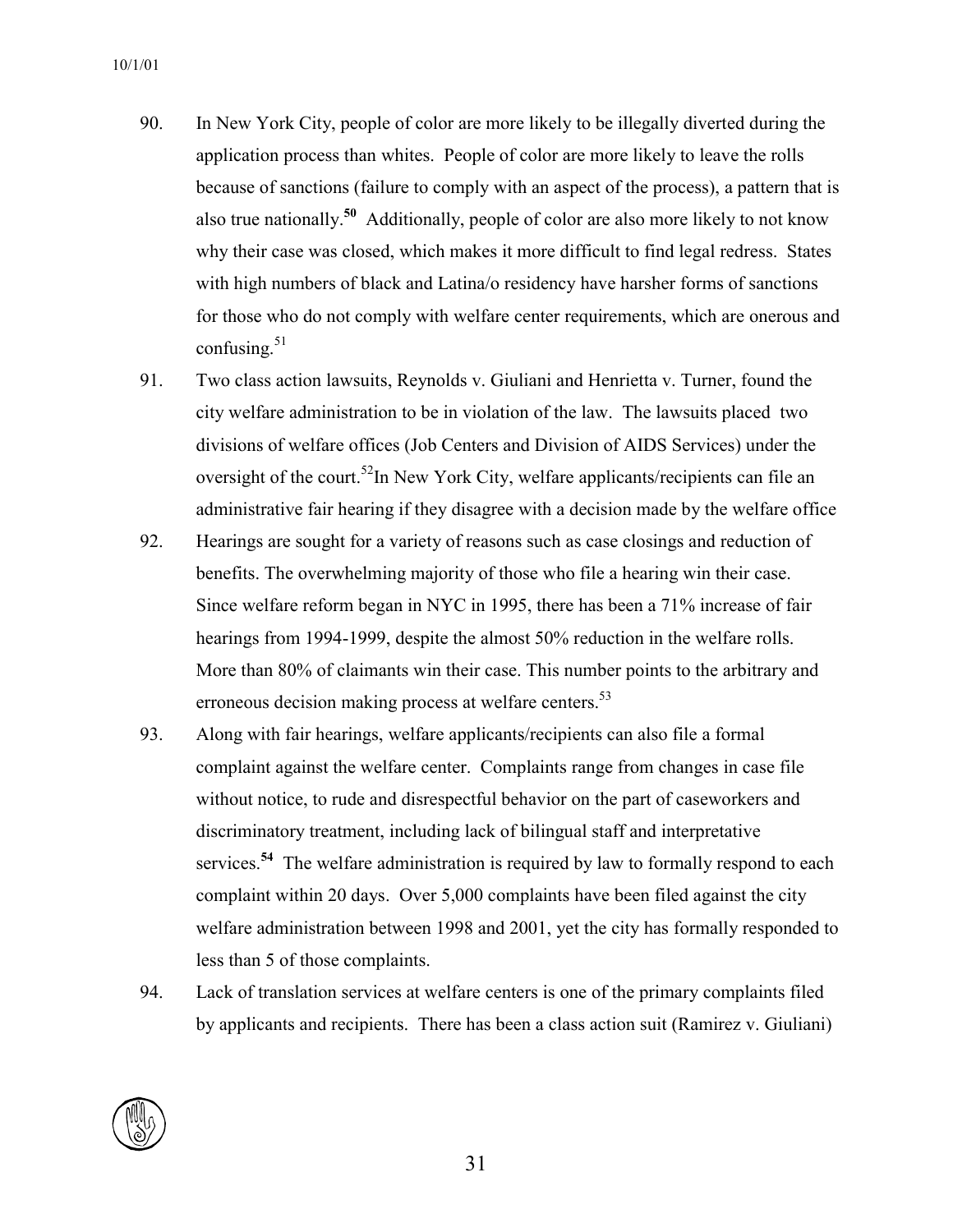and Complaint by the Office of Civil Rights in the Department of Health and Human Services, the federal agency that administers welfare. **[55](#page-57-47)**

#### **R e m e d i e s**

- 95. Create a constitutionally guaranteed economic security program where grants for cash, food, housing, health, education, training, care giving, and transportation assistance are provided based on a streamlined and graduated income means-test. There shall be no citizenship status requirements.
- 96. No persons shall live below 300% of the poverty level. Variations in geographical costs of living should be included in the calculation.
- 97. There should be specific measures ensuring equal access to and receipt of all benefits. Administering bodies should collect data by race, gender and other characteristics and regularly report their findings to the public.
- 98. Receipt of benefits should not be attached to mandated work requirements (workfare).
- 99. All application and informational materials should be disseminated in every public institution and made available in all relevant languages.

### **Education and Discriminatory Practices**

#### **ICERD 5 (e) (v) The right to education and training**

100. Half a century after the Supreme Court ruling that concluded that *de jure* school segregation was unconstitutional and "inherently unequal," the United States continues to face a school system that is both segregated and unequal. Although the laws have changed, the practices of de facto discrimination persist and the research is undeniable. Study after study has found that white children consistently have better educational outcomes and enroll in higher education more than minorities. A number of institutional barriers including school budgets and funding channels, teacher lowwages, and minimal federal oversight have contributed to this phenomena but other factors such as low student expectations, criminalization of youth of color, and low

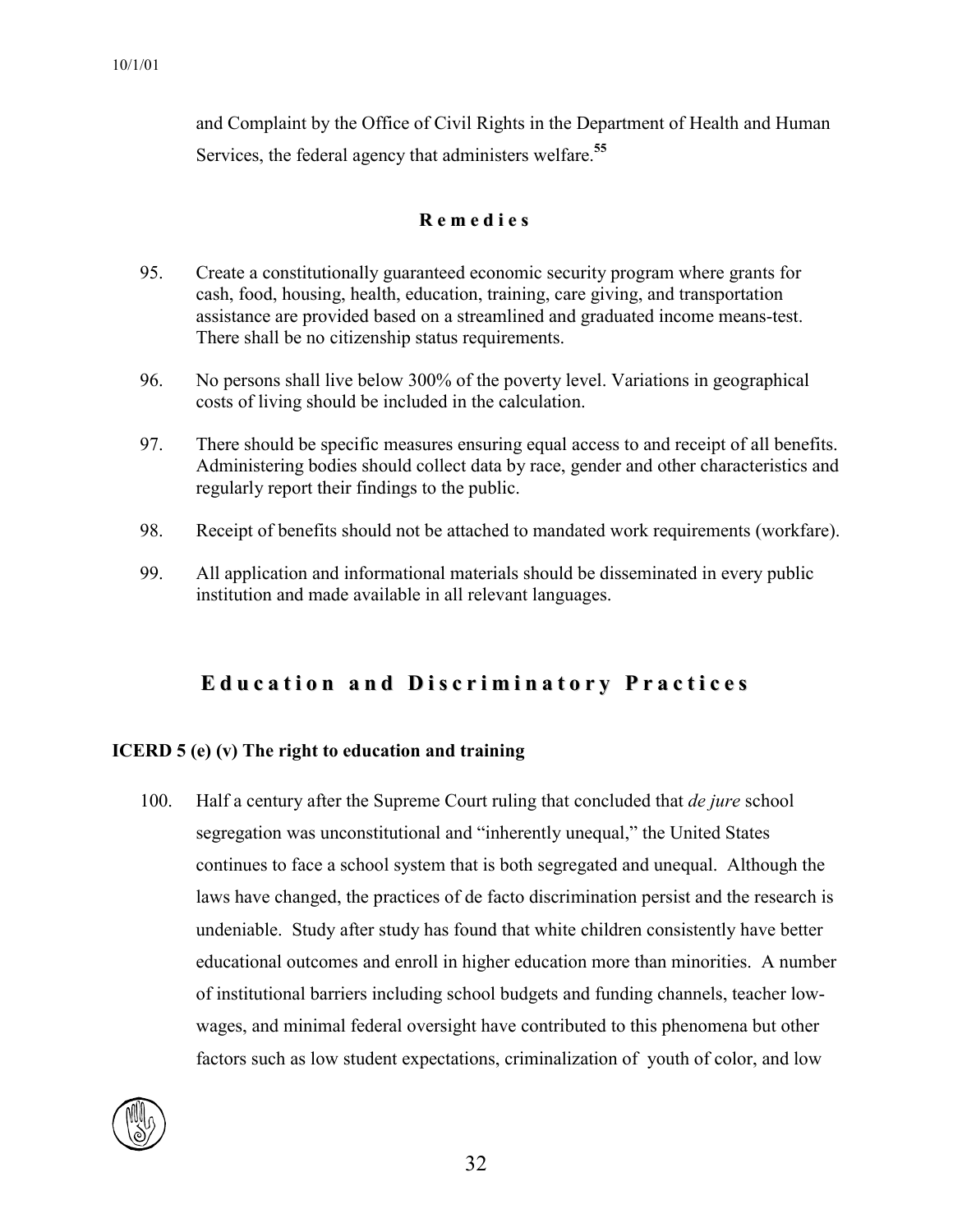levels of leadership are also important variables. Access to quality and equitable education is central to equality of opportunity and any affront to achieving this should be seen as a violation of human rights.

#### **S e g r e g a t i o n**

 "Throughout the 1990's segregation continued to intensify and there were three major Supreme Court decisions authorizing a return to segregated neighborhood schools and limiting the reach and duration of desegregation orders." Schools More Separate: Consequences of a Decade of Resegregation, Gary Orfield with Nora Gordon, July 2001

- 101. School segregation in the central metropolitan areas, where housing is seriously segregated has become increasingly non-white and overwhelmingly poor. Despite historic black-white racism, Latinos have become the largest minority group in the US *(Elizabeth M. Grieco and Rachel C. Cassidy, "Overview of Race and Hispanic Orgin," Census 2000 Brief, March 2001)* and the most segregated by race and poverty (Orfield and Gordon).
- 102. An Urban Institute report found that segregation by language, particularly Spanish speakers, is also extremely high. A 1993 study found that Limited English Proficient (LEP) student were in schools with more than ten times the concentration of LEP students than majority English speaking schools.
- 103. For these reasons, Latinos have the highest dropout rate than any other ethnic group and are concentrated in states where effective remedies such as Affirmative Action for college have been made illegal (California, Texas, and Florida). The peak of desegregation came in the early 70's, a mere 30 years ago, and change was only enforced by the use of economic sanctions on school districts resisting integration but was limited to the south and was limited in city-suburban areas. New York along with Chicago and Atlanta experienced little segregation but had a drastic loss of white enrollment.

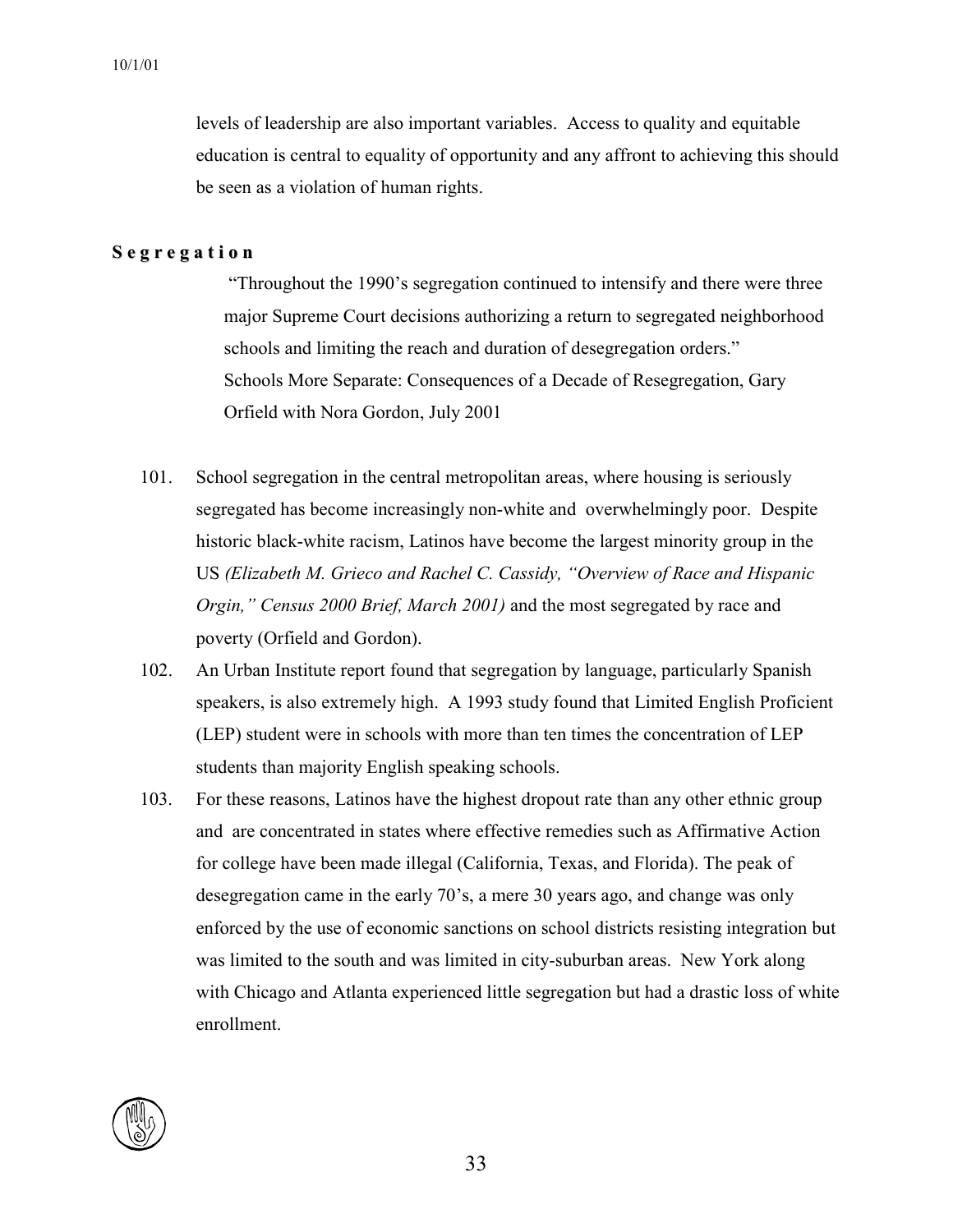|                 | $\frac{6}{9}$ | $\frac{0}{0}$ | $\frac{0}{0}$ | $\frac{0}{0}$ | %Native  |
|-----------------|---------------|---------------|---------------|---------------|----------|
| <b>US</b> Total | White         | <b>Black</b>  | Latino        | Asian         | American |
| 46,098,136      | 62.8          | 17.2          | 15.0          | 40            | 11       |
| New York        | 15.5          | 35.6          | 37.7          | 10.9          |          |
| Los Angles      | 10.5          | 13.6          | 691           | 65            |          |

### **School Enrollment**

# Racial Composition of Schools Attended by the Average Student of Each Race, 1998-99

| % of Race in Each | White           | <b>Black</b>    | Latino          | Asian           | Native   |
|-------------------|-----------------|-----------------|-----------------|-----------------|----------|
| School            | <b>Students</b> | <b>Students</b> | <b>Students</b> | <b>Students</b> | American |
|                   |                 |                 |                 |                 | Students |
| White             | 80.6            | 31.7            | 29.1            | 46.3            | 49.7     |
| <b>Black</b>      | 8.7             | 54.6            | 12.0            | 12.2            | 7.0      |
| Latino            | 6.9             | 10.5            | 53.2            | 18.7            | 9.8      |
| Asian             | 2.9             | 2.8             | 4.9             | 22.1            | 2.5      |
| Native American   | 0.9             | 0.5             | 0.8             | 0.7             | 31.0     |
| <b>Total</b>      | 100             | 100             | 100             | 100             | 100      |

*Source: 98-99 NCES Common Core of Data and computations by Harvard Project on School Desegregation* 

104. These data show the numeric prevalence of segregation. White students attend schools where 81% of the other students are also white compared to Back and Latino students who attend schools that are more mixed. Despite these numbers, in 1991, the courts have declared that schools districts which have sufficiently implemented their desegregation court orders could be released from these orders and be free to assign students to neighborhood schools that are segregated as a result of residential

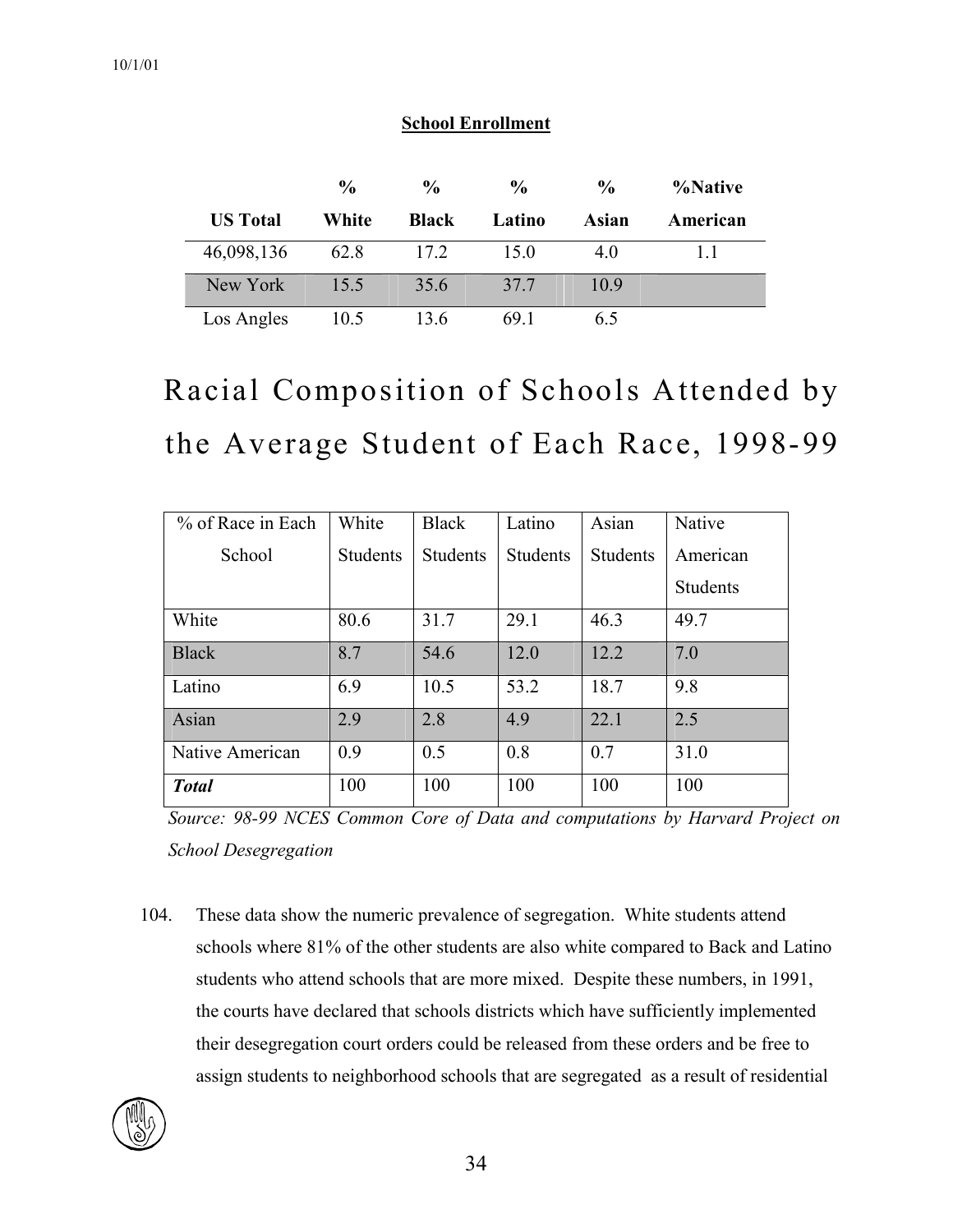patterns. This meant that schools could adopt policies that lead to segregation, as long as the policy did not have the intent to segregate. The underlying problem to school segregation is the intensified rate of housing segregation for poor black and Latino communities.

- 105. High concentrations of poverty in schools only complicates the problem of segregation. Of schools that are attended mostly by whites, 19.6% of the student body is poor, by comparison that rate is 39.3% for predominantly black schools and 44% for Latinos and 35.1% for Native Americans.
- 106. These numbers are even higher due to the fact that poverty is defined as those "registered" for free/reduced price lunch (*which many high school age students do not register for*). 88% of the segregated minority schools have concentrated poverty. Because high poverty schools often impact quality of teachers, nature of instruction and test scores, race and poverty are often confounded.

#### **E d u c a t i o n a l o u t c o m e s**

- 107. 1990's have seen serious growth in the racial gaps in achievement and high school graduation rates yet racial minorities are still at the bottom end of educational outcomes. The correlation between test scores, dropout rates, educational outcomes, and school poverty and race is devastating, yet federal and state policies -beyond Title I and Bilingual Education Funds-have failed to rectify these issues.
- 108. There is a range of educational reforms that are federally funded but none are nationally coordinated or implemented. The consequences of unequal and poor performing schools is severe given that there is a high correlation between educational achievement and future economic outcomes.
- 109. In the mid 1990s about half of the high schools in the largest cities were graduating less than 50% of their students and they were overwhelmingly segregated minority schools.
- 110. Dropout rates in the US vary widely among major racial/ethnic groups (*Why Students Drop Out of School and What Can be Done*, Russell W. Rumberger, University of California, Santa Barbara).

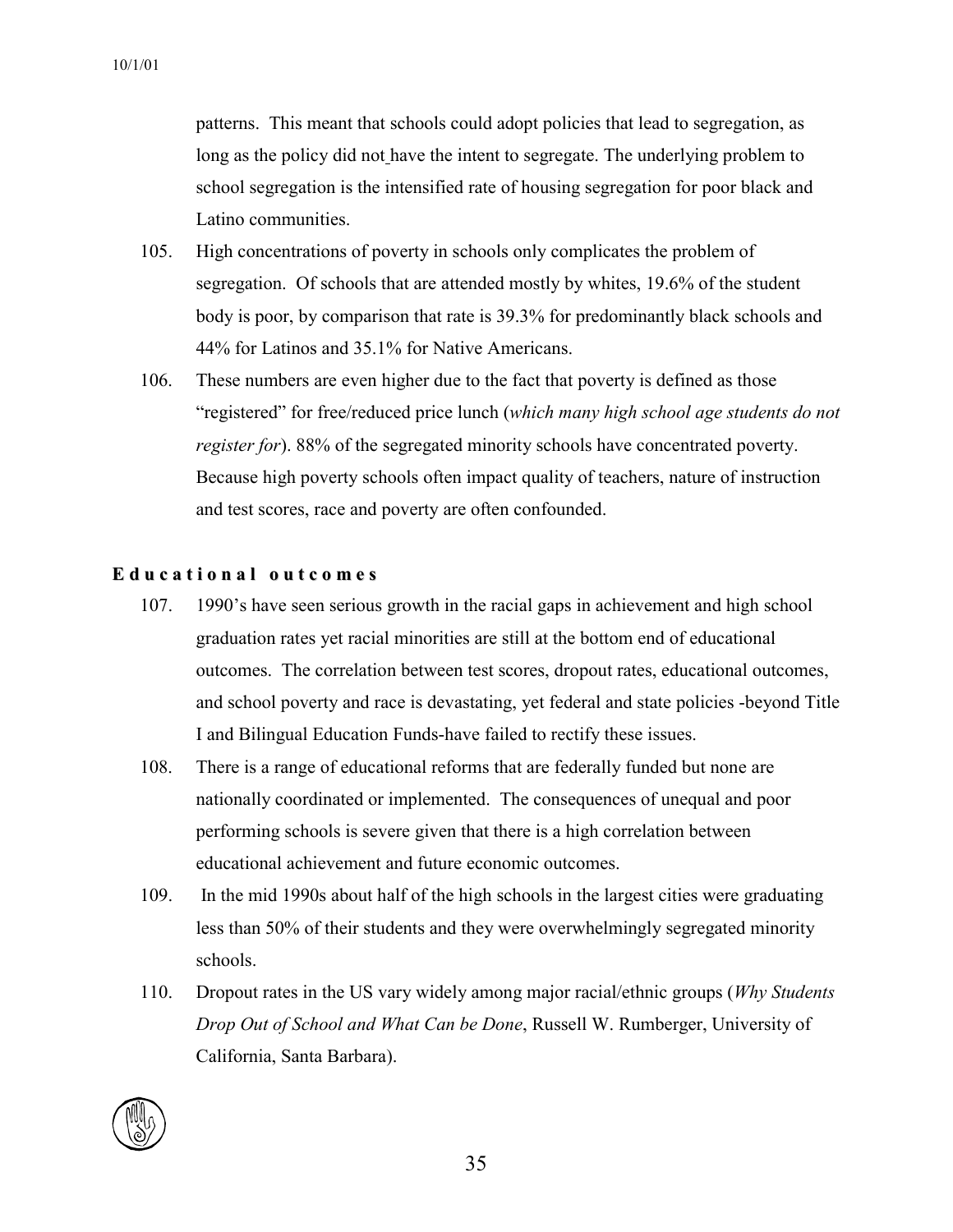| 1998 dropout rate         |       |              |                 |
|---------------------------|-------|--------------|-----------------|
| $(16-24 \text{ yrs old})$ | White | <b>Black</b> | <b>Hispanic</b> |
|                           | 77    | 13.8         | 29.5            |

- 111. The US government has provided monies to help with drop-out prevention programs but these programs need to be geared towards those most at-risk. High dropout rates also lead to incarceration, health problems and long-term poverty. The unemployment rate for dropouts was 75% higher than for graduates. There are several causes for student dropouts; mobility, student engagement, and social and academic experiences of students. Rarely is dropping out solely a result of academic failure.
- 112. A longitudinal study by the Department of Education<sup>56</sup> found that prior levels of education are closely related to economic outcomes. The findings reveal that on the whole gaps between achievement are still large, although they are reduced when controlled for prior levels of education. What this means is that although the gaps exist they are smaller when blacks have prior levels of education equal to whites, but as data reveals here, segregation and unequal education persist in making that possibility highly unlikely.
- 113. Compared with white children, blacks scored lower on mathematics and reading tests at every grade level studied between 1-12. Gaps were usually similar in size for both boys and girls.

#### **S c h o o l F i n a n c e**

**\* This Information was compiled from a class action compliant compiled by the New York Civil Liberties Union Foundation. Christopher Dunn, Arthur Eisenberg, and Norma Siegel. December 3, 1998** 

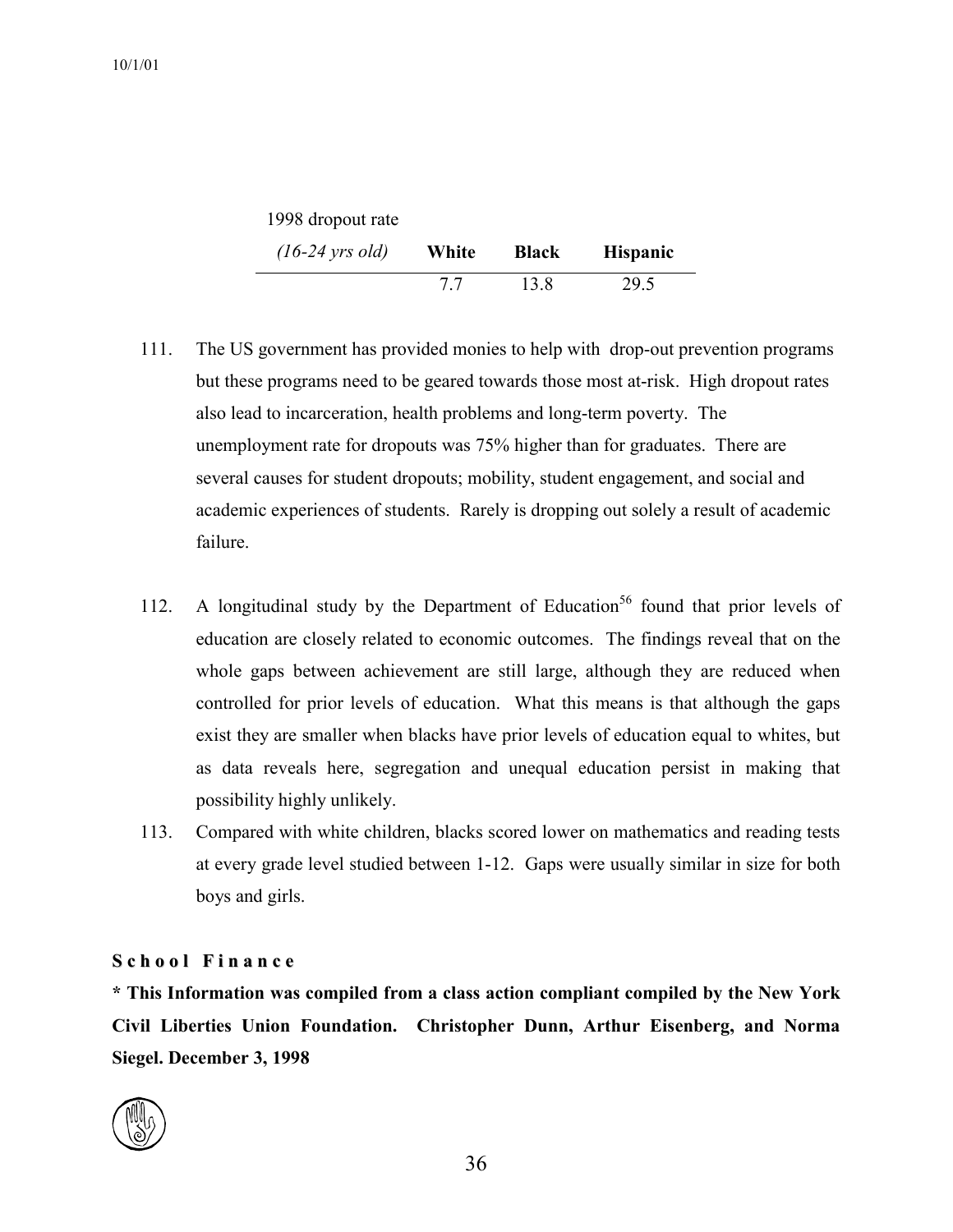- 114. Research shows that there are a number of programs that work for low income students but the question remains, does the US have the capacity and political will to reduce dropout rates for minorities? One glaring example is school finance reform to eliminate disparities in the funding of public schools. This issue has not been able to generate widespread political support. The NYC school system, the largest in the country has been found guilty of not providing adequate funds to districts to provide students with a sound education. Because schools are not funded on the basis of need, many schools have insufficient resources to operate properly.
- 115. Although funding is not allocated equitably, all schools are held accountable for state and federal standards, which are often not aligned, and are penalized for not meeting the standards despite resource inadequacies. In addition, funding allocations are not a public matter, decisions are made behind closed doors with little recourse once decisions are made.
- 116. On January 10, 2001, the Campaign for Fiscal Equity won a lawsuit against the state of New York finding the financing system unconstitutional and disproportionately impacting minority students. The state was ordered to reform the system quickly but reforms have still yet to be seen.
- 117. The discriminatory features of the state's system for financing education includes differential expenditures on instructional expenses; primary reliance upon local property taxes to finance educational services; use of "transition adjustments" to the state aid formula; and reliance upon attendance rather than enrollment figures in calculating state aid.
- 118. Even though the students attending schools in the state's high-racial/ethnic minority districts tend to have the greatest educational needs, in every high- racial/ethnic minority district that exists outside New York City, the state is spending significantly less money on instructional expenses for general-education students than they are spending on similar students in neighboring low-minority districts.
- 119. Not only does the state expend significantly less money for instructional expenses on students in high-minority districts than on students in low-minority districts, they

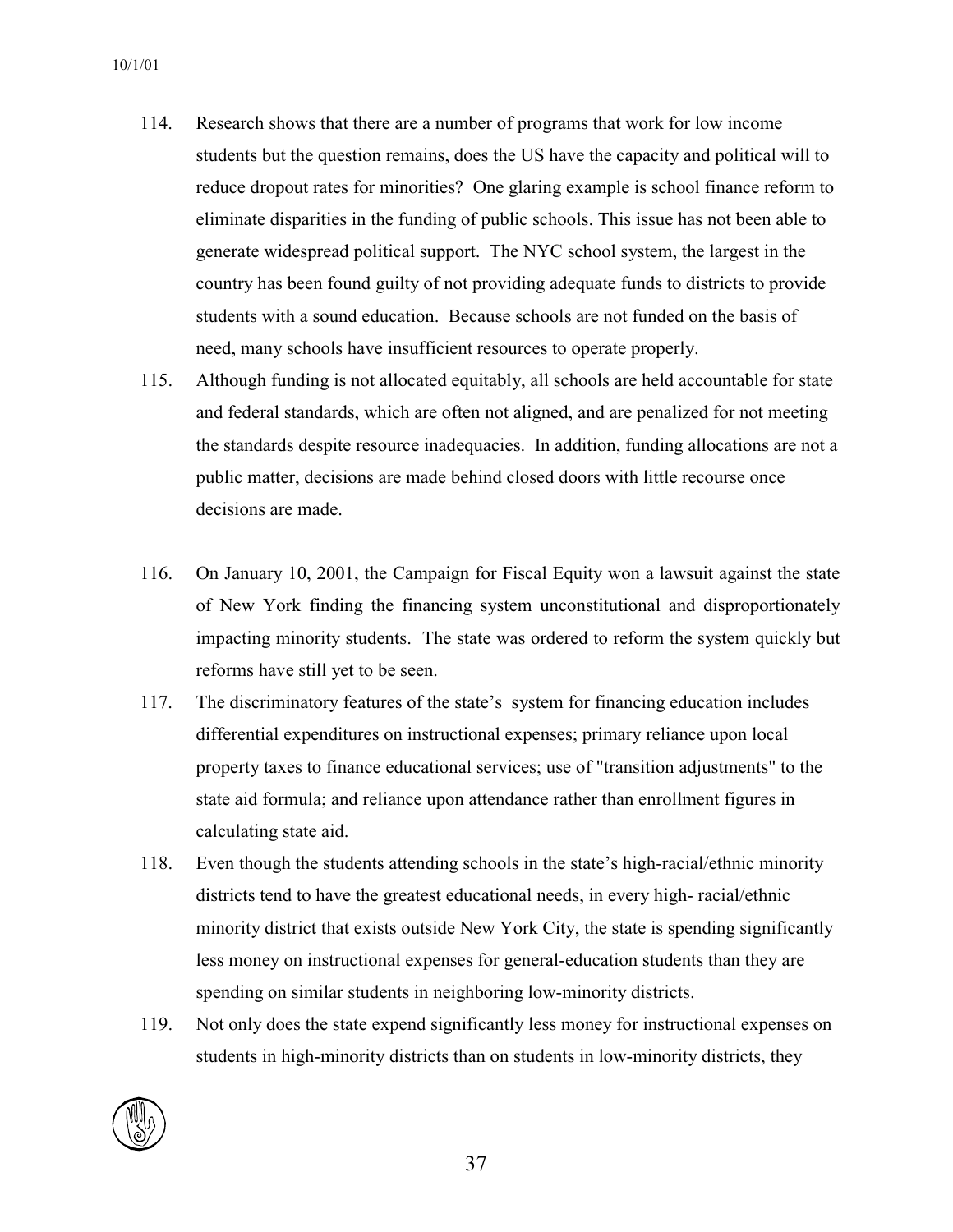have structured the New York educational system so as to limit significantly the ability of high-minority districts to raise the level of educational expenditures for their students. Specifically, the state has devised an educational financing scheme by which the funding available to individual school districts turns primarily on the amounts of money those school districts can raise themselves through the imposition of property taxes.

120. Under the education financing system devised and controlled by the state, revenue raised by local school districts comprises the largest part of the state's education budget.

#### SOURCE OF REVENUES FOR NEW YORK EDUCATION SYSTEM

| School Year |       | % from State % from Local % from Fed. |         |
|-------------|-------|---------------------------------------|---------|
| 1994-95     | 40.3% | 55.4%                                 | $4.3\%$ |
| 1993-94     | 38.7% | 56.7%                                 | $4.6\%$ |

121. Under the system operated by the state, the principal source of local revenue independent school districts have to pay for the provision of educational services in their districts is revenue generated by taxes imposed upon real property within school district borders. Consequently, the total amount of revenue available to fund the provision of educational services within school districts depends largely upon the amount of taxable wealth that exists within individual school districts.The highminority districts have far less wealth within their borders with which to support their schools than do neighboring low-minority districts. In all seven of the high-minority, independent school districts in New York State and outside of New York City, the per-pupil taxable wealth available to support the provision of educational services is significantly less than the per-pupil taxable wealth in the surrounding, comparable low-minority districts. $<sup>1</sup>$  $<sup>1</sup>$  $<sup>1</sup>$ </sup>

<span id="page-37-0"></span> <sup>1</sup> <sup>1</sup>There are eight high-minority school districts, but Rochester is a idependentî district and as such its revenue is not derived directly from local property taxes imposed by the district.

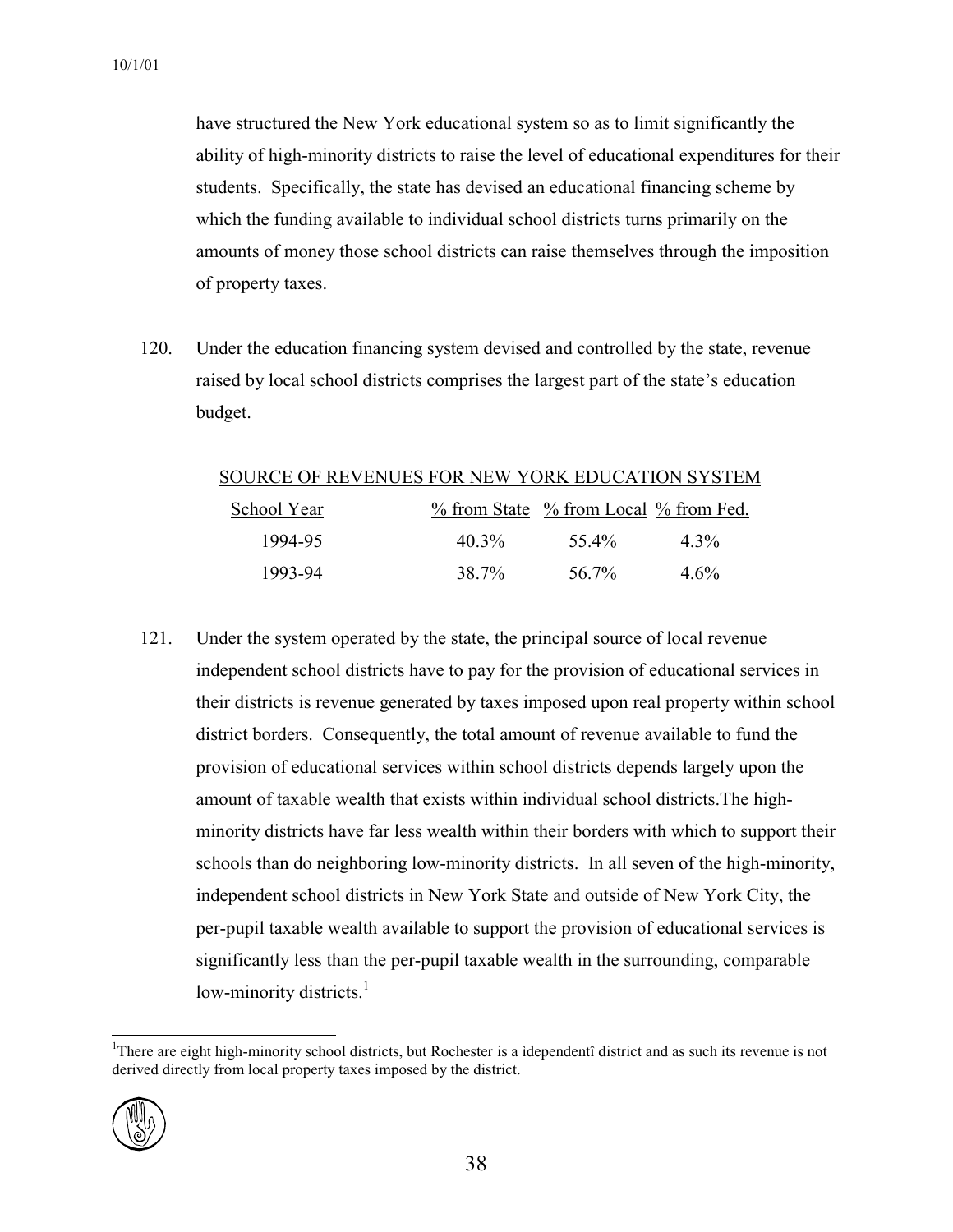#### **[Z](#page-57-49) e r o T o l e r a n c e**

**\* This Information was compiled from** *OPPORTUNITIES SUSPENDED: THE DEVASTATING CONSEQUENCES OF ZERO TOLERANCE AND SCHOOL DISCIPLINE POLICIES.* **A Report by the Advancement Project and The Civil Rights Project. June 2000** 

- 122. Zero Tolerance refers to school disciplinary sanction policies passed by state legislatures and Congress that are meant to end dangerous and criminal behavior in schools by expelling and suspending students engaging in such conduct. However, these policies have been extended to include other behaviors that are not necessarily safety concerns, and are then used to discipline a wide variety of actions.
- 123. Although there are no racially disaggregated data that is easily available that documents racial disparity in school disciplinary actions for NY State, national and multi-state studies have shown that black and Hispanic students are disciplined more often and more harshly than white students and that Zero Tolerance policies are more likely to exist in predominantly black and Latino school districts. The increased expulsion and suspension of black and Latino students has an adverse impact on their education, that white students are less likely to encounter.
- 124. These policies require that children in kindergarten through  $12<sup>th</sup>$  grade receive harsh punishments, often for minor infractions that pose no threat to safety, and yet cause them and their families severe hardship.<sup>1</sup> A strong body of compelling research indicates that these "get-tough" disciplinary measures often fail to meet sound educational principles and, in many cases, their application simply defies commonsense. More alarming than the punishment meted out in schools is the tracking of children into the juvenile justice system for minor misconduct in school. Often African-American, Latino, and disabled children bear the brunt of the consequences of these policies.
- 125. One key point in the disciplinary process where discrimination might occur is the initial decision to refer a student for an infraction. As data described in this Report

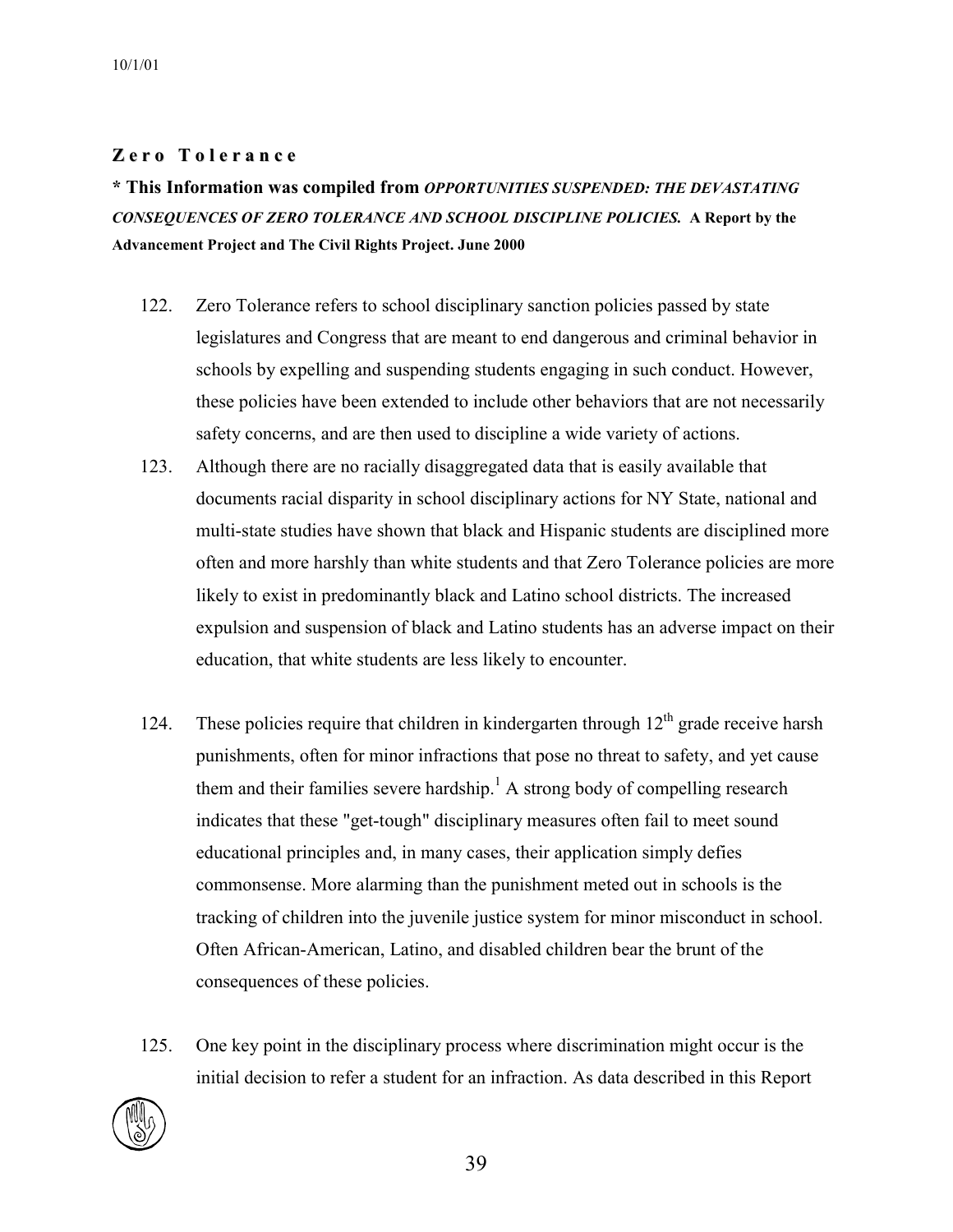indicate, students of color are more likely than whites to be referred for subjective infractions such as "defiance of authority." When teachers and other school officials responsible for reporting disciplinary infractions are more prone to identify violations by students of color than by white students, misconduct by white students will go unreported.

- 126. Consequently, proving that students of color were treated differently than similarly situated white students may be impossible since those white students were never referred for any disciplinary action.
- 127. Despite these limitations, the legal protections against intentional racial discrimination are valuable. Particularly where other evidence of racial animus on the part of school officials exists, such as use of racial epithets or tolerance of a racially hostile environment, courts may infer intentional discrimination from large racial disparities in discipline and the other evidence. And, if students of color are disciplined more often or more harshly than similarly situated white students, a claim of intentional discrimination is likely to be successful. Finally, where a school system is under a desegregation order, its disciplinary practices may be scrutinized more carefully than in other cases to further ensure that it eliminates all of the effects of its prior dual system.
- 128. The overwhelming weight of child development and education policy research indicates that harsh, inflexible school discipline practices, extending well beyond serious weapons and drugs, are not educationally sound and do not improve school safety. In addition, even if the school system meets its burden on "educational necessity," plaintiffs can prevail by showing that an alternative approach to discipline would achieve these goals with a less discriminatory impact. This Report documents several positive approaches to school discipline that have been independently assessed and found to create safe schools and healthy learning environments. Therefore, if the "educational necessity" and "less discriminatory alternative"

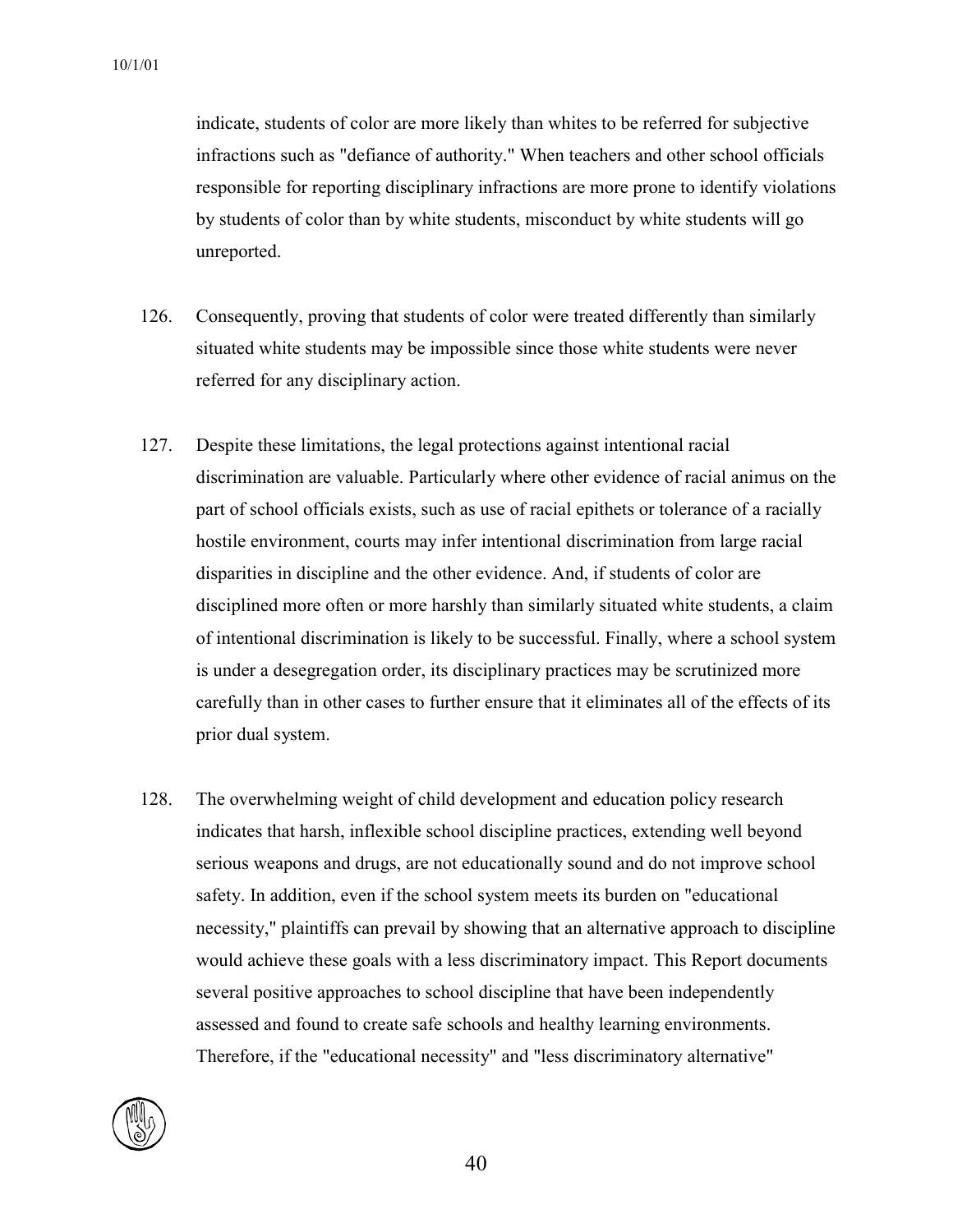elements of the adverse impact doctrine were taken seriously by enforcement agencies and courts, it would be difficult for any school system with significant racial disparities to justify a harsh, disproportionate, or inflexible system of discipline.

- 129. There have been few court cases applying Title VI's adverse impact standard to school discipline systems. While the results of the court cases are mixed, this area of law has the potential to develop into a significant protection against brutal discipline systems that produce harmful racial impacts.
- 130. The Office for Civil Rights (OCR) of the US Department of Education is responsible for enforcing Title VI. Because it is often difficult for students and their parents to find attorneys to represent them in court cases, the role of OCR is critically important. Unfortunately, it does not appear that OCR is vigorously applying the adverse impact doctrine in its complaint investigations and findings.
- 131. Although comprehensive information on OCR's handling of complaints is difficult to obtain, the known cases suggest that OCR often processes school discipline complaints under the intentional discrimination standard. The cases that we have been able to review do not reveal serious consideration by OCR of whether harsh disciplinary systems actually serve school safety, a required element of "educational necessity." Nor do OCR case files indicate much attention to alternative disciplinary systems that could equally serve educational and safety goals with a less discriminatory impact. Moreover, while OCR has authority to initiate investigations without waiting for complaints, OCR has not used this power even to look at the educational justification for the disciplinary practices of school systems with the most egregious racial disparities.
- 132. Another apparent problem with OCR enforcement in the discipline area is that the agency does not publicize the informal resolutions it reaches in the vast majority of school discipline complaints and has made it very difficult for the public to obtain

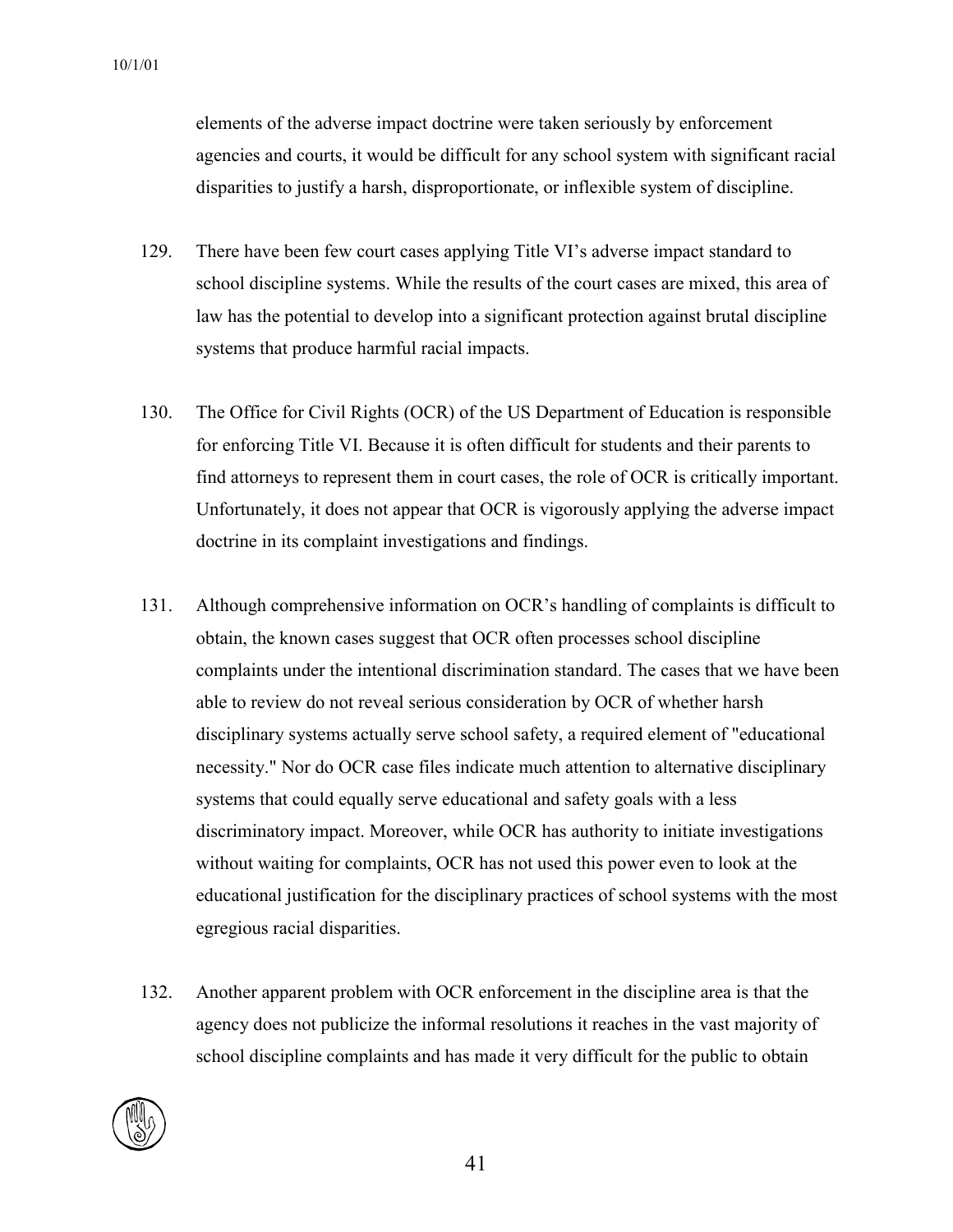access to these settlements. As a result, whatever legal standard OCR is applying, it is not being clearly communicated to school officials around the country.

- 133. Acting on a 1996 complaint against a high school in Alameda, California, OCR found insufficient proof that the school district maintained a hostile atmosphere or intentionally discriminated against Latino students in the severity of discipline received for similar offenses. Without explicitly citing the adverse impact doctrine, OCR apparently proceeded under this standard. Pointing to a significantly higher rate of discipline against Latino and African-American students, particularly in the area of "disrespect of authority," OCR negotiated with the school district to implement positive strategies, such as conflict resolution teams, peer counseling groups, workshops addressing issues of race, and a retreat for administrative staff that covered racial stereotyping, profiling, and communication styles. Particular attention was paid to discipline for "defiance of authority." These steps led to an overall decrease in suspension rates and a steep decline in the racial disparities. OCR did not close the case until these improvements had been documented.
- 134. The Alameda case illustrates the potential of OCR Title VI enforcement to produce outcomes that advance racial justice and benefit students and schools. Unfortunately, this type of enforcement appears to be an innovative exception, rather than common practice, for OCR. And, even the Alameda case illustrates OCR's timidity about even mentioning the adverse impact doctrine and regulations.
- 135. Other policies apply the theory of Zero Tolerance to a broad range of student actions that have absolutely no connection to violence and drugs. For example, last year Maryland schools (not including Baltimore City, the largest district) suspended 44,000 students for the non-violent offenses of "disobeying rules," "insubordination," and "disruption."
- 136. Last year, in Jefferson County, Florida, a small, predominantly black school district, 43 % of the high school students and 31 % of middle school students were suspended

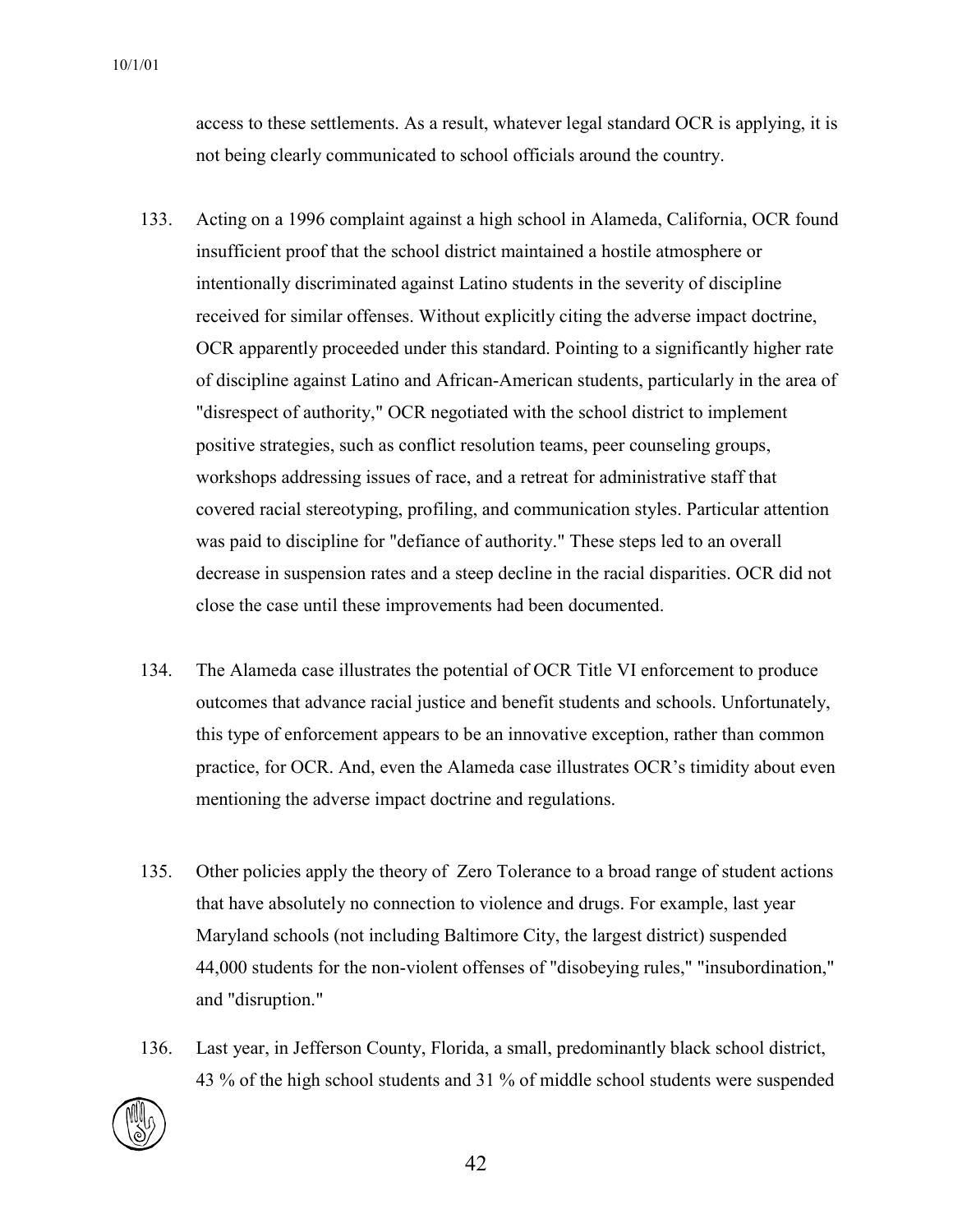at least once.<sup>11</sup> In Wisconsin, suspensions have increased  $34\%$  since 1991-92; 25.5% of African-American males and 19.75% of Native American males were suspended during the 1997-98 school year.<sup>12</sup> Chicago Public Schools have experienced a dramatic increase in the number of expulsions -- an increase from 14 in 1992-93 to 737 in 1998-99.<sup>13</sup> African-American students represent 73% of those expelled but only 53% of student enrollment; Latino students represent 20% of students expelled.<sup>14</sup>

- 137. Despite this disturbing situation in Chicago, the school district set a goal of expelling even more students during the 1999-2000 school year, bringing the number up to 1,500 students.15 In Florida, 3,831 students were referred to the Juvenile Justice system for conduct in school.<sup>16</sup> The exclusion of students from the educational process is a crisis of epidemic proportions; it has long-term implications not only for the students affected, but also for our society as a whole.
- 138. Racial disparities in the application of school disciplinary policies have long-been documented.<sup>21</sup> The disparities are quite troubling. Most recent data from the Department of Education indicates that while **African-American children only represent 17% of public school enrollment nationally, they constitute 32% of out-of-school suspensions**.
- 139. The US Department of Education's report, *The Condition of Education* 1997, reveals that almost 25% of all African-American male students were suspended at least once over a four-year period. These statistics by themselves do not prove intentional discrimination, but they suggest that such discrimination may be widespread. And, regardless whether the disparities are intentional or unintentional, the numbers are nonetheless alarming.
- 140. Zero Tolerance Policies are more likely to exist in predominantly black and Latino school districts. During the 1996-97 school year, these districts were more likely to have policies addressing violence (85%), firearms (97%), other weapons (94%), and drugs (92%) than white school districts (71%, 92%, 88%, and 83%, respectively).<sup>24</sup>

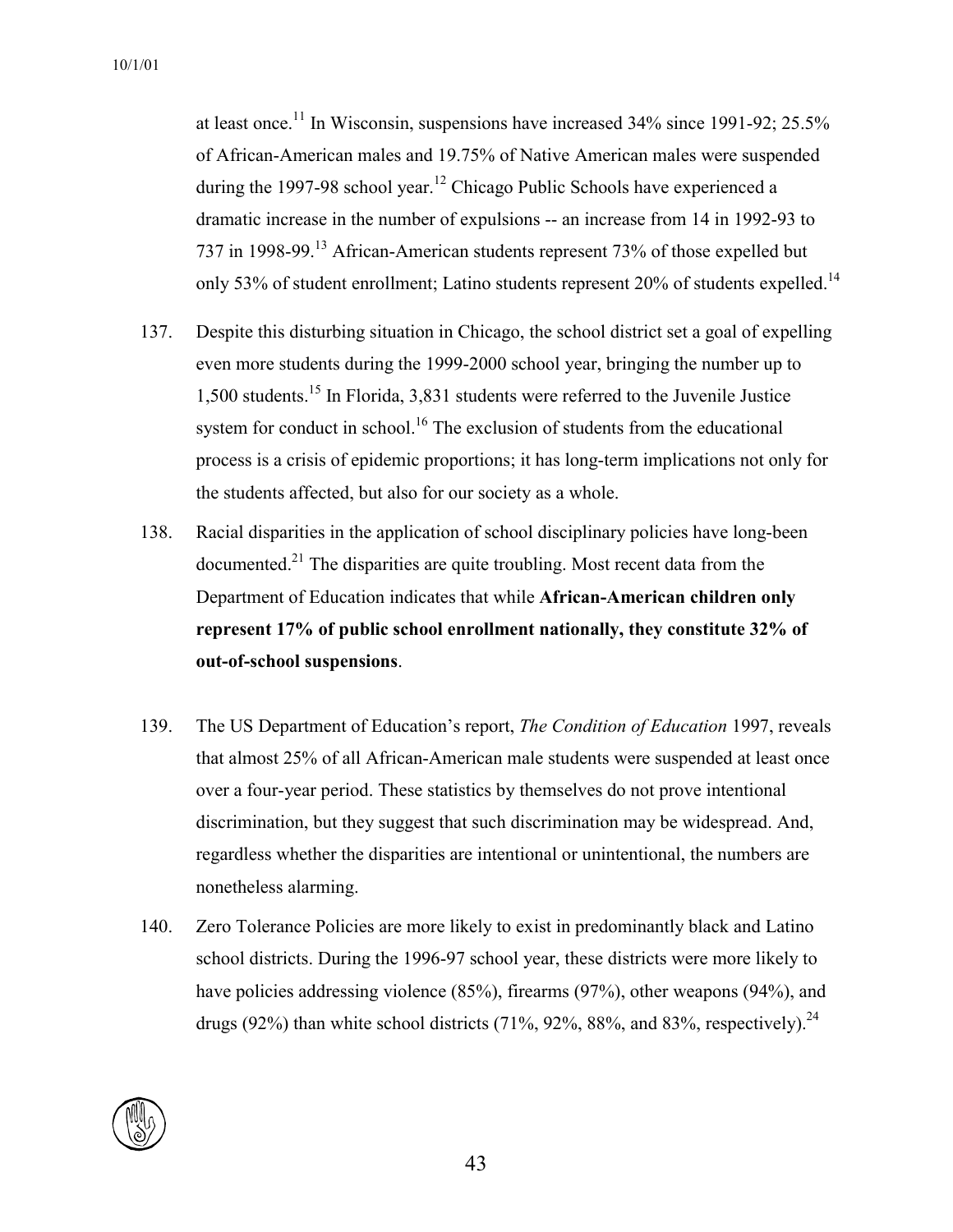This disparity in the adoption of Zero Tolerance Policies may also account for some of the racial disparities, at least on a national level, in disciplinary actions taken.

- 141. 41 States require schools to report students to law enforcement agencies for various conduct committed in school. Although most of the categories of offenses that require reporting to law enforcement agencies appear reasonable, evidence suggests that the application of the laws may be problematic. By enacting referral requirements and failing to monitor their implementation, these States have, perhaps unintentionally, set off an explosion in the criminalization of children for understandable mistakes or ordinary childhood behavior. The growing involvement of law enforcement agencies in the discipline of students for nonviolent conduct in school raises several concerns about students' rights. In many instances, students are arrested and taken from school without prior notification to parents. Consequently, students may be detained and questioned without understanding their legal rights.
- 142. Unfortunately, data collection is inconsistent and, in some instances, unreliable. In addition, many State Departments of Education, responsible for the collection and reporting of data, do not make data readily accessible. For example, in several States requiring data collection, there is confusion within the Departments of Education as to who within the Departments maintains data. Furthermore, many States require that persons or organizations seeking discipline data be "cleared" to obtain such data. There is a need for consistency in reporting across States and additional detail in reporting. Data collection varies by State.
	- · 27 States require collection of discipline data by type of offense/conduct.
	- · 11 States require collection of discipline data by race.
	- · 11 States require collection of discipline data by gender.

#### **R e m e d i e s**

- 143. Specially earmarked funds to improve educational outcomes in interracial schools
- 144. Equalize finances among school districts with federal mandates for per public expenditures.

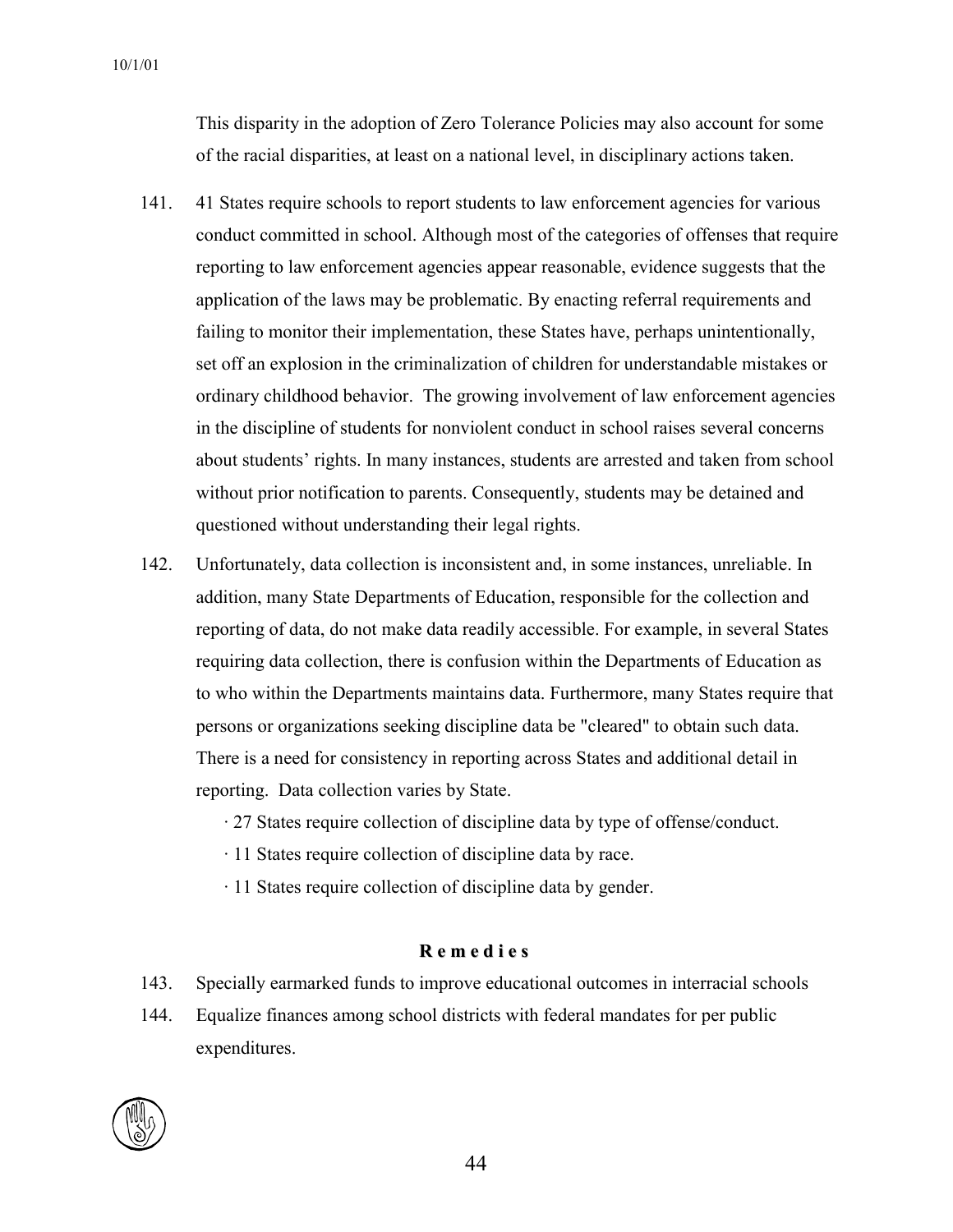- 145. The federal government must provide funding and flexibility for prevention programs geared to racial minorities that include a range of services including, communityschool collaborations, additional structural resources, and comprehensive trainings for teachers and staff.
- 146. School policies related to discipline must be reviewed for disproportionate impact on minorities to alleviate the continual crimininalization of youth.
- 147. Increased forms and funding for affirmative action at the federal level.
- 148. Increased access and field offices of the Office of Civil Rights
- 149. Schools should monitor disciplinary referrals by teachers to ensure fair application of disciplinary codes. Monitoring may expose problems such as poor classroom management, discriminatory treatment, or singling out of particular children. Where teachers overuse disciplinary referrals, additional training should be provided. As a result, students will not be singled out, and they will ultimately have faith that the system of punishment is just.
- 150. The Department of Education should require all school districts receiving federal aid to provide more comprehensive civil rights compliance data, including data on disciplinary actions taken by offense, with the race and disability status of the child, and information on referrals to law enforcement agencies for in-school conduct.
- 151. The General Accounting Office should study OCR's work on race and disability discrimination in the student discipline arena, with special attention to the effectiveness of public education and technical assistance, the clarity and consistency of internal policies, and the length of time for investigations.

### Health Status of Minority Women

#### **ICERD 5 (e) (iv) The right to public health, medical care, social security and social services**

152. The United States is a country which lacks universal health care. Although we have a highly advanced system of care, only a small population have the financial means to

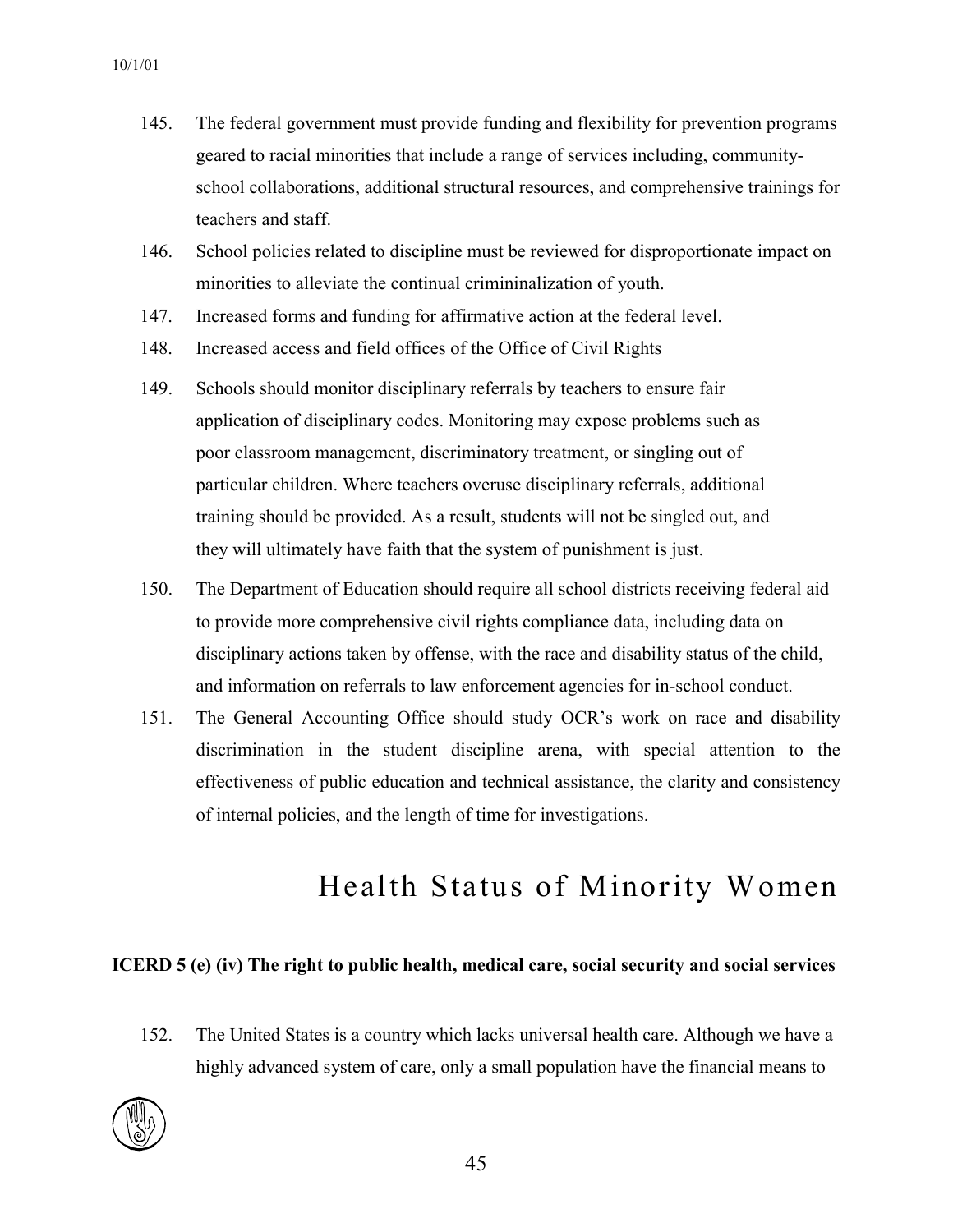enjoy its advantages. The three main systems of access to health care are private employer-based insurance, federally provided insurance (Medicaid), and care for those over age 65 (Medicare).

- 153. Because racial/ethnic minorities are disproportionately represented in employment which does not provide health insurance and in the ranks living below the poverty line, they are least likely to access quality health care. As a result of this lack of access, racial minorities suffer from higher mortality rates and chronic diseases. This situation uniquely impacts specific populations, including women, children, and those with additional barriers to equal opportunities. In this section, we focus on the situation of minority women in particular.
- 154. Several international treaties recognize the right to health care. ICERD specifically requires States Parties to guarantee the right of everyone, without distinction as to race, colour, or national or ethnic origin, to the enjoyment of the right to public health, medical care, social security and social services. Article 5(e)(iv). As a State Party, the United States is obligated to fulfill the rights under ICERD. This section of the report will demonstrate how the United States has failed to meet its obligations to eliminate racial discrimination as a barrier in achieving the right to health.
- 155. The United States State Department recognizes in its report submitted to CERD that there exist "significant disparities with regard to certain health measures." (paragraph 376). This acknowledgment is insufficient when disparities are growing larger as a result of current and developing health and social welfare policies. Notwithstanding the federal programs to eliminate disparities, listed in the US report at (paragraphs 382 – 388), the purpose of this report is to illuminate that there remain inadequacies in the administration of health care.
- 156. Discrimination in the administration of health care in the US particularly affects minority women. The experience of minority women in New York City mirrors the national situation described in a May 2000 study by the Office of Women's Health of the US Department of Health and Human Services entitled, "The Health of Minority

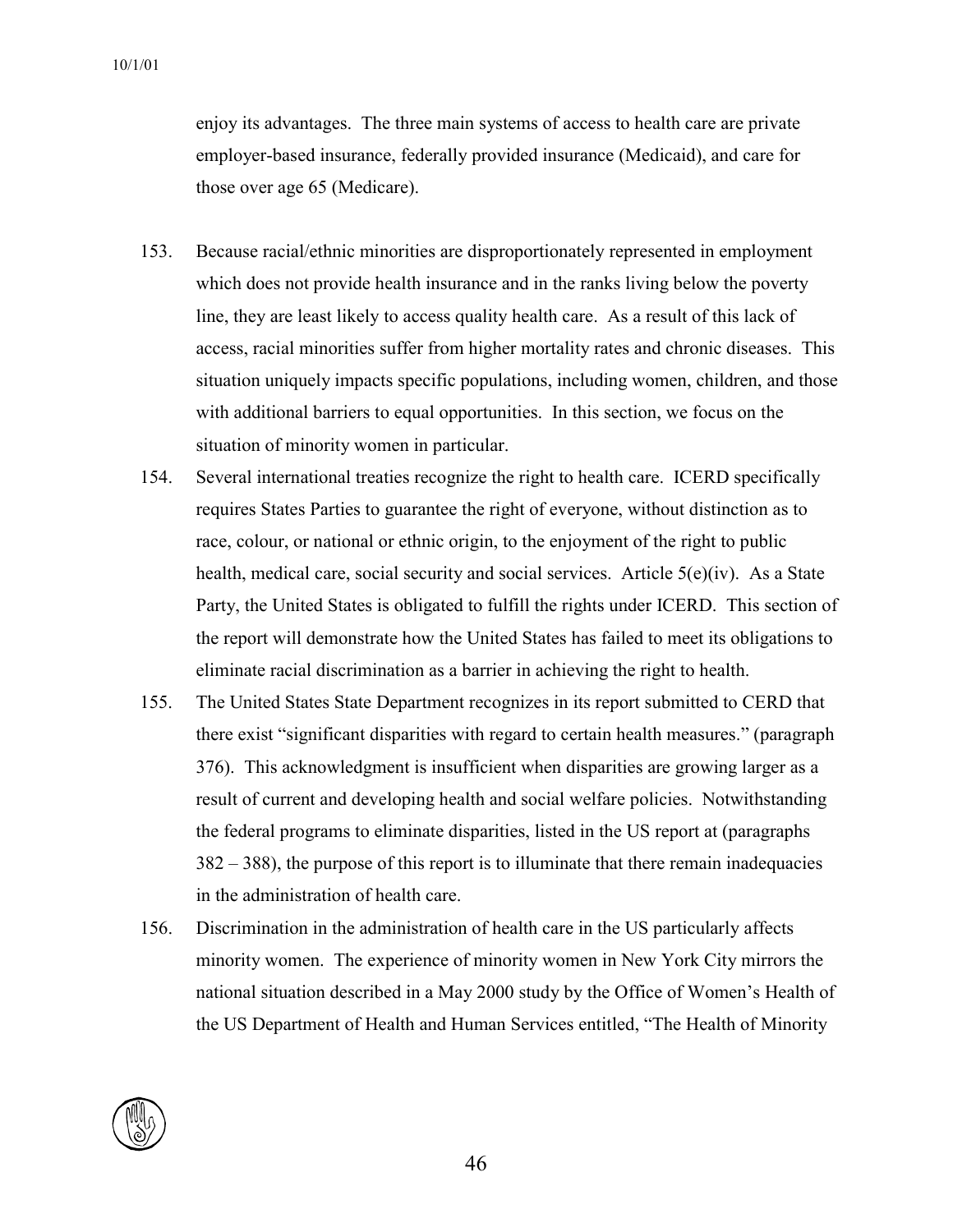Women." (hereinafter "US Study"). The sections of this report contain information specific to minority women in New York City.

- 157. Although these [minority] women experience many of the same health problems as white women, as a group, they are in poorer health, they use fewer health services, and they continue to suffer disproportionately from premature death, disease, and disabilities. Many also face tremendous social, economic, cultural and other barriers to achieving optimal health.
- 158. As a result of diversity, minority women's access to health care, their health behaviors, and their health status can vary widely between racial/ethnic groups. For example, minority women who have recently emigrated to America face more obstacles to accessing health care than any other minority women in their group. The health status of women within the four major minority groups may also differ significantly, depending on income, education, and acculturation.
- 159. The US Study has identified many barriers limiting access to health care for minority women. Such obstacles include inadequate numbers of primary care physicians which cause women to seek care in high-volume facilities where physicians spend less time with patients and provide less preventative care counseling, the misreporting of the race and ethnicity of women in many medical research studies, and too few women and minorities in health care fields which leads to insensitivity to the needs and preferences of minority women.
- 160. Regarding medical research studies, the US Study's finding that "data are typically gathered from a limited number of subgroups, and then the conclusions are erroneously applied to the entire minority group," demonstrates that an intersectional approach in such studies would apply particular data to particular subgroups.
- 161. Additional barriers to health care for minority women identified by the US Study include economic barriers such as that minority women are more likely to have lower incomes and to live in poverty than white women, minority women hold a disproportionate share of low-wage jobs, and that more minority women than white women are uninsured or rely on public health insurance such as Medicaid and

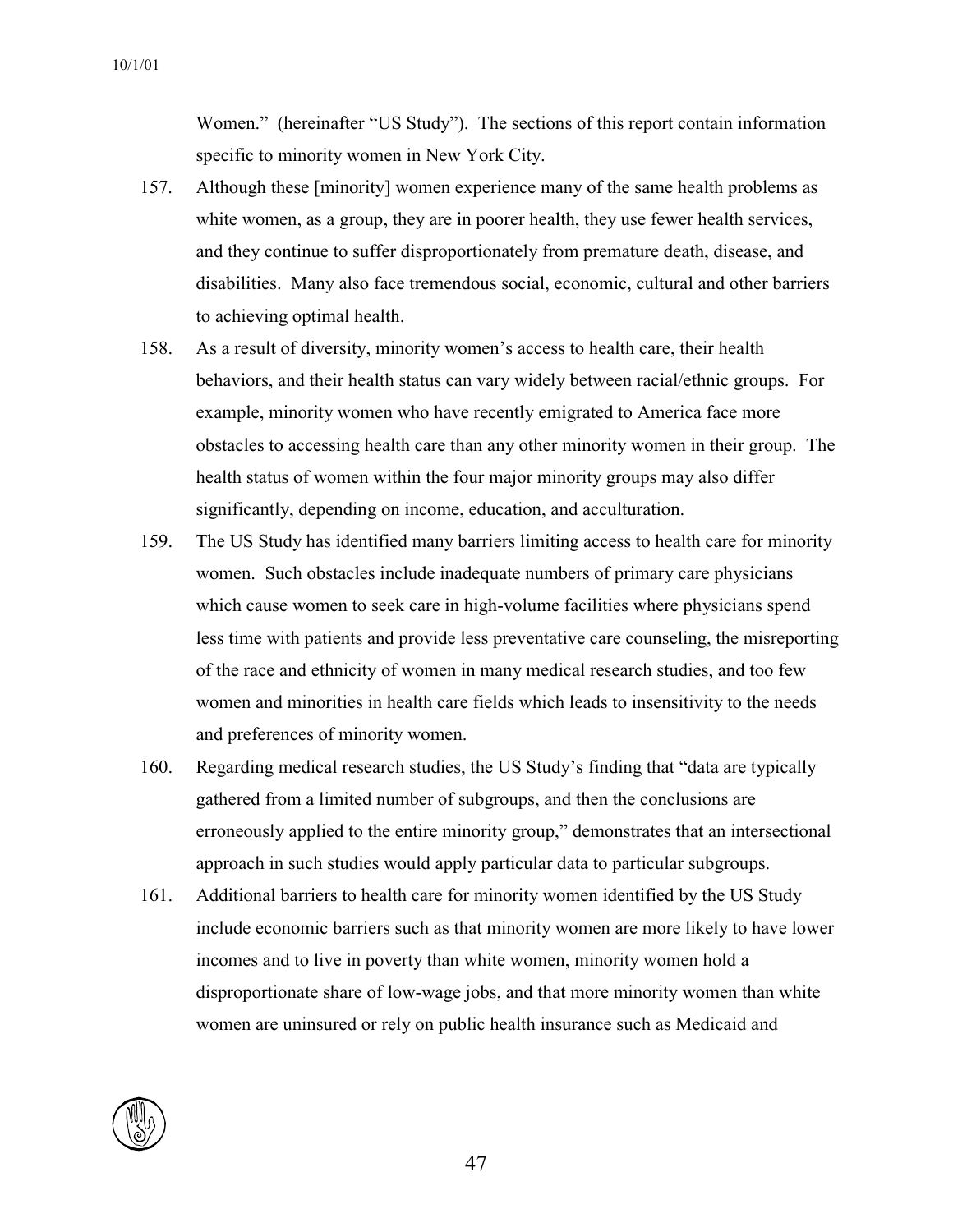Medicare. According to the US Study, benefits from such public programs are limited and frequently do not meet all of minority women's health care needs.

- 162. The US Study found that some groups of minority women are more likely to die from heart disease, stroke, and cancer than white women, and that other health problems such as obesity, diabetes, and hypertension occur more frequently among most populations of minority women than among white women.
- 163. Most important to this report, the U.S Study identified discrimination as a social and cultural barrier limiting access to health care for minority women: Substantial numbers of minority women … can experience racial, ethnic, gender, and other forms of discrimination, which could interfere with appropriate diagnosis and treatment.
- 164. Regarding the US government's finding that minority women are more likely than white women to die of certain illnesses and that certain health problems occur more frequently in minority women, the authors of the study asserted that "[a]lthough these important disparities have been identified, we do not know all the reasons why women's disease risks and mortality rates vary by race and ethnicity." The US is obligated under ICERD to determine the reasons for such a disparity.

#### **U n i n s u r e d**

- 165. In its report submitted to CERD, the United States State Department recognizes that persons belonging to minority groups tend to have less adequate access to health insurance and health care. (paragraph 71(l)).
- 166. Many New York City residents face a health care crisis in that the care is not reliable or meaningful. Twenty-eight percent of working age adults in the City are uninsured. The uninsured rates among the City's minority adults ages 18 to 64 are 50 percent higher than among white, non-Latino adults. "Five Boroughs, Common Problems: The Uninsured in New York City." The Commonwealth Fund, February 2000.
- 167. A study published by the Commonwealth Fund found that New York City is among the Metropolitan Statistical Areas (MSA) with the highest uninsurance rates.
- 168. In addition, New York City has one of the lowest rates among MSA's of job-based coverage. Ethnicity was identified as a factor that distinguishes high from low-

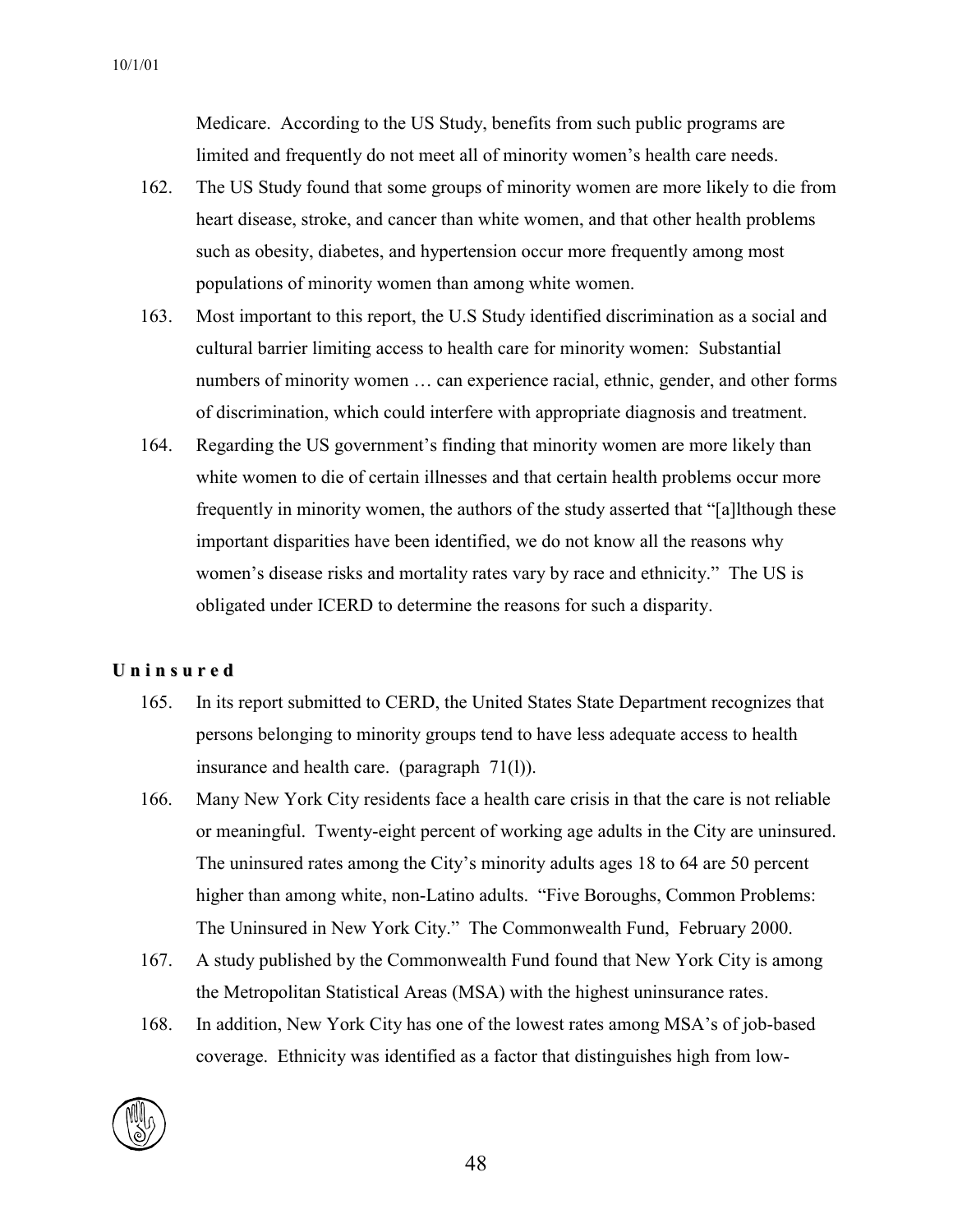coverage MSA's. "Given the enormous inequalities in US society and the high rates of poverty among Latinos, it is not surprising that MSA's with low rates of job-based coverage have a larger proportion of Latinos … and a smaller proportion of non-Latino whites." "Disparities in Health Insurance and Access to Care for Residents Across US Cities," The Commonwealth Fund and UCLA Center for Health Policy Research, August 2000.

169. In a survey state-wide, the rate of uninsured for 1997 was 14.5% for all age groups. The uninsurance rates among ethnic groups are: 28.5% Latino, 19.5% black, and 9.3 % for white, non-Latino. "Health Insurance, Access, and Use: New York," Urban Institute, July 2000.

#### **M e d i c a i d**

- 170. Medicaid is the federal safety net medical insurance program for the nation's poor. Medicaid participation for poor children has dropped for the first time in a decade. Almost 30% of the city's residents under 65 years of age lack insurance. (New York Times, "Financial Struggles at Medical Clinics for the City's Poor," 4/17/00, A1, Jennifer Steinhauer).
- 171. An investigation by the federal and state governments revealed that city welfare workers were failing to comply with federal law which requires welfare workers to distribute Medicaid applications without delay. On more than one occasion undercover, state investigators were told by city workers they would have to return on another day in order to apply for Medicaid. (New York Times, "State Investigators Find Medicaid Delays in City," 2/4/99,Rachel Swarns).

#### **E m e r g e n c y R o o m U s e**

172. The replacement of primary care with emergency room care is one consequence of many uninsured people. Uninsured patients have no other choice when health is at risk but to visit emergency rooms. This reliance, however, means costly (out-ofpocket) care and no continuity. In a recent study of emergency room care in the City, the Commonwealth Fund found of the 669 patients surveyed at four hospitals in the

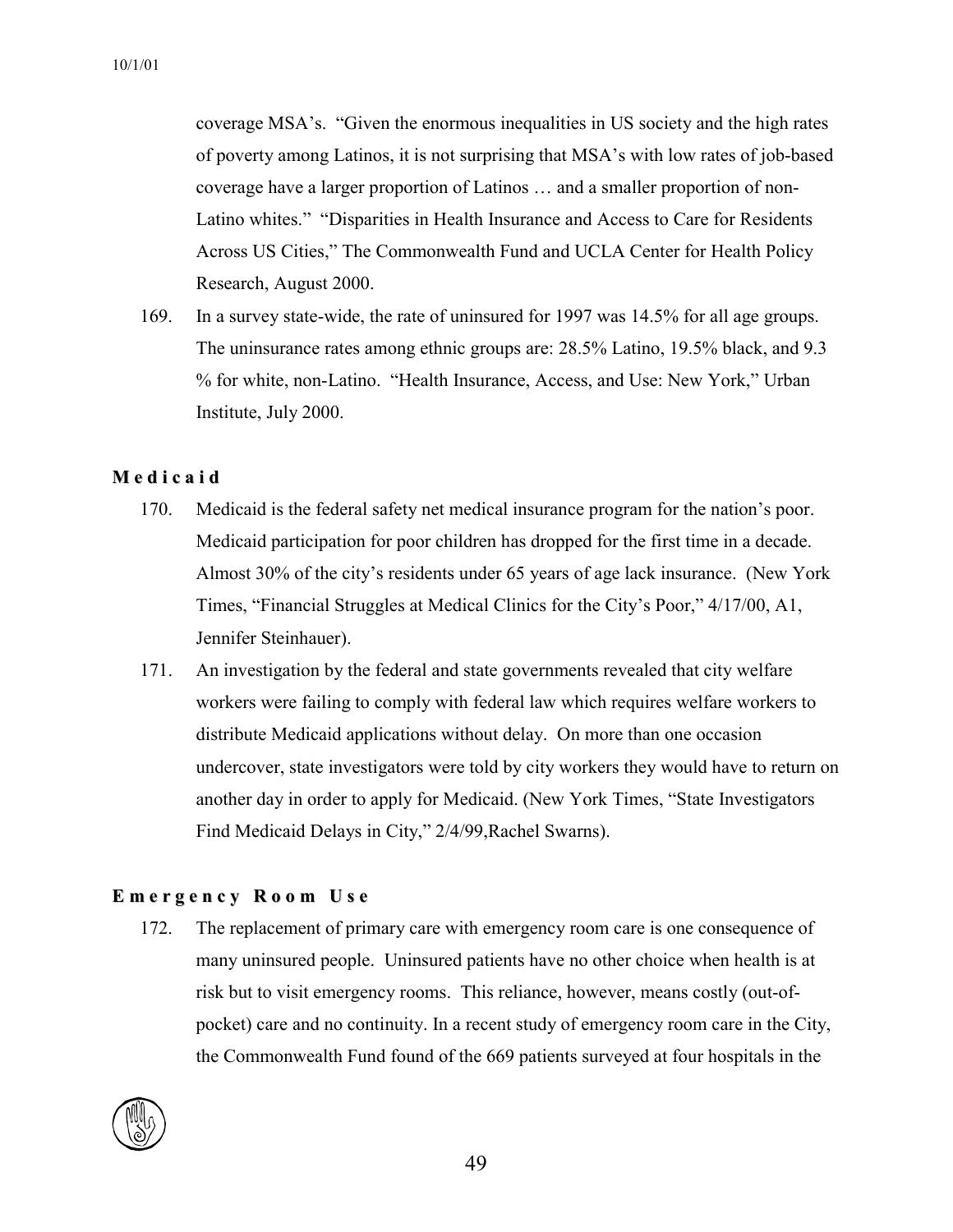Bronx section of New York City, 60 % were Latino, 29% black, and 10% white. This reflects a huge racial disparity among those seeking emergency room care. "Emergency Department Use in New York City: A Survey of Bronx Patients," The Commonwealth Fund, November 2000.

- 173. Lack of medical coverage often leads to increased use of the city's emergency rooms where doctors often have little time to educate families on how to control disease, chronic conditions, and where there is little follow-up care.
- 174. The problem of asthma care, among New York City's poor children, illustrates this dilemma. A team at the Center for Children's Health and the Environment at New York City's Mt. Sinai School of Medicine has determined that hospitalization rates for children with asthma were as much as 21 times higher in poor neighborhoods in the city as compared to more affluent communities. In the neighborhood of lower East Harlem (in the 10029 ZIP code) the rate of hospitalization was 22.28 per 10,000, per year. In five high-income ZIP codes-the rate was zero. (New York Times, "Study shows a Big Asthma Risk for Children in Poor Neighborhoods," 7/27/99, Holcolm B. Noble).

#### Racial Discrimination by Providers

- 175. A report by the office of Bronx Borough President Fernando Ferrer found that "racial discrimination may play its own role in cases where physicians or providers provide unequal care to people of different races." "Closing the Gaps: Racial Disparities in Our Health Care System," Fernando Ferrer, Bronx Borough President, November 2000. The report refers to studies that found such discrimination where "[t]he results are disturbing and demonstrate that physicians look beyond the information provided by a patient when making a medical assessment." (Id. at n. 56-57), citing New England Journal of Medicine and Grantmakers in Health.
- 176. For example, one study found that white men were referred for more aggressive work-up and intervention, the African American men less so, the white women still less, and the African-American women even less. ( Id). This indicates the unique

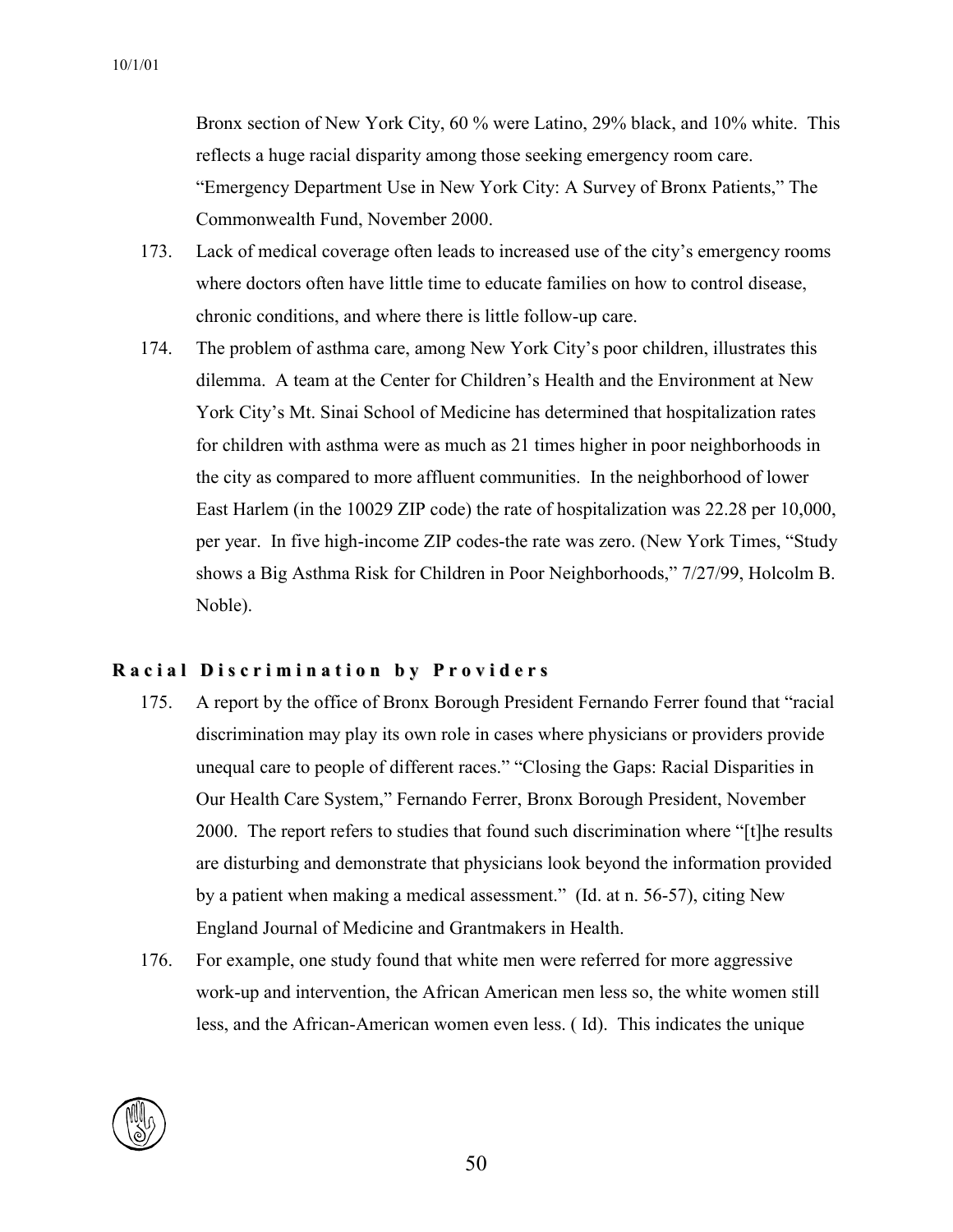situation of minority women, in particular, who are often subjected to discrimination more so than any other population.

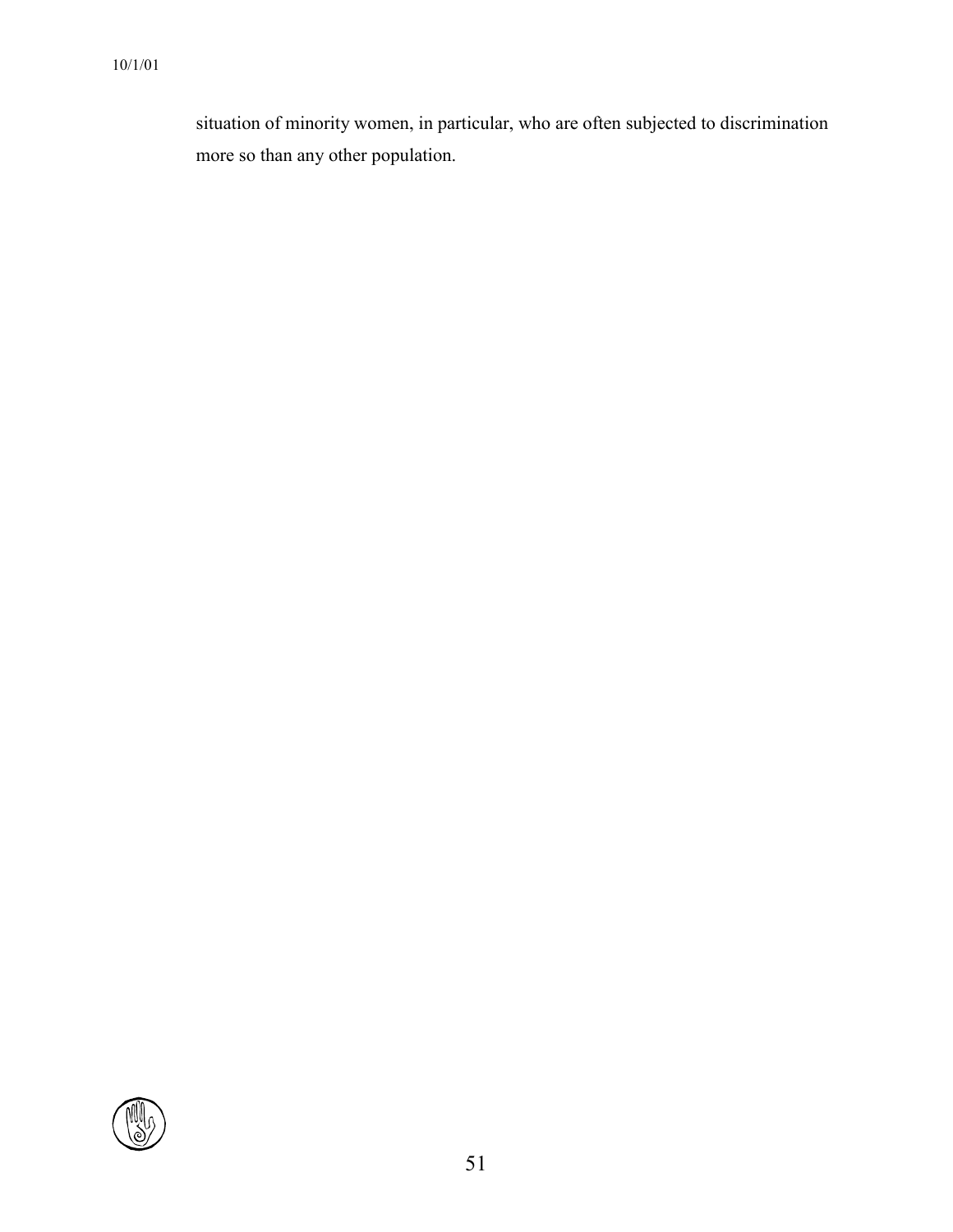#### **H I V a n d A I D S**

- 177. Although the global HIV-AIDS crisis has made significant advances in treatment and prevention, the newest numbers in the United States, show that infection rates for minorities, especially women, are growing.
- 178. 1999 data by the Center for Disease Control (CDC) and Prevention show that AIDS cases in racial/ethic minorities has steady risen since 1986 and has declined for whites.
- 179. Of the AIDS cased reported CDC through 1999, black and Latino adults and adolescents accounted for 67% of the total, 77% of the women, 79% of heterosexuals, and 82% of the children. These numbers prove that blacks and Latinos account for a disproportionate share of AIDS cases particularly for women and children. Black women make up 57% of women cases, Latinas make up 20%.

|               |       |        |              |              | Ameri- |
|---------------|-------|--------|--------------|--------------|--------|
| $\frac{0}{0}$ | White | Latino | <b>Black</b> | <b>Asian</b> | Indian |
| Reported      | 32    | 19     | 47           |              |        |
| Aids Case     |       |        |              |              |        |
| $%$ of US     | 71    | 13     | 12           | 4            |        |
| population    |       |        |              |              |        |

- 180. In New York City it is estimated 44,994 thousand people are living with AIDS, of those, 9,285 are white, 19,994 are black, and 15,121 are Latino, 361 are Asian, and 24 are American Indian.
- 181. New York welfare policies do have special housing programs for AIDS infected persons but often these services are not provided are rendered in a way that is discriminatory. A dramatic example of federal intervention (to hold the city administration to federal standards) is the legal case (Henrietta vs. Giuliani) which

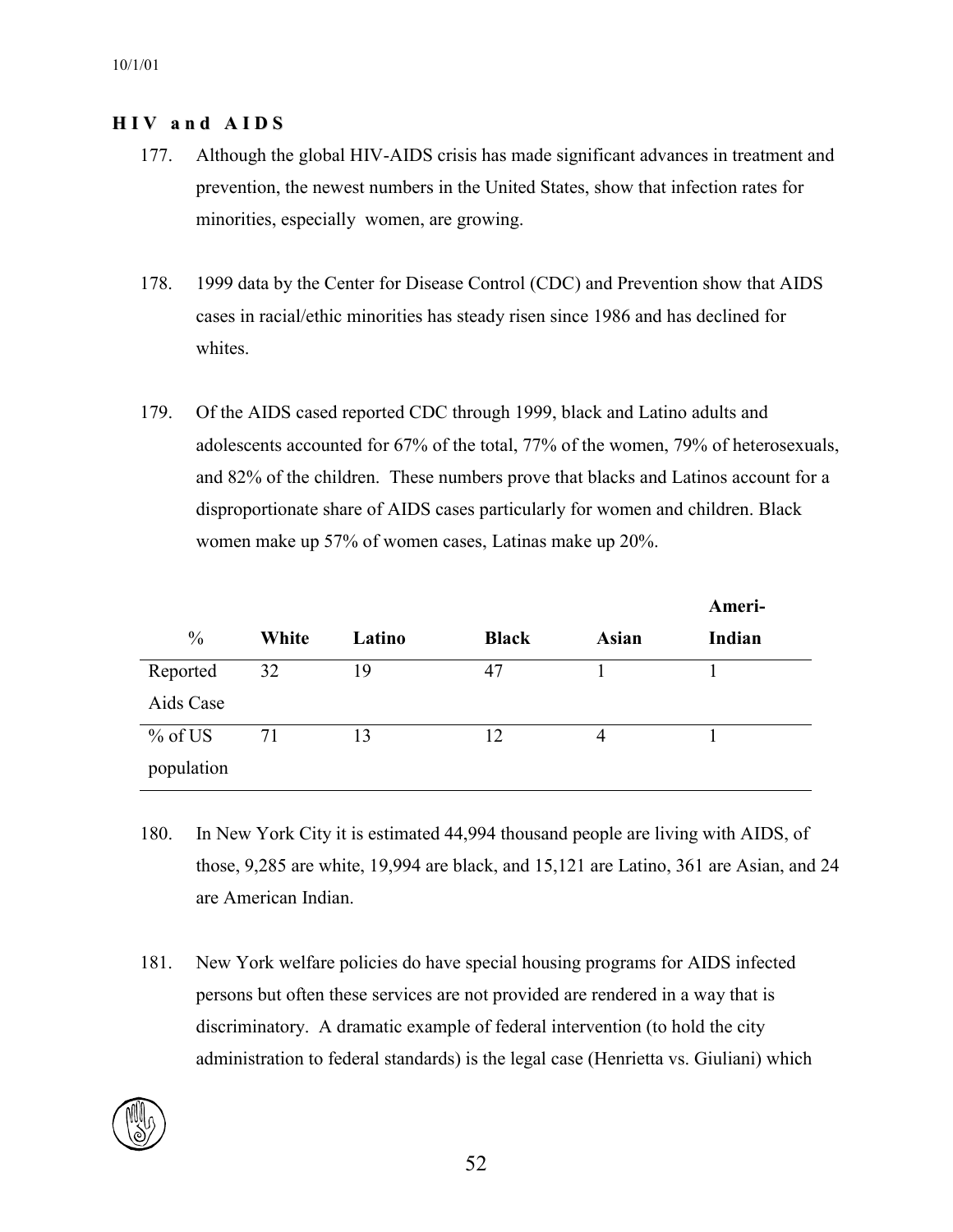resulted in the placement of the city's Division of AIDS Services, the city's agency for poor New Yorker's with AIDS, under federal authority. The federal judge in this case ruled that the city "chronically and systematically" delayed and terminated benefits to thousands of people with AIDS in error. (New York Times, "Sparring begins on oversight of AIDS Unit," 9/21/00.)

#### **C a n c e r**

- 182. The US Report to CERD makes women of color invisible in its section on health. The only numbers that reflect the health status of women are infant mortality and maternal mortality. See US Report, (paragraph 376). The report does not reflect that women suffer from health problems that are unique from those of men, both biologically and in terms of access to care and diagnosis.
- 183. While white women have higher incidence rates of breast cancer than women of other ethnic or racial groups, African American women have a higher mortality rate than white women. This discrepancy is primarily due to African American women's later diagnoses in less treatable stages of the cancer. (National Cancer Institute)
- 184. In regard to cervical cancer among women, Vietnamese women suffer from the highest incidence rate. But again, African American women have the highest mortality rate, followed by Latinas. (Id.)
- 185. Aside from the startling mortality statistics for certain groups of women, it is also problematic that the New York State Department of Health, on its public website, does not disaggregate female cancer statistics by race.

#### **D i a b e t e s**

186. The New York State Department of Health reported that through 1995 (the latest information for diabetes reported), "non-Hispanic black women" have the highest prevalence of diabetes. This gender breakdown was not reported by the US, but rather simply reported that diabetes is higher for Hispanics, Native Americans, and blacks.

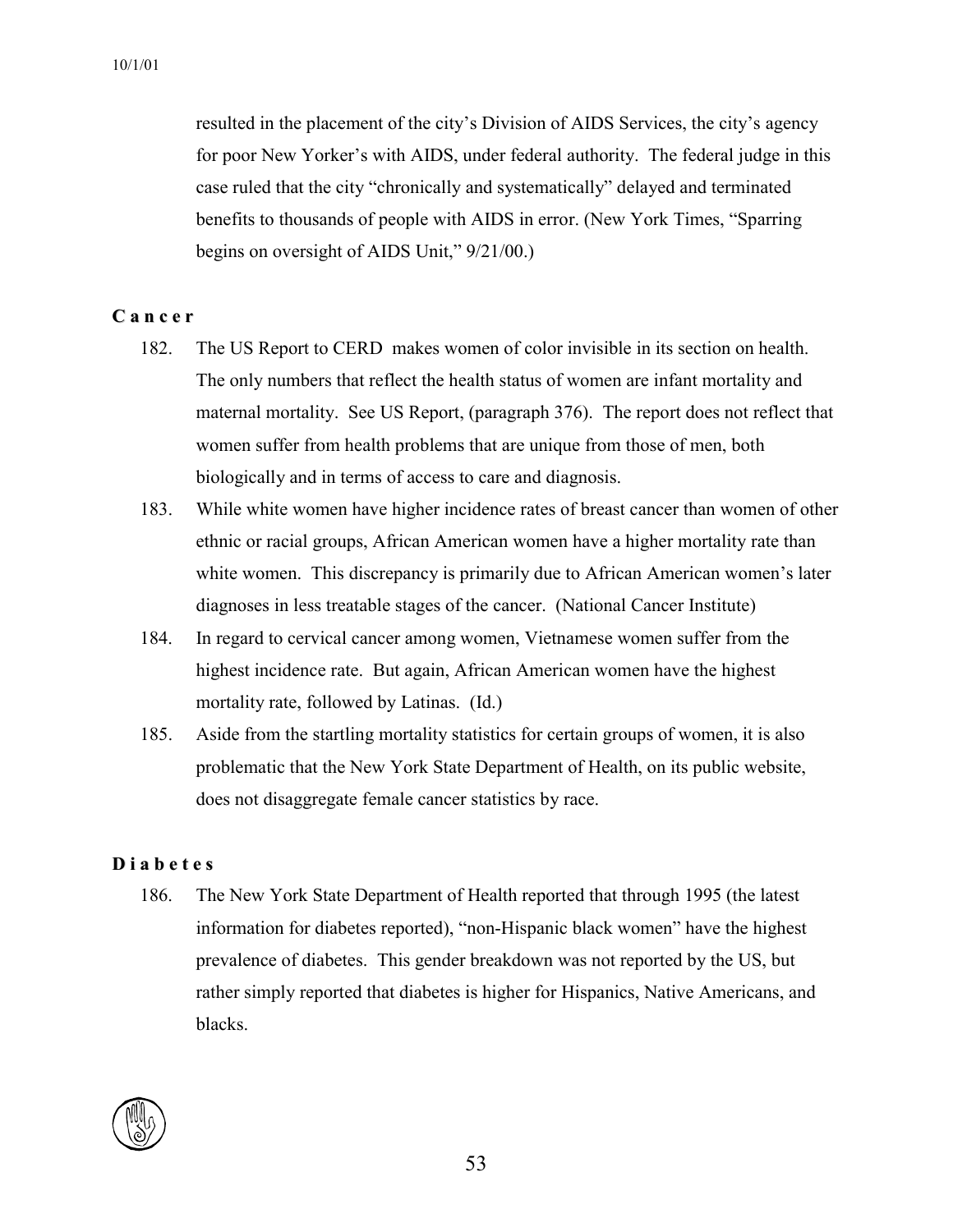#### **H e a r t D i s e a s e**

- 187. Coronary heart disease (CHD) is the leading cause of death for African American women in New York state. In fact, the death rate for African American women under age 75 is 71% higher than for white women. New York State Department of Health. The primary risk factors for CHD are smoking, high cholesterol, high blood pressure, physical inactivity, obesity, diabetes, and poor nutrition.
- 188. Heart disease is also slightly higher among African-American men that white men. The New York State Department of Health reports that "CHD incidence and mortality rates go up as socioeconomic status goes down." This relationship between status and heart disease impacts minority groups greatly.

#### **P u b l i c B e n e f i t s a n d H e a l t h**

- 189. The overwhelming majority of those receiving public assistance in New York City are people of color, most of who are children under the age of 18. In 1999, New York City's TANF (the federal cash welfare program for adults with children caseload was 54% Latino, 39% African American, 5% white, and 2% Asian. (Roundtable on Institutions of People of Color)
- 190. The health consequences of New York City's welfare policies, on welfare recipients who are overwhelmingly people of color, are a violation of United States federal food stamp and Medicaid laws and obligations under international treaties including ICERD. The welfare policies of New York City's government have resulted in the large numbers of poor people of color being denied desperately needed public benefits and suffering undue health crises.
- 191. A recent National study shows that women (and their children) who were on welfare had substantially higher rates of physical and mental health problems than did national samples of women and children- and their health problems were often multiple and severe. (The Health of Poor Urban Women, D. Polit, A. London, J. Martinez. Manpower Demonstration Research Corporation, May 2001)

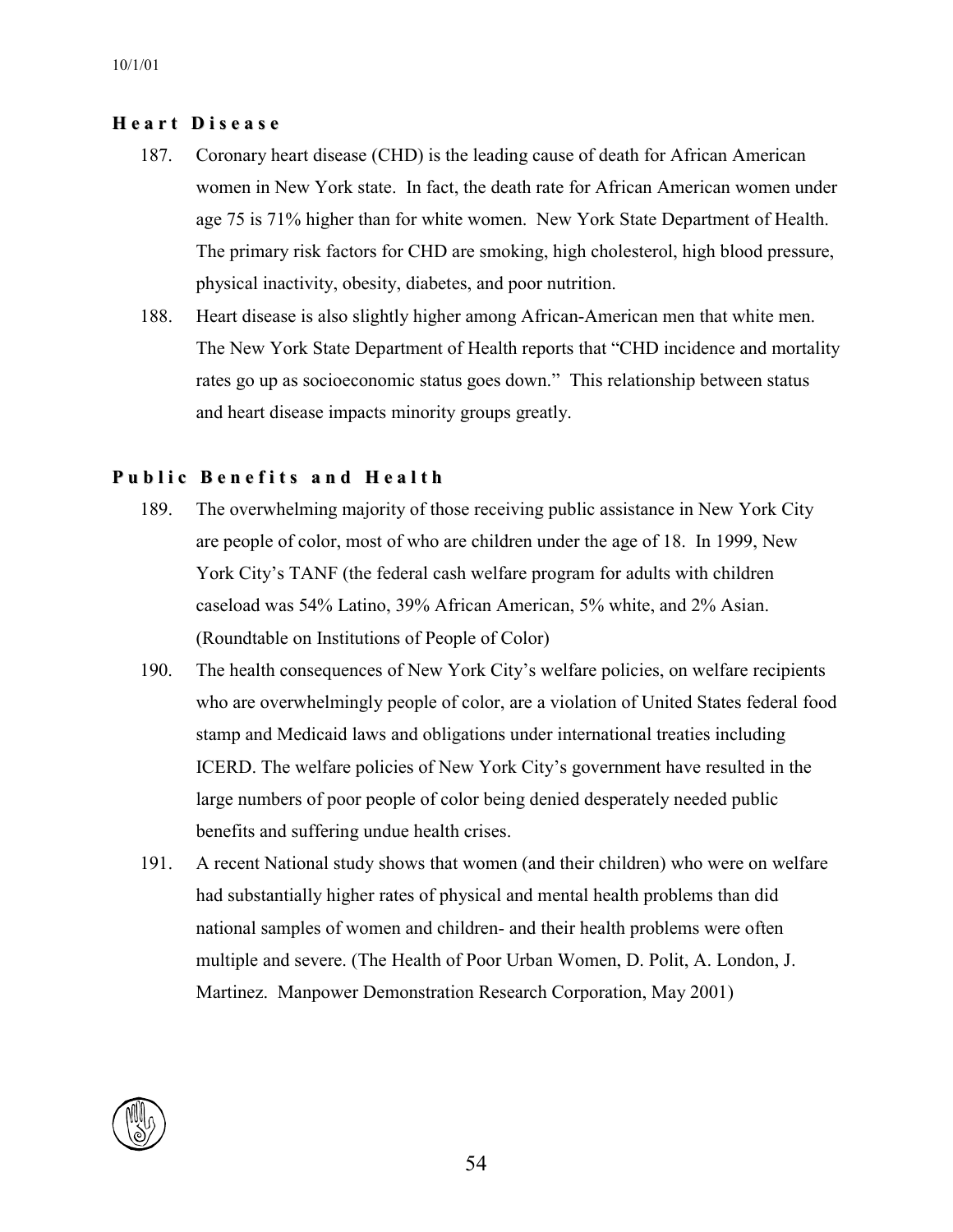- 192. The study also found that women with multiple health problems (and women who had been physically abused) were more likely than other women to have been sanctions (cut of benefits) by the welfare agency in the previous year.
- 193. The study concluded that women's health problems, and those of their children's, constrain their entry into the workforce and ability to remain there. This directly impacts their ability to comply with participation requirements, which raises troubling questions about sanctioning policies.
- 194. The following is testimony of a young woman taken by the Urban Justice Center-Human Rights Project highlighting the health risks faced by pregnant women attempting to navigate New York City's welfare system. The woman is 19 years old and six months pregnant. She had tried to reapply for food stamps for two weeks to no avail.

"After two weeks I didn't have any money, no lunch money. I told them "How do you expect pregnant females to come here and look for jobs…and you don't give us lunch money? I'm hungry and I don't have any money." Then I spoke to the supervisor. She said, "Do you feel all rights?" I said, "No. I'm hungry." She said, "Drink some water it will make you feel better." There were two pregnant women like me, six months pregnant [in the Job Search] program. We would put our money together. We would buy a roll and coffee just to fill us up."

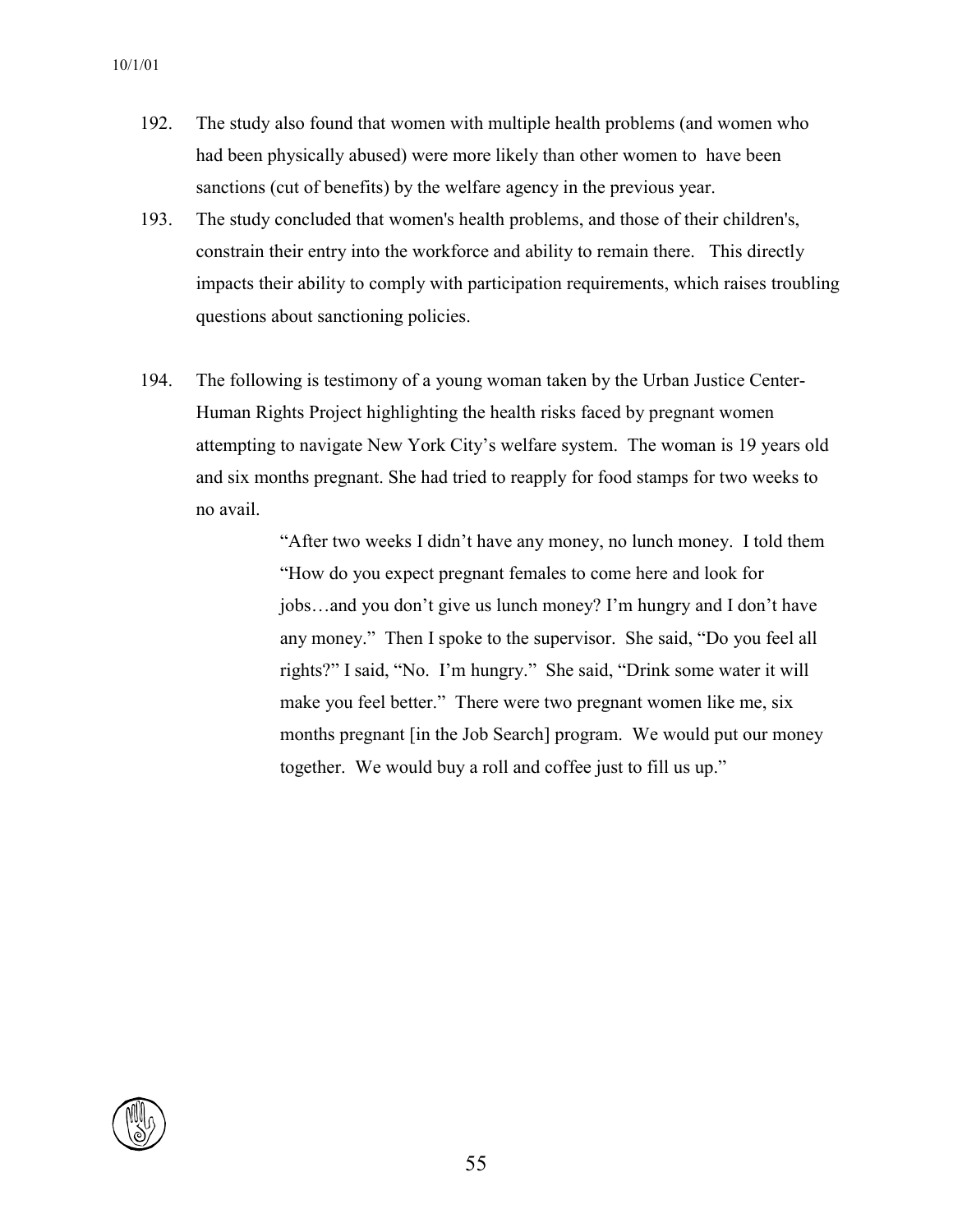### **Remedies**

- 195. Medicaid and social welfare programs tied to public benefits must be reviewed for equal access and discriminatory practices by state actors.
- 196. Access to health insurance in the United States has a direct relationship to socioeconomic status. Articles 1(1) and 2(2) specifically address economic and social rights as guarantees under ICERD. The United States cannot these ignore disparities.
- 197. Differences in race, ethnicity, and gender among racial subgroups must be considered in developing a national non-discriminatory health care policy and ensuring such compliance with such policy at the state and local level.
- 198. The federal government should monitor the administration of public benefits at a local level, particularly the Food Stamp Program which is vitally connected to the enjoyment of health.
- 199. The US should repeal the Personal Responsibility and Work Reconciliation Act ("welfare reform"). The provisions of the act themselves as well as the implementation of the act cause the elimination of Medicaid for many minority populations and result in increased health problems.
- 200. A discussion which is not explored in this report but which is useful is the privatization of health care. Private providers must be required to operate with the same commitment to racial equality as the federal government, both as a practical matter and as an obligation of the US under ICERD.

 <sup>34</sup> UCLA L. Rev. 1195 \*1199, Copyright 1987 by the Regents of the University of California; Ann I. Park. Some of these Supreme Court Lawsuits include Dandridge v. Williams, 397 U.S. 471 (1970), Jefferson v. Hackney 406 U.S. 535 (1972), Lindsey v. Normet, 405 U.S. 56, 74 (1972), Martinez v. Bynum, 461 U.S. 321, 340-41 n.7  $(1983)$ , and San Antonio Indep. School District v. Rodriguez, 411 U.S. 1, 35 (1973).  $<sup>5</sup>$  HNA see note 1.</sup>



l <sup>1</sup> Hunger is No Accident: New York and Federal Welfare Polices Violated the Human Right to Food. Human Rights Project of the Urban Justice Center, New York, NY. This Shadow Report contains significant information from Hunger is No Accident. From this point forward in the endnotes, it will be referred to as "HNA." See also Harris v. McRae, 448 US 297 (1980).<br><sup>2</sup> HNA see note 1.

<sup>34</sup> UCLA L. Rev. 1195 \*1199, Copyright 1987 by the Regents of the University of California; Ann I. Park. 44 Hastings L.J. 79 \*95, Copyright 1992 by the Hastings College of the Law; Barbara Stark. <sup>3</sup>

 $3$  ibid.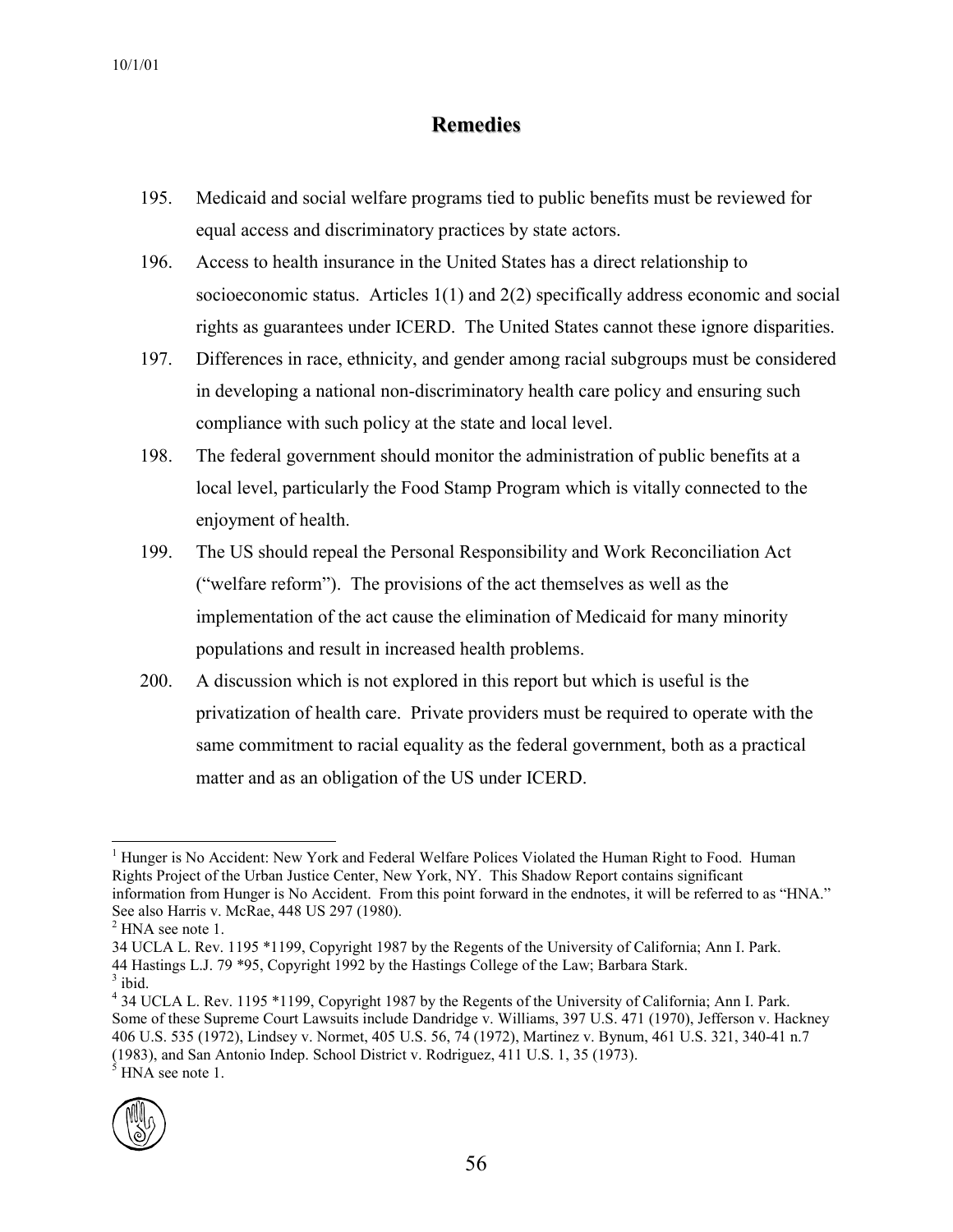- 6 <sup>6</sup> Report by Mr. Marurice Glélé-Ahanhanzo, Special Rapportuer on contemporary forms of racism, racial discrimination, xenophobia and related intolerance on his mission to the United States of America from 9 to 22 October 1944, submitted pursuant to Commission on human Rights resolutions 1993/20 and 1994/64 E/CN.4/1995/78/Add.1, 16 January 1995
- <sup>7</sup> Racial and Economic Exclusion: Policy Implications. International Council on Human Rights. May 2001
- Women Fighting Poverty Conference VII, New York, NY <sup>9</sup>

- America's Families. Urban Institute, Washington DC.<br>
<sup>10</sup> Economic policy Institute, "NAFTA At Seven: It's impact on workers in all three nations. Washington DC.<br>
<sup>11</sup> bid.<br>
<sup>12</sup> Women Fighting Poverty Conference VII, New
- 

- 
- 

Alyssa, Washington DC: Urban Institute, 2000.<br><sup>22</sup> Women Fighting Poverty Conference VII, New York, NY<br><sup>23</sup> "Hardships in America: The Real Story of Working [Families," Fiscal Policy Institute, NY.](http://www.epinet.org/)<br><sup>24</sup> Ibid.<br><sup>25</sup> "Balancin

<sup>31</sup> "WEP Fact Sheet," Organizing Project-Urban Justice Center, New York, NY.<br><sup>32</sup> "Treated Like Slaves: Donna Karan, INC Violates Women's Worker's Human Rights," The Center for Economic and Social Rights, December 1999, Brooklyn, NY.

 $34$  Ibid.

<sup>35</sup> "Poverty & Race" Volume 10 #2, March/April 2001, Poverty and Race Research Action Council.<br><sup>36</sup> Ibid.

 $\frac{37}{18}$  HNA see note 1.

<sup>39</sup> ibid.<br><sup>40</sup> "Stiff Rules Gut Welfare Rolls at Two Offices," Rachel Swarns, New York Times, June 22, 1988.<br><sup>41</sup> ibid.<br><sup>42</sup> New York Times, "Measure Seeks Campus Workfare Jobs, but City Balks. August 6, 1997.<br><sup>43</sup> HNA se

2000.

<sup>45</sup> "How Families That Left Welfare Are Doing: A National Picture," Loprest, Pamela, Washington DC: The Urban Institute, 2001.<br><sup>46</sup> "Living With Welfare Reform: A Survey of Low Income Families in Illinois," Armato, et al., Chicago: Chicago

Urban League and University of Illinois at Chicago, January 2000. 47 Welfare Reform Network, New York, NY.



 $9$  Sarah Staveteig & Alyssa Wigton. Key Findings by Race and Ethnicity: Findings from the National Survey of America's Families. Urban Institute, Washington DC.